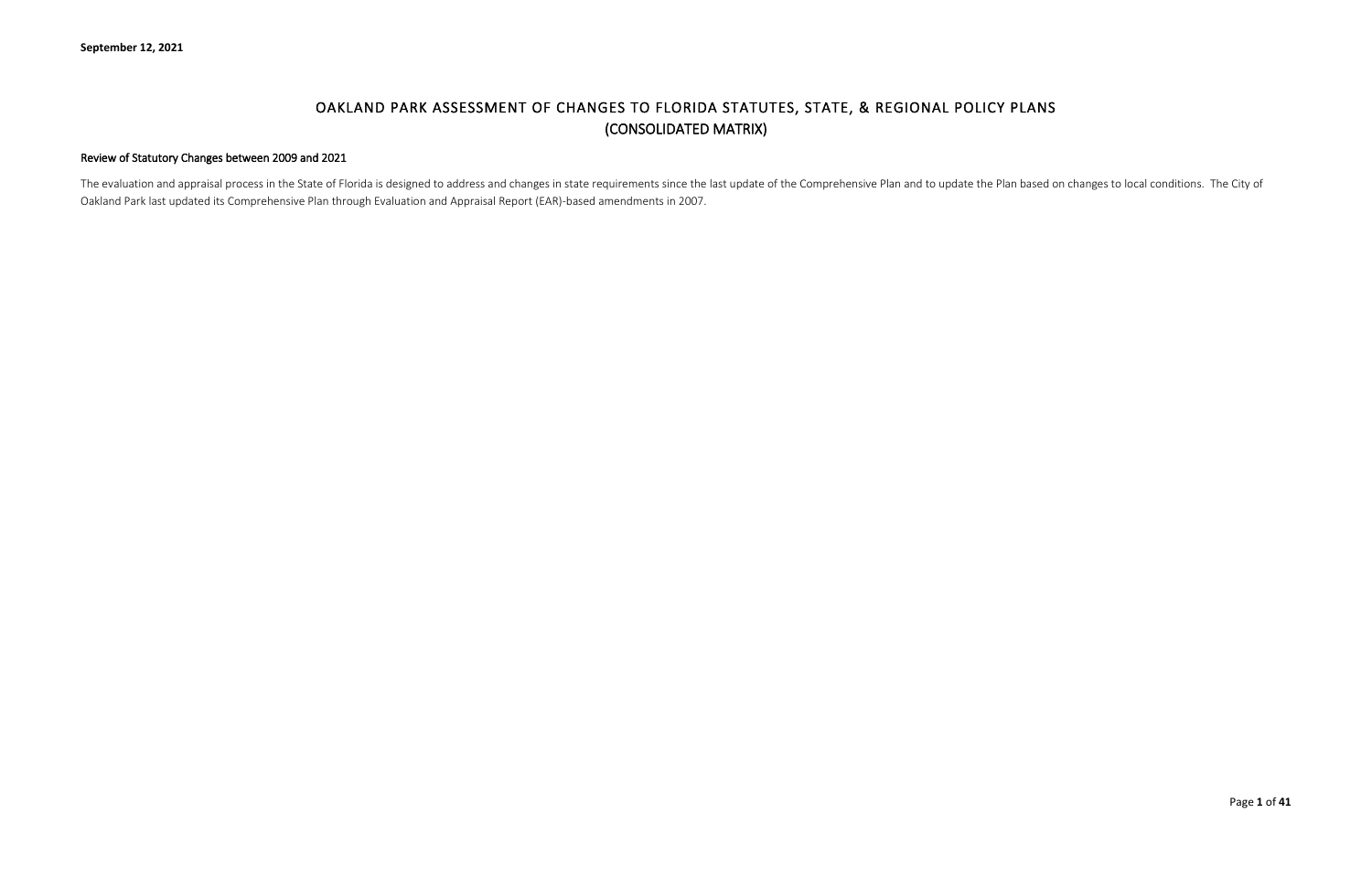# Changes in Ch. 163 Florida Statutes

2009: Chapters 2009-85 and 2009-96, Laws of Florida

|     | Changes to Ch 163, F.S.                                                                                                                                                                                                                                                                                    | Ch. 163, Florida Statutes Citations                 | Addressed (where/how)            | Amendment Needed by Element           |
|-----|------------------------------------------------------------------------------------------------------------------------------------------------------------------------------------------------------------------------------------------------------------------------------------------------------------|-----------------------------------------------------|----------------------------------|---------------------------------------|
| 1.  | Changes "Existing Urban service area" to "Urban service area" and revises the definition                                                                                                                                                                                                                   | 163.3164(29)                                        |                                  | Amendment to Land Use Implementation  |
|     | of such an area. Ch. 2009-96, §2, Laws of Florida.                                                                                                                                                                                                                                                         |                                                     |                                  | Definitions Section 1: 1.195.3 "Urban |
|     |                                                                                                                                                                                                                                                                                                            |                                                     |                                  | Redevelopment" is required.           |
| 2.  | Adds definition of "Dense urban land area." Ch. 2009-96, §2, Laws of Florida.                                                                                                                                                                                                                              | 163.3164(34) [Definition deleted in 2011.]          |                                  | Noted.                                |
| 3.  | Postpones from Dec. 1, 2008 to Dec. 1, 2011, the need for the annual update to the $\vert$ 163.3177(3)(b)1.<br>capital improvements element to be financially feasible. Ch. 2009-96, §3, Laws of<br>Florida.                                                                                               |                                                     |                                  | None.                                 |
| 4.  | Requires the future land use element to include by June 30, 2012, criteria that will be   163.3177(6)(a)<br>used to achieve compatibility of lands near public use airports. For military installations,<br>the date is changed from June 30, 2006, to June 30, 2012. §3, Ch. 2009-85, Laws of<br>Florida. |                                                     | Addressed in FLUE Objective 1.12 | None.                                 |
| 5.  | Requires the intergovernmental coordination element to recognize airport master                                                                                                                                                                                                                            | 163.3177(6)(h)1.b                                   |                                  | N/A                                   |
|     | plans. (Ch. 2009-85, §3, Laws of Florida.                                                                                                                                                                                                                                                                  | No longer referenced here in Statute.               |                                  |                                       |
|     |                                                                                                                                                                                                                                                                                                            | Current citation: 163.3177(6)(b)4.                  |                                  |                                       |
| 6.  | Requires the intergovernmental coordination element to include a mandatory (rather                                                                                                                                                                                                                         | 163.3177(6)(h)1.d                                   |                                  | N/A                                   |
|     | than voluntary) dispute resolution process and requires use of the process prescribed                                                                                                                                                                                                                      | No longer referenced here in Statute.               |                                  |                                       |
|     | in §186.509, F.S., for this purpose. Ch. 2009-96, §3, Laws of Florida                                                                                                                                                                                                                                      | §163.3177(6)(a)3 provides that the FLU              |                                  |                                       |
|     |                                                                                                                                                                                                                                                                                                            | element must have compatibility of lands            |                                  |                                       |
|     |                                                                                                                                                                                                                                                                                                            | adjacent or proximate to an airport.                |                                  |                                       |
| 7.  | Defines "rural agricultural industrial center" and provides for their expansion through                                                                                                                                                                                                                    | 163.3177(15)(a)                                     |                                  | Amendment to Land Use Implementation  |
|     | the plan amendment process.                                                                                                                                                                                                                                                                                | Current citation: 163.3177(7)(b)                    |                                  | Definitions Section 1 to add "Rural   |
|     | Ch. 2009-154, §1, Laws of Florida                                                                                                                                                                                                                                                                          |                                                     |                                  | Agricultural Industrial Center"       |
| 8.  | Defines "rural agricultural industrial center" and provides for their expansion through                                                                                                                                                                                                                    | 163.3177(15)(a)                                     |                                  | N/A                                   |
|     | the plan amendment process. Ch. 2009-154, §1, Laws of Florida                                                                                                                                                                                                                                              | Current citation: 163.3177(7)(b)                    |                                  |                                       |
| 9.  | Allows a municipality that is not a dense urban land area to amend its comprehensive                                                                                                                                                                                                                       | 163.3180(5)(b)2                                     | Noted.                           | Noted.                                |
|     | plan to designate certain areas as transportation concurrency exception areas. Ch.                                                                                                                                                                                                                         | No longer correct citation.                         |                                  |                                       |
|     | 2009-96, §4, Laws of Florida.                                                                                                                                                                                                                                                                              | 163.3180(5)(e)                                      |                                  |                                       |
| 10. | Allows a county that is not a dense urban land area to amend its comprehensive plan                                                                                                                                                                                                                        | $\vert$ 163.3180(5)(b)3 No longer correct citation. | Noted.                           | Noted.                                |
|     | to designate certain areas a transportation concurrency exception area. Ch. 2009-96,                                                                                                                                                                                                                       | 163.3180(5)(e)                                      |                                  |                                       |
|     | §4, Laws Florida.                                                                                                                                                                                                                                                                                          |                                                     |                                  |                                       |
| 11. | Requires local governments with state identified transportation concurrency exception                                                                                                                                                                                                                      | 163.3180(5)(b)4                                     |                                  | N/A                                   |
|     | areas to adopt land use and transportation strategies to support and fund mobility                                                                                                                                                                                                                         | No longer referenced here in Statute                |                                  |                                       |
|     | within such areas. Ch. 2009-96, §4, Laws of Florida.                                                                                                                                                                                                                                                       |                                                     |                                  |                                       |

| Amendment Needed by Element                                                                                    |
|----------------------------------------------------------------------------------------------------------------|
| Amendment to Land Use Implementation<br>Definitions Section 1: 1.195.3 "Urban<br>Redevelopment" is required.   |
| Noted.                                                                                                         |
| None.                                                                                                          |
| None.                                                                                                          |
| N/A                                                                                                            |
| N/A                                                                                                            |
| Amendment to Land Use Implementation<br>Definitions Section 1 to add "Rural<br>Agricultural Industrial Center" |
| N/A                                                                                                            |
| Noted.                                                                                                         |
| Noted.                                                                                                         |
| N/A                                                                                                            |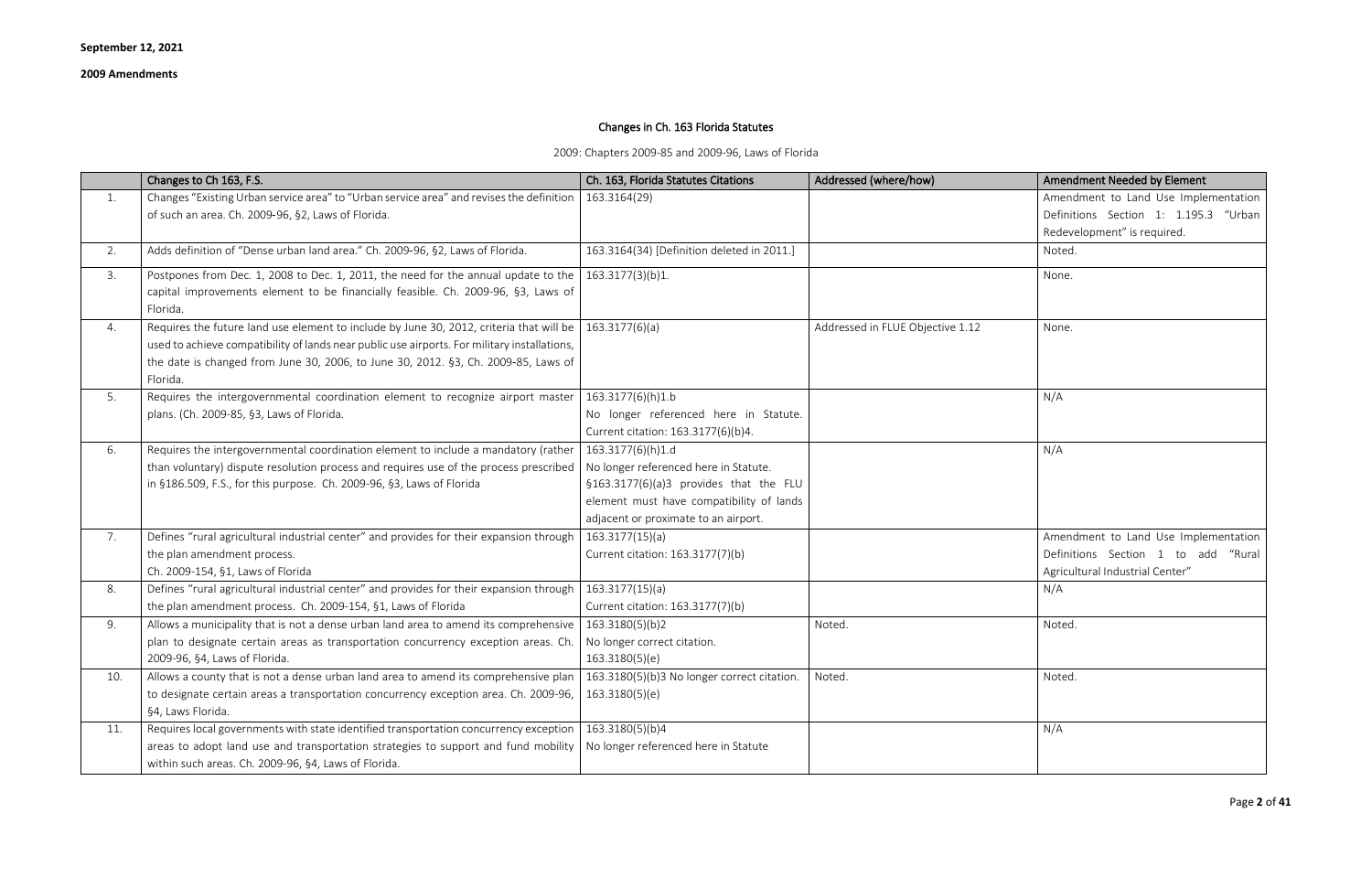|     | Changes to Ch 163, F.S.                                                               | Ch. 163, Florida Statutes Citations   | Addressed (where/how) | Amendment Needed by Element                 |
|-----|---------------------------------------------------------------------------------------|---------------------------------------|-----------------------|---------------------------------------------|
| 12. | Except in transportation concurrency exception areas, local governments must adopt    |                                       |                       | Amendments need to be made to the           |
|     | the level-of-serve established by the Department of Transportation for roadway        |                                       |                       | Transportation Element to include level-of- |
|     | facilities on the Strategic Intermodal System. Ch. 2009-96, §4, Laws of Florida.      |                                       |                       | service standards established by the FDOT   |
|     |                                                                                       |                                       |                       | for roadway facilities on the SIS.          |
| 13. | Defines a backlogged transportation facility to be one on which the adopted level-of- | 163.3180(12)(b) and (16)(i)           |                       | N/A                                         |
|     | service is exceeded by existing trips, plus additional projected background trips.    | No longer referenced here in Statute. |                       |                                             |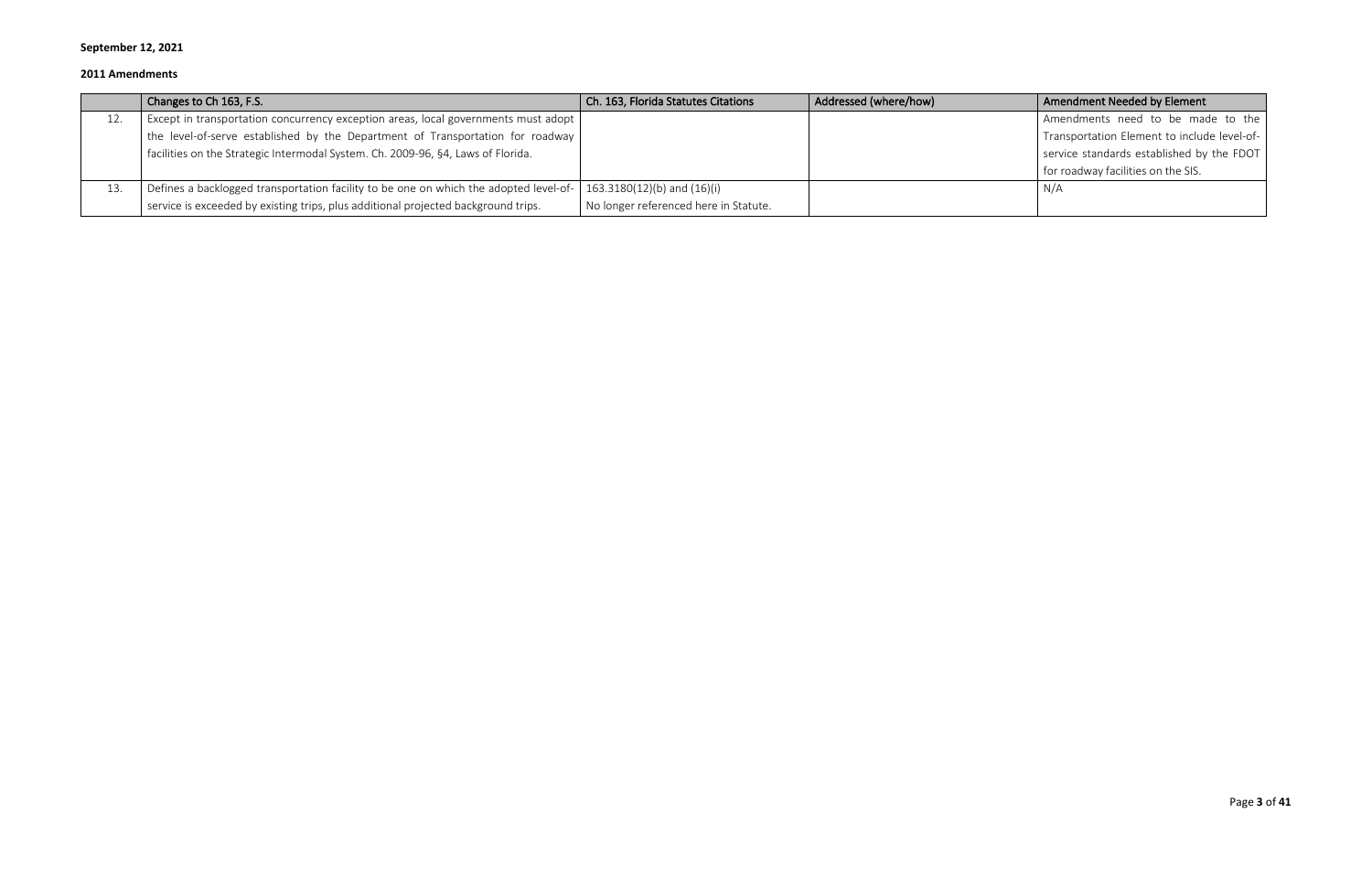# Changes in Ch. 163 Florida Statutes

2010: Chapters 2010-5, 2010-33, 2010-70, 2010-102, 2010-205 and 2010-109, Laws of Florida

|    | Changes to Ch 163, F.S.                                                                                  | Ch. 163, Florida Statutes Citations          | Addressed (where/how) | <b>Amendment Needed by Element</b> |
|----|----------------------------------------------------------------------------------------------------------|----------------------------------------------|-----------------------|------------------------------------|
| 1. | Deletes §163.3177(6), Florida Statutes (F.S.) (obsolete language that addressed an                       |                                              |                       | N/A                                |
|    | accessory dwelling unit report): no substantive comprehensive planning requirement                       |                                              |                       |                                    |
|    | impact. §16, Ch. 2010-5, Laws of Florida.                                                                |                                              |                       |                                    |
| 2. | Ch. 2010-102, Laws Florida, makes several minor changes which do not affect                              |                                              |                       | N/A                                |
|    | substantive comprehensive planning requirements:                                                         |                                              |                       |                                    |
|    | §163.2526: repealed                                                                                      |                                              |                       |                                    |
|    | §163.3167(2): obsolete language deleted                                                                  |                                              |                       |                                    |
|    | §163.3177(6)(h): minor wording changes                                                                   |                                              |                       |                                    |
|    | $$163.3177(10)(k):$ minor wording changes                                                                |                                              |                       |                                    |
|    | §163.3178(6): obsolete language deleted                                                                  |                                              |                       |                                    |
|    | §163.2511(1): minor wording changes                                                                      |                                              |                       |                                    |
|    | §163.2514: minor wording changes                                                                         |                                              |                       |                                    |
|    | §163.3202: minor wording changes                                                                         |                                              |                       |                                    |
| 3. | Ch. 2010-205, Laws of Florida, makes several minor wording changes Ch. 163, Part II,                     |                                              |                       | N/A                                |
|    | F.S., which do not affect substantive comprehensive planning requirements:                               |                                              |                       |                                    |
|    | \$163.3167(13)                                                                                           |                                              |                       |                                    |
|    | \$163.3177(4)(a)                                                                                         |                                              |                       |                                    |
|    | $$163.3177(6)(c)$ , (d) and (h)                                                                          |                                              |                       |                                    |
|    | \$163.3191(2)(1)                                                                                         |                                              |                       |                                    |
| 4. | Ch. 2010-209, Laws of Florida, makes a minor wording change in §163.2523, F.S., which                    |                                              |                       | N/A                                |
|    | does not affect substantive comprehensive planning requirements.                                         |                                              |                       |                                    |
| 5. | Deleted the phrase "SMART Schools Clearinghouse." Ch. 2010-70, §11, Laws of Florida.                     | $$163.3177(1)(a)$ and $(3)(a)$               |                       | None.                              |
| 6. | Revises §163.3175, F.S., to list the 14 military installations and 43 local governments                  | \$163.3175(2)                                |                       | N/A                                |
|    | affected by special coordination and communication requirements. §1, Ch. 2010-182,                       |                                              |                       |                                    |
|    | Laws of Florida.                                                                                         |                                              |                       |                                    |
| 7. | Revises §163.3177(6)(a), F.S., to specify that the 43 local governments listed in $\int$ §163.3177(6)(a) |                                              |                       | N/A                                |
|    | §163.3175(2), F.S., must consider the factors listed in §163.3175(5), F.S., when                         |                                              |                       |                                    |
|    | considering the compatibility of land uses proximate to military installations. Ch. 2010-                |                                              |                       |                                    |
|    | 182, §2, Laws of Florida.                                                                                |                                              |                       |                                    |
| 8. | Revise §163.3180(4)(b), F.S., to define hangars for the assembly, manufacture,                           | §163.3180(4)(b). No longer this citation.    |                       | N/A                                |
|    | maintenance or storage of aircraft as public transit facilities. Ch. 2010-33, §1, Laws of                | Now provided at §163.3180(5)(h)(1)b. (public |                       |                                    |
|    | Florida.                                                                                                 | transit facilities are exempt from           |                       |                                    |
|    |                                                                                                          | concurrency)                                 |                       |                                    |

| Amendment Needed by Element |
|-----------------------------|
| N/A                         |
|                             |
| N/A                         |
|                             |
|                             |
|                             |
|                             |
|                             |
|                             |
|                             |
|                             |
| N/A                         |
|                             |
|                             |
|                             |
|                             |
| N/A                         |
| None.                       |
|                             |
| N/A                         |
|                             |
| N/A                         |
|                             |
|                             |
| N/A                         |
|                             |
|                             |
|                             |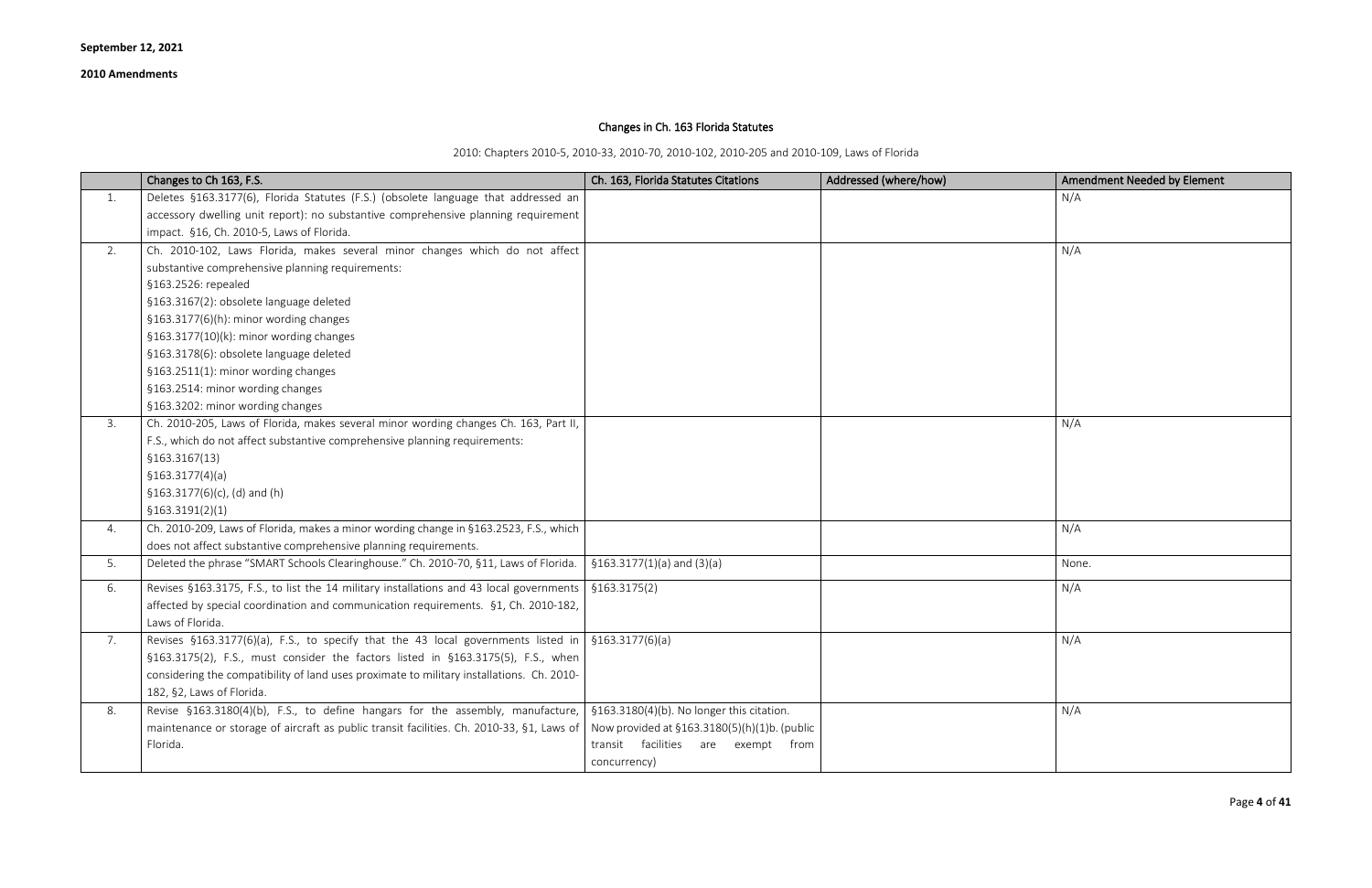# Changes in Ch. 163 Florida Statutes

2011: [Ch. 2011-139, Laws of Florida]

|    | Changes to Ch 163, F.S.                                                                                            | Ch. 163, Florida Statutes Citations | Addressed (where/how) | Amendment Needed by Element                        |
|----|--------------------------------------------------------------------------------------------------------------------|-------------------------------------|-----------------------|----------------------------------------------------|
| 1. | Deletes the exemption for plan amendments to Designate an urban infill and $\frac{1}{2}$ \$163.2517(4)             |                                     |                       | N/A                                                |
|    | redevelopment area from the twice per year amendment limitation of §163.3187.                                      |                                     |                       |                                                    |
| 2. | Changes "Local Government Comprehensive Planning and Land Development   §163.3161(1)                               |                                     |                       | Amendments will be needed to the following         |
|    | Regulation Act" to "Community Planning Act."                                                                       |                                     |                       | Elements to change "Local Government               |
|    |                                                                                                                    |                                     |                       | Comprehensive Planning<br>and<br>Land              |
|    |                                                                                                                    |                                     |                       | Development Regulation Act" to "Community          |
|    |                                                                                                                    |                                     |                       | Planning Act":                                     |
|    |                                                                                                                    |                                     |                       | - Introduction                                     |
|    |                                                                                                                    |                                     |                       | • General                                          |
|    |                                                                                                                    |                                     |                       | Goals, Objectives, and Policies<br>$\bullet$       |
|    |                                                                                                                    |                                     |                       | - Land Use Implementation                          |
|    |                                                                                                                    |                                     |                       | • Section 1: Definitions 1.28 "Certified           |
|    |                                                                                                                    |                                     |                       | Land Use Plan"                                     |
|    |                                                                                                                    |                                     |                       | Section 1: Definitions 1.89 "Land Use<br>$\bullet$ |
|    |                                                                                                                    |                                     |                       | Plan"                                              |
|    |                                                                                                                    |                                     |                       | Section 1: Definitions 1.98 "Local                 |
|    |                                                                                                                    |                                     |                       | Comprehensive Plan"                                |
|    |                                                                                                                    |                                     |                       | Section 1: Definitions 1.128 "Planning             |
|    |                                                                                                                    |                                     |                       | Act"                                               |
|    | Expresses the purpose of the act, changing "control" future development to $\frac{1}{2}$ \$163.3161(2)             |                                     |                       | N/A                                                |
|    | "manage" future development "consistent with the proper role of local                                              |                                     |                       |                                                    |
|    | government."                                                                                                       |                                     |                       |                                                    |
| 3. | States the intent of the act is to focus the state role in managing growth to protect   $\S 163.3161(3)$ [New]     |                                     |                       | N/A                                                |
|    | the functions of important state resources and facilities.                                                         |                                     |                       |                                                    |
| 4. | Modifies the intent of the legislature with respect to how comprehensive plans and $\frac{1}{5}$ \$163.3161(10)    |                                     |                       | N/A                                                |
|    | amendments affect property rights.                                                                                 |                                     |                       |                                                    |
| 5. | Expresses legislative intent to recognize and protect agriculture, tourism, and $\frac{1}{2}$ \$163.3161(11) [New] |                                     |                       | N/A                                                |
|    | military presence as being the state's traditional economic base.                                                  |                                     |                       |                                                    |
| 6. | Expresses legislative intent to not require local government plans that have been                                  | $$163.3161(12)$ [New]               |                       | N/A                                                |
|    | found to be in compliance to adopt amendments implementing the new statutory                                       |                                     |                       |                                                    |
|    | requirements until the evaluation and appraisal period provided in §163.3191.                                      |                                     |                       |                                                    |
| 7. | Modifies the provision for agricultural lands and practices to state that a plan $\frac{1}{5}$ \$163.3162(4)       |                                     |                       | N/A                                                |
|    | amendment for an agricultural enclave is presumed not to be urban sprawl as                                        |                                     |                       |                                                    |
|    | defined in §163.3164.                                                                                              |                                     |                       |                                                    |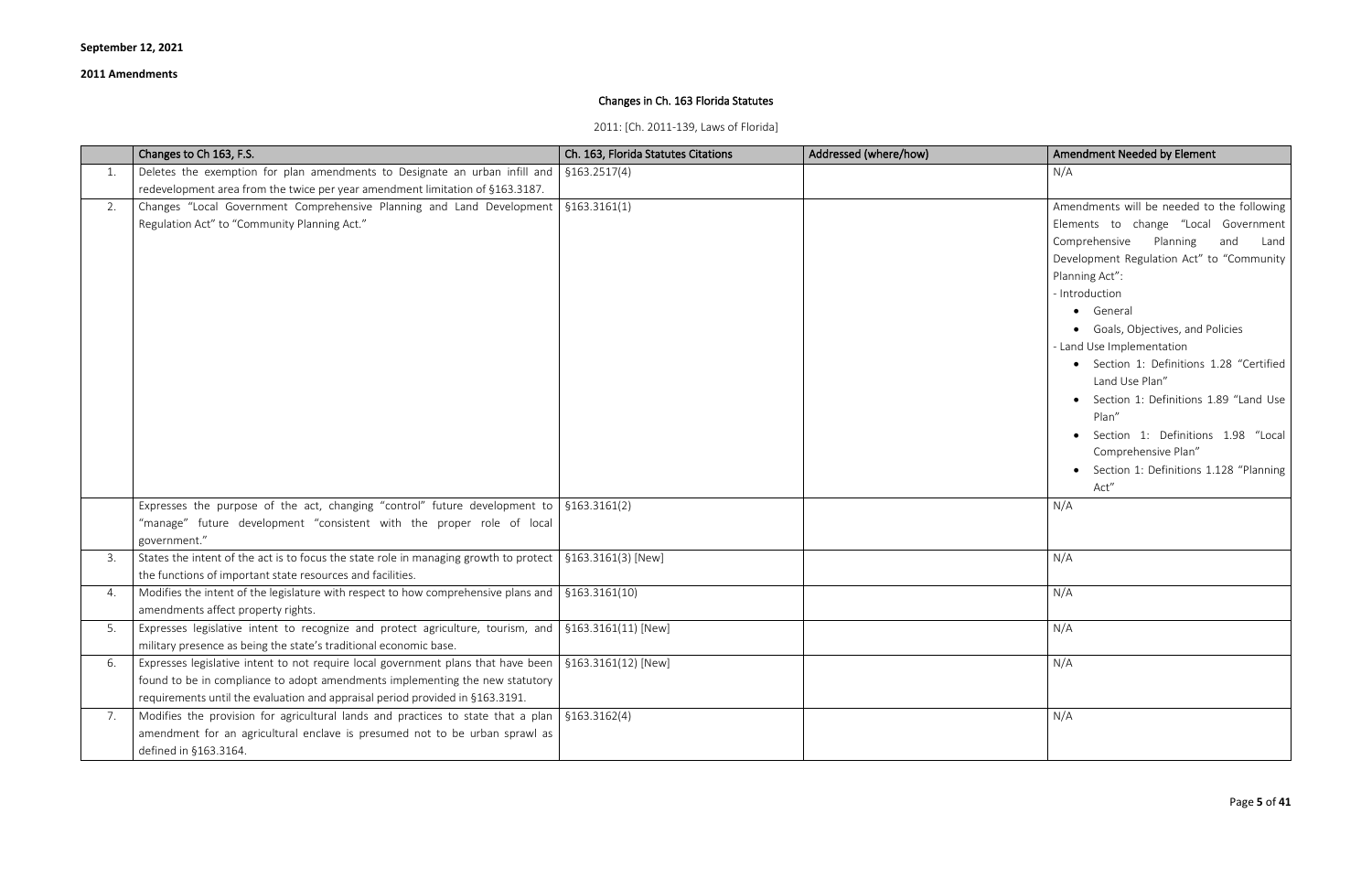|     | Changes "Local Government Comprehensive Planning and Land Development   §163.3164 |                                             |                                                 | Amendments will be needed to the following                                       |
|-----|-----------------------------------------------------------------------------------|---------------------------------------------|-------------------------------------------------|----------------------------------------------------------------------------------|
|     | Regulation Act" to "Community Planning Act" and sets forth new and modified       |                                             |                                                 | Elements to change "Local Government                                             |
|     | definitions, many of which were included in repealed Rule 9J-5.003, F.A.C         |                                             |                                                 | Comprehensive<br>Planning<br>Land<br>and                                         |
|     |                                                                                   |                                             |                                                 | Development Regulation Act" to "Community                                        |
|     |                                                                                   |                                             |                                                 | Planning Act":                                                                   |
|     |                                                                                   |                                             |                                                 | - Introduction                                                                   |
|     |                                                                                   |                                             |                                                 | • General                                                                        |
|     |                                                                                   |                                             |                                                 | Goals, Objectives, and Policies<br>$\bullet$                                     |
|     |                                                                                   |                                             |                                                 | - Land Use Implementation                                                        |
|     |                                                                                   |                                             |                                                 | • Section 1: Definitions 1.28 "Certified                                         |
|     |                                                                                   |                                             |                                                 | Land Use Plan"                                                                   |
|     |                                                                                   |                                             |                                                 | Section 1: Definitions 1.89 "Land Use                                            |
|     |                                                                                   |                                             |                                                 | Plan"                                                                            |
|     |                                                                                   |                                             |                                                 | Section 1: Definitions 1.98 "Local                                               |
|     |                                                                                   |                                             |                                                 | Comprehensive Plan"                                                              |
|     |                                                                                   |                                             |                                                 | Section 1: Definitions 1.128 "Planning Act"                                      |
| 9.  | Establishes definition for "adaptation action area."                              | §163.3164(1) [New]                          |                                                 | Noted.                                                                           |
| 10. | Establishes definition for "affordable housing" [same meaning as in §420.0004(3)] | §163.3164(3) [previously in Rule Ch. 9J-5]  | A definition for "affordable housing" is        | Verify that the current definition for                                           |
|     |                                                                                   |                                             | currently included under                        | Land Use   "affordable housing" matches the definition                           |
|     |                                                                                   |                                             | Implementation Element -<br>Section<br>-1       | provided in §163.3164(3)                                                         |
|     |                                                                                   |                                             | Definitions.                                    |                                                                                  |
| 11. | Establishes definition of "antiquated subdivision."                               | §163.3164(5) [New]                          |                                                 | Noted.                                                                           |
| 12. | Establishes definition of "capital improvement."                                  | §163.3164(7) [previously in Rule Ch. 9J-5]  |                                                 | A definition for "capital improvement" is Verify that the current definition for |
|     |                                                                                   |                                             |                                                 | currently included under Land Use "affordable housing" matches the definition    |
|     |                                                                                   |                                             | Implementation Element - Section 1              | provided in §163.3164(3)                                                         |
|     |                                                                                   |                                             | Definitions.                                    |                                                                                  |
| 13. | Establishes definition of "compatibility."                                        | §163.3164(9) [previously in Rule Ch. 9J-5]  |                                                 | Add a definition for "compatibility" to match                                    |
|     |                                                                                   |                                             |                                                 | the definition provided in §163.3164(9).                                         |
|     | Establishes definition of "deep-water ports."                                     | §163.3164(11) [previously in Rule Ch. 9J-5] | A definition for "deepwater ports" is currently | Remove definition for "deepwater ports" as                                       |
|     |                                                                                   |                                             | included under Land Use Implementation          | there are none in Oakland Park. Definition                                       |
|     |                                                                                   |                                             | Element - Section 1 Definitions.                | currently references Chapter 9J-5, F.A.C.                                        |
| 15. | Establishes definition of "density."                                              | §163.3164(12) [previously in Rule Ch. 9J-5] |                                                 | Add a definition for "density" to match the                                      |
|     |                                                                                   |                                             |                                                 | definition provided in §163.3164(12).                                            |
| 16. | Establishes definition of "flood prone areas."                                    | §163.3164(18) [previously in Rule Ch. 9J-5] |                                                 | Add a definition for "density" to match the                                      |
|     |                                                                                   |                                             |                                                 | definition provided in §163.3164(18).                                            |
| 17. | Establishes definition of "goal."                                                 | §163.3164(19) [previously in Rule Ch. 9J-5] | A definition for "goal" is currently included   | Verify that the current definition for "goal"                                    |
|     |                                                                                   |                                             | under Land Use Implementation Element -         | matches the definition provided in                                               |
|     |                                                                                   |                                             | Section 1 Definitions.                          | \$163.3164(19)                                                                   |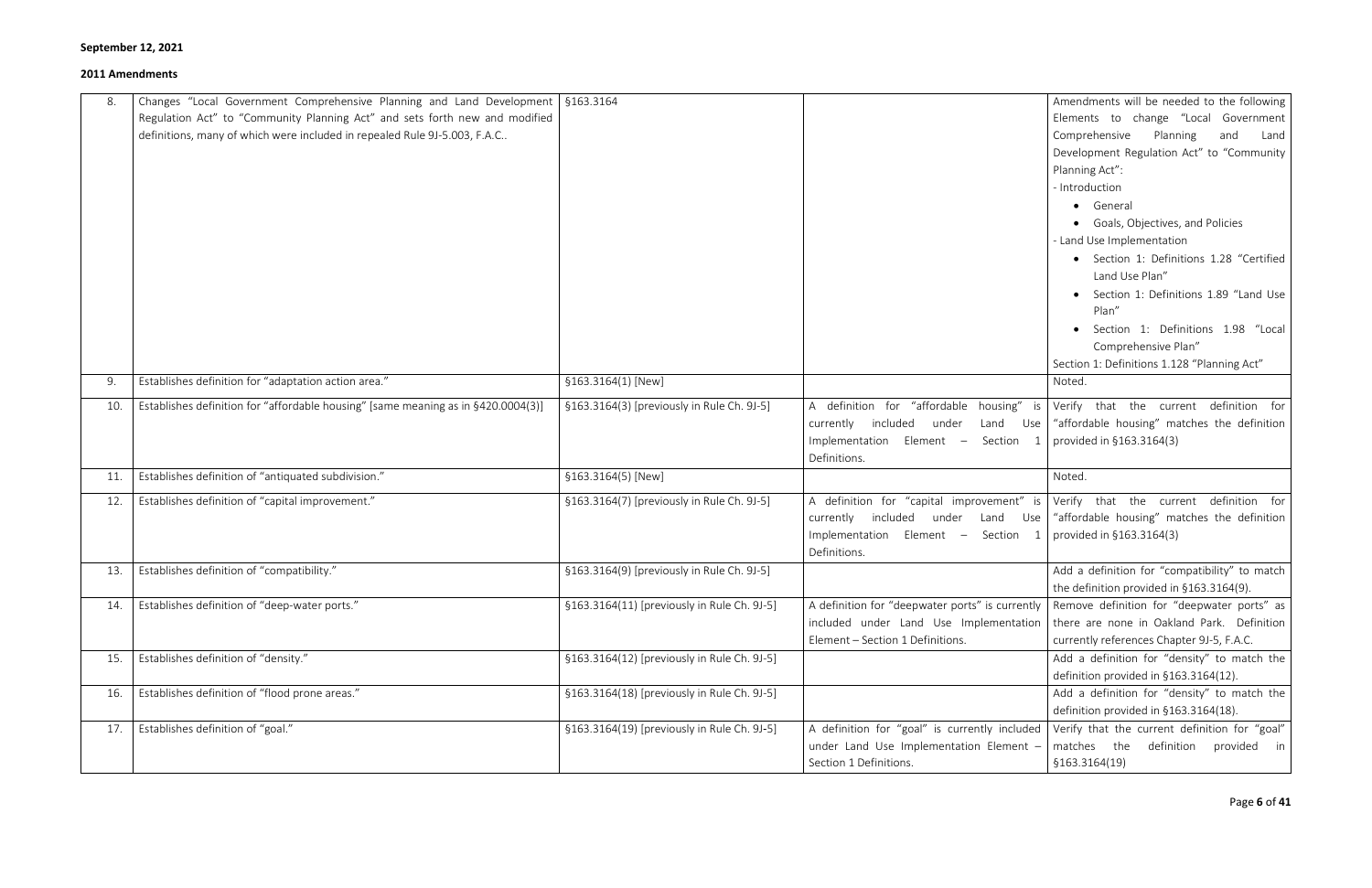| 18. | Establishes definition of "intensity."                                                                             | §163.3164(22) [previously in Rule Ch. 9J-5] |                                                    | Add a definition for "density" to match the                                                                                                                                                                                                                     |
|-----|--------------------------------------------------------------------------------------------------------------------|---------------------------------------------|----------------------------------------------------|-----------------------------------------------------------------------------------------------------------------------------------------------------------------------------------------------------------------------------------------------------------------|
|     |                                                                                                                    |                                             |                                                    | definition provided in §163.3164(22).                                                                                                                                                                                                                           |
| 19. | Establishes definition of "internal trip capture."                                                                 | §163.3164(23) [New]                         |                                                    | Noted.                                                                                                                                                                                                                                                          |
| 20. | Establishes definition of "level of service."                                                                      | §163.3164(28) [previously in Rule Ch. 9J-5] | A definition for "level of service" is currently   | Verify that the current definition for "level of                                                                                                                                                                                                                |
|     |                                                                                                                    |                                             |                                                    | included under Land Use Implementation service" matches the definition provided in                                                                                                                                                                              |
|     |                                                                                                                    |                                             | Element - Section 1 Definitions.                   | §163.3164(28)                                                                                                                                                                                                                                                   |
| 21. | Deletes definition of "financial feasibility."                                                                     | §163.3164(32) [Deleted]                     |                                                    | N/A                                                                                                                                                                                                                                                             |
| 22. | Establishes definition of "new town."                                                                              | §163.3164(32) [previously in Rule Ch. 9J-5] |                                                    | Noted.                                                                                                                                                                                                                                                          |
| 23. | Establishes definition of "objective."                                                                             | §163.3164(33) [previously in Rule Ch. 9J-5] | A definition for "objective" is currently included | Verify that the current definition for                                                                                                                                                                                                                          |
|     |                                                                                                                    |                                             | under Land Use Implementation Element -            | "objective" matches the definition provided in                                                                                                                                                                                                                  |
|     |                                                                                                                    |                                             | Section 1 Definitions.                             | §163.3164(33)                                                                                                                                                                                                                                                   |
| 24. | Deletes definition of "dense urban land areas."                                                                    | §163.3164(34) [Deleted]                     |                                                    | Confirm Oakland Park is not a DULA.                                                                                                                                                                                                                             |
| 25. | Establishes definition of "policy."                                                                                | §163.3164(36) [previously in Rule Ch. 9J-5] | A definition for "policy" is currently included    | Verify that the current definition for "policy"                                                                                                                                                                                                                 |
|     |                                                                                                                    |                                             | under Land Use Implementation Element -            | definition provided in<br>matches the                                                                                                                                                                                                                           |
|     |                                                                                                                    |                                             | Section 1 Definitions.                             | §163.3164(36)                                                                                                                                                                                                                                                   |
| 26. | Amends the definition of "public facilities" to delete health systems and spoil $\frac{1}{2}$ \$163.3164(38)       |                                             | A definition for "public facilities" is currently  | Revise the current definition for "public                                                                                                                                                                                                                       |
|     | disposal sites for maintenance dredging located in intracoastal waterways (except                                  |                                             | included under Land Use Implementation             | facilities" to remove "health systems to match                                                                                                                                                                                                                  |
|     | sites owned by ports).                                                                                             |                                             | Element - Section 1 Definitions.                   | the definition provided in §163.3164(38)                                                                                                                                                                                                                        |
| 27. | Changes definition of "regional planning agency" to "the council created pursuant to $\frac{1}{5}$ \$163.3164(40)  |                                             |                                                    | N/A                                                                                                                                                                                                                                                             |
|     | Ch. 186."                                                                                                          |                                             |                                                    |                                                                                                                                                                                                                                                                 |
| 28. | Establishes definition of "seasonal population."                                                                   | §163.3164(41) [previously in Rule Ch. 9J-5] |                                                    | A definition for "seasonal population" is Verify that the current definition for "seasonal                                                                                                                                                                      |
|     |                                                                                                                    |                                             | included<br>currently<br>under                     | Land Use   population" matches the definition provided in                                                                                                                                                                                                       |
|     |                                                                                                                    |                                             | Implementation<br>Element -<br>Section 1           | \$163.3164(41)                                                                                                                                                                                                                                                  |
|     |                                                                                                                    |                                             | Definitions.                                       |                                                                                                                                                                                                                                                                 |
| 29. | Changes definition of "optional sector plan" to "sector plan" and clarifies the $\frac{1}{2}$ \$163.3164(42)       |                                             |                                                    | N/A                                                                                                                                                                                                                                                             |
|     | purpose of a sector plan. The term includes an optional sector plan that was adopted                               |                                             |                                                    |                                                                                                                                                                                                                                                                 |
|     | before the effective date of the act.                                                                              |                                             |                                                    |                                                                                                                                                                                                                                                                 |
| 30. | Establishes definition of "suitability."                                                                           | §163.3164(45) [previously in Rule Ch. 9J-5] |                                                    | Add a definition for "suitability" to match the                                                                                                                                                                                                                 |
|     |                                                                                                                    |                                             |                                                    |                                                                                                                                                                                                                                                                 |
| 31. |                                                                                                                    |                                             |                                                    | definition provided in §163.3164(45).                                                                                                                                                                                                                           |
|     | Establishes definition of "transit-oriented                                                                        | §163.3164(46) [New]                         | A definition for "transit-oriented development"    |                                                                                                                                                                                                                                                                 |
|     | development."                                                                                                      |                                             |                                                    |                                                                                                                                                                                                                                                                 |
|     |                                                                                                                    |                                             | Element - Section 1<br>Implementation              | provided in §163.3164(46)                                                                                                                                                                                                                                       |
|     |                                                                                                                    |                                             | Definitions.                                       |                                                                                                                                                                                                                                                                 |
| 32. | Clarifies the definition of "urban service area" to delete the term "built-up" and to $\frac{1}{5}$ \$163.3164(50) |                                             |                                                    |                                                                                                                                                                                                                                                                 |
|     | include any areas identified in the comprehensive plan as urban service areas,                                     |                                             |                                                    | the<br>match                                                                                                                                                                                                                                                    |
|     | regardless of local government limitation.                                                                         |                                             |                                                    | Verify that the current definition for "transit-<br>is currently included under Land Use oriented development" matches the definition<br>Add a definition for "urban service area" to<br>definition provided in<br>Alternatively, considering<br>§163.3164(50). |
|     |                                                                                                                    |                                             |                                                    | removing the reference in the definition for<br>"Urban Redevelopment" as the term is not                                                                                                                                                                        |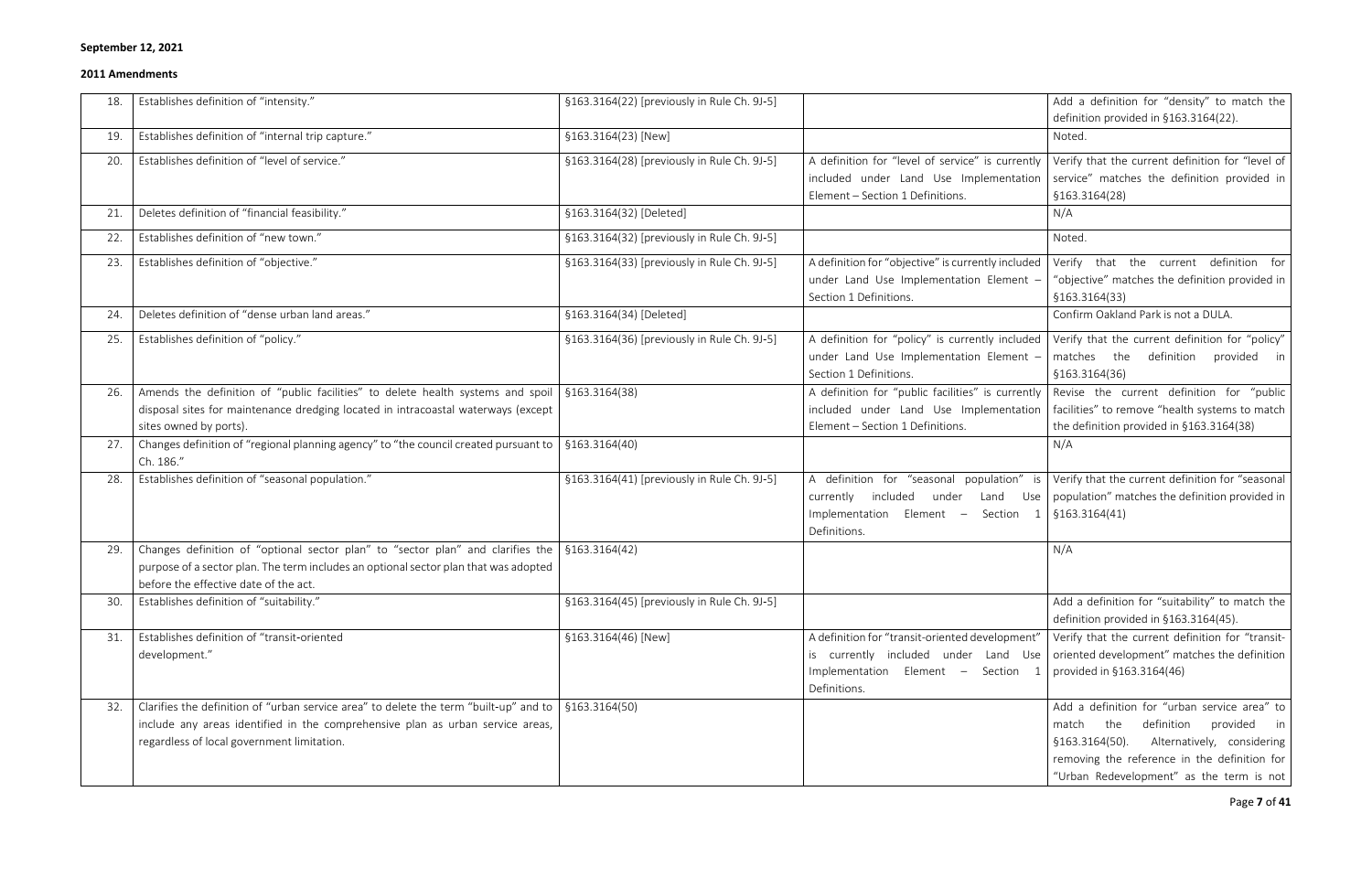| used elsewhere in the Comprehensive Plan        |
|-------------------------------------------------|
| unless the City now has an Urban Services Area. |
| Noted.                                          |
|                                                 |
| N/A                                             |
|                                                 |
|                                                 |
| N/A                                             |
|                                                 |
| N/A                                             |
|                                                 |
|                                                 |
| N/A                                             |
|                                                 |
| N/A                                             |
|                                                 |
|                                                 |
|                                                 |
|                                                 |
|                                                 |
|                                                 |
|                                                 |
|                                                 |
|                                                 |
| N/A                                             |
|                                                 |
|                                                 |
| N/A                                             |
|                                                 |
|                                                 |
|                                                 |
|                                                 |
| N/A                                             |
|                                                 |
|                                                 |
|                                                 |
|                                                 |
|                                                 |
| Noted.                                          |
|                                                 |
|                                                 |
|                                                 |
|                                                 |
|                                                 |

|     |                                                                                                                       |                                               | used 6 |
|-----|-----------------------------------------------------------------------------------------------------------------------|-----------------------------------------------|--------|
|     |                                                                                                                       |                                               | unless |
| 33. | Establishes new definition of "urban sprawl."                                                                         | §163.3164(51) [replaces definition previously | Noted. |
|     |                                                                                                                       | in Rule Ch. 9J-5]                             |        |
| 34. | Modifies requirements for maintaining comprehensive plan, deleting the reference                                      | \$163.3167(2)                                 | N/A    |
|     | to §163.3184 and the requirement that proposed plan amendments be submitted                                           |                                               |        |
|     | to the state land planning agency.                                                                                    |                                               |        |
| 35. | Deletes provisions for regional planning agency adoption of plan amendments for                                       | §163.3167(3) and (6) [Deleted]                | N/A    |
|     | elements and amendments not prepared by a local government.                                                           |                                               |        |
| 36. | Deletes provisions for local government challenge of costs associated with preparing                                  | §163.3167(7) [Deleted]                        | N/A    |
|     | a comprehensive plan and related state land planning agency action.                                                   |                                               |        |
| 37. | Deletes provisions for encouraging each local government to articulate a vision of its                                | §163.3167(11) [Deleted]                       | N/A    |
|     | future physical appearance and qualities of its community.                                                            |                                               |        |
| 38. | Establishes provisions for "planning innovations and technical assistance" and                                        | $$163.3168(1)–(4)$ [New]                      | N/A    |
|     | clarifies the roles of the state land planning agency and all other appropriate state                                 |                                               |        |
|     | and regional agencies in the process. Requires, upon request by the local                                             |                                               |        |
|     | government, the state land planning agency to coordinate multi-agency assistance                                      |                                               |        |
|     | on plan amendments that may adversely impact important state resources or                                             |                                               |        |
|     | facilities. Requires the state land planning agency to provide on its website guidance                                |                                               |        |
|     | on the submittal and adoption of comprehensive plans, amendments and land                                             |                                               |        |
|     | development regulations, prohibiting such guidance from being adopted by rule and                                     |                                               |        |
|     | exempting such guidance from §120.54(1)(a).                                                                           |                                               |        |
| 39. | Modifies areas of authority under this act with respect to joint agreements and                                       | \$163.3171(4)                                 | N/A    |
|     | intergovernmental coordination between cities and counties and planning in                                            |                                               |        |
|     | advance of jurisdictional changes.                                                                                    |                                               |        |
| 40. | Modifies military base compatibility provisions to not require that commanding $\frac{1}{5}$ \$163.3175(5)(d) and (6) |                                               | N/A    |
|     | officer comments, underlying studies and reports be binding on the local                                              |                                               |        |
|     | government. Requires the affected local government to be sensitive to private                                         |                                               |        |
|     | property rights and not be unduly restrictive on those rights in considering the                                      |                                               |        |
|     | comments provided by the commanding officer or designee.                                                              |                                               |        |
| 41. | Modified to require that any local government comprehensive plan that has been                                        | §163.3175(9)                                  | N/A    |
|     | amended to address military compatibility requirements after 2004 and was found                                       |                                               |        |
|     | in compliance be deemed in compliance until the local government conducts its                                         |                                               |        |
|     | evaluation and appraisal review pursuant to §163.3191 and determines that                                             |                                               |        |
|     | amendments are necessary.                                                                                             |                                               |        |
| 42. | Modified to include significant portions of repealed Rules 9J-5.001 and 9J-5.005,                                     | \$163.3177(1)                                 | Noted. |
|     | F.A.C., with respect to the principles, guidelines, standards and strategies to be set                                |                                               |        |
|     | forth in required and optional elements of the comprehensive plan and                                                 |                                               |        |
|     | requirements for basing these elements on relevant, appropriate and professionally                                    |                                               |        |
|     | accepted data.                                                                                                        |                                               |        |
|     |                                                                                                                       |                                               |        |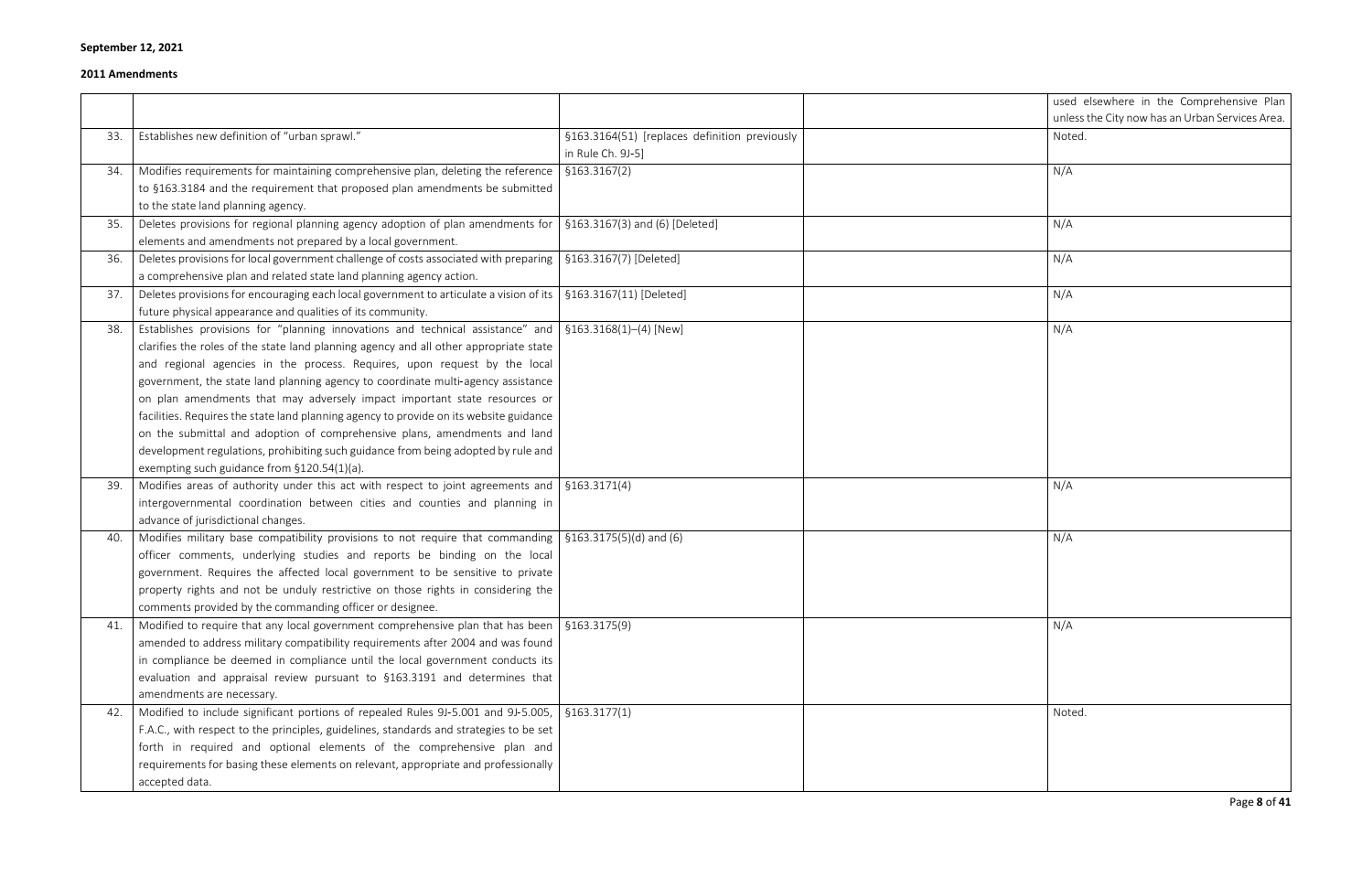| 43. | Deletes financial feasibility requirements.                                                                                                                                                                                                                                                                                                                                                                                                       | \$163.3177(2) | the<br>Capital<br>Amend<br>Improvements<br>Implementation<br>Element,<br>Capital<br>Improvements Implementation section to<br>remove the reference to "financial feasibility."                                                                                              |
|-----|---------------------------------------------------------------------------------------------------------------------------------------------------------------------------------------------------------------------------------------------------------------------------------------------------------------------------------------------------------------------------------------------------------------------------------------------------|---------------|-----------------------------------------------------------------------------------------------------------------------------------------------------------------------------------------------------------------------------------------------------------------------------|
| 44. | Modifies provisions for preparing the capital improvements element to require the $\frac{1}{2}$ \$163.3177(3)(a)4<br>schedule to cover a 5-year period and identify whether projects are either funded or<br>unfunded and given a level of priority for funding. Deletes requirements for financial<br>feasibility.                                                                                                                               |               | Amendments need to be made to the Capital<br>Improvements Element to include the<br>requirement for the Capital Improvement<br>Schedule to cover a 5-year period and identify<br>which projects are either funded or unfunded<br>and given a level of priority for funding. |
| 45. | Modifies requirements for local government annual review of capital improvements $\frac{1}{2}$ \$163.3177(3)(b)<br>element to no longer require transmittal of the adopted amendment to the state<br>land planning agency and deletes provisions related to sanctions by the<br>Administration Commission, adoption of long-term concurrency management<br>systems and financial feasibility.                                                     |               | Noted.                                                                                                                                                                                                                                                                      |
| 46. | Modifies planning period requirements, allowing additional planning periods for $\frac{1}{5}$ \$163.3177(5)(a)<br>specific components, elements, land use amendments, or projects as part of the<br>planning process.                                                                                                                                                                                                                             |               | Noted.                                                                                                                                                                                                                                                                      |
| 47. | Modifies requirements for the future land use element to include guidance from $\frac{1}{5}$ \$163.3177(6)(a)<br>repealed Rule 9J-5.006, F.A.C., relative to general range of density or intensity of<br>uses for gross land area and establishing a long-term end toward which land use<br>programs and activities are ultimately directed.                                                                                                      |               | Review density and intensity standards in<br>Future Land Use Element to ensure compliance<br>with §163.3177(6)(a).                                                                                                                                                          |
| 48. | Modifies the standards on which future land use plan and plan amendments are $\frac{1}{5}$ \$163.3177(6)(a)2 and 3<br>based to include: permanent and seasonal population, compatibility, the need to<br>modify land uses and development patterns within antiquated subdivisions,<br>preservation of waterfronts, location of schools proximate to urban residential<br>areas, and other considerations taken from repealed Rule 9J-5.006, F.A.C |               | N/A                                                                                                                                                                                                                                                                         |
| 49. | Modifies requirements for the future land use element "to accommodate at least   $$163.3177(6)(a)4$<br>the minimum amount of land required to accommodate the medium projections of<br>the University of Florida's Bureau of Economic and Business Research for at least a<br>10-year planning period unless otherwise limited."                                                                                                                  |               | The Future Land Use Element needs to be<br>amended to include policies that require the<br>accommodation of at least the minimum<br>amount of land required to accommodate the<br>medium projections of BEBR for at least a 10-<br>year planning period.                    |
| 50. | Establishes requirements for analyzing future land use map amendments using $\frac{1}{5}$ \$163.3177(6)(a)8 [New]<br>portions of repealed Rule 9J-5.006, F.A.C.                                                                                                                                                                                                                                                                                   |               | Amend the Future Land Use Element to include<br>policies related to amending the Future Land<br>Use Map.                                                                                                                                                                    |
| 51. | Establishes requirements for the future land use element and map series, including   $\S$ 163.3177(6)(a)9 and 10 [New]<br>with slight revisions the primary indicators that a plan or plan amendment does not<br>discourage the proliferation of urban sprawl that were in repealed Rule 9J-5.006,<br>F.A.C                                                                                                                                       |               | Amend the Future Land Use Element to include<br>policies related to the discouragement of urban<br>sprawl.                                                                                                                                                                  |

| the<br>Capital Improvements<br>Amend             |
|--------------------------------------------------|
| Element,<br>Implementation<br>Capital            |
| Improvements Implementation section<br>to        |
| remove the reference to "financial feasibility." |
| Amendments need to be made to the Capital        |
| include<br>Improvements Element to<br>the        |
| requirement for the Capital Improvement          |
| Schedule to cover a 5-year period and identify   |
| which projects are either funded or unfunded     |
| and given a level of priority for funding.       |
| Noted.                                           |
|                                                  |
|                                                  |
|                                                  |
|                                                  |
| Noted.                                           |
|                                                  |
|                                                  |
| Review density and intensity standards in        |
| Future Land Use Element to ensure compliance     |
| with §163.3177(6)(a).                            |
|                                                  |
| N/A                                              |
|                                                  |
|                                                  |
|                                                  |
|                                                  |
| The Future Land Use Element needs to be          |
| amended to include policies that require the     |
| accommodation of at least the minimum            |
| amount of land required to accommodate the       |
| medium projections of BEBR for at least a 10-    |
| year planning period.                            |
| Amend the Future Land Use Element to include     |
| policies related to amending the Future Land     |
| Use Map.                                         |
| Amend the Future Land Use Element to include     |
| policies related to the discouragement of urban  |
| sprawl.                                          |
|                                                  |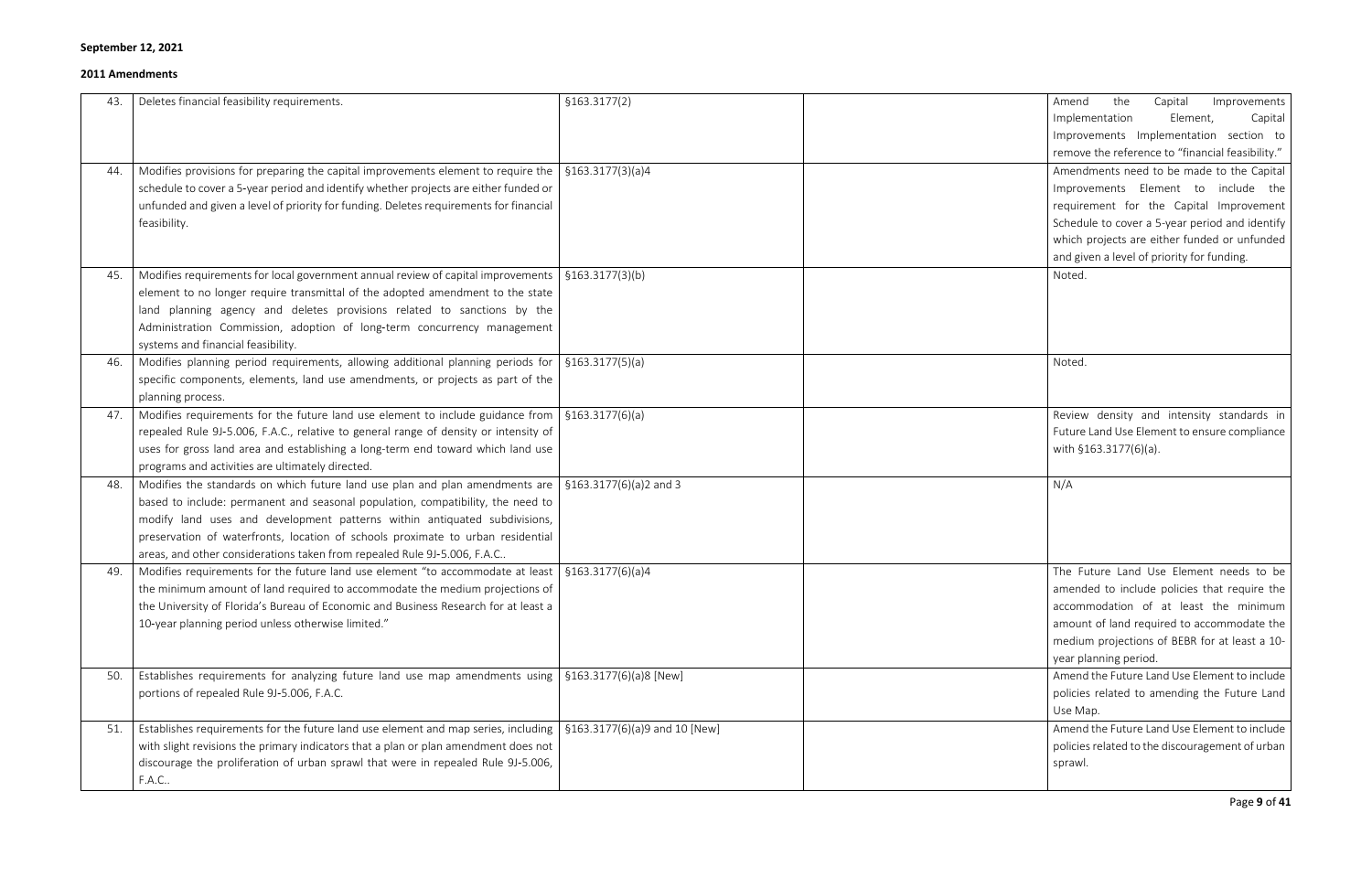| policies related to recreational traffic. Add a<br>of repealed Rule 9J-5.019, F.A.C., addressing circulation of recreational traffic,<br>including bicycle facilities, exercise trails, riding facilities, and airport master plans.<br>definition of "recreational traffic" to Land Use<br>Plan Implementation Element, Section 1:<br>Definitions.<br>Modifies requirements for the general sanitary sewer, solid waste, drainage, potable   $$163.3177(6)(c)$<br>Noted.<br>53.<br>water, and natural groundwater aquifer recharge element to include guidance from<br>portions of repealed Rule 9J-5.011, F.A.C., and deletes requirements for including a<br>topographic map depicting any areas adopted by a water management district as<br>prime groundwater recharge areas and addressing areas served by septic tanks. |  |
|--------------------------------------------------------------------------------------------------------------------------------------------------------------------------------------------------------------------------------------------------------------------------------------------------------------------------------------------------------------------------------------------------------------------------------------------------------------------------------------------------------------------------------------------------------------------------------------------------------------------------------------------------------------------------------------------------------------------------------------------------------------------------------------------------------------------------------|--|
|                                                                                                                                                                                                                                                                                                                                                                                                                                                                                                                                                                                                                                                                                                                                                                                                                                |  |
|                                                                                                                                                                                                                                                                                                                                                                                                                                                                                                                                                                                                                                                                                                                                                                                                                                |  |
|                                                                                                                                                                                                                                                                                                                                                                                                                                                                                                                                                                                                                                                                                                                                                                                                                                |  |
|                                                                                                                                                                                                                                                                                                                                                                                                                                                                                                                                                                                                                                                                                                                                                                                                                                |  |
|                                                                                                                                                                                                                                                                                                                                                                                                                                                                                                                                                                                                                                                                                                                                                                                                                                |  |
|                                                                                                                                                                                                                                                                                                                                                                                                                                                                                                                                                                                                                                                                                                                                                                                                                                |  |
|                                                                                                                                                                                                                                                                                                                                                                                                                                                                                                                                                                                                                                                                                                                                                                                                                                |  |
|                                                                                                                                                                                                                                                                                                                                                                                                                                                                                                                                                                                                                                                                                                                                                                                                                                |  |
|                                                                                                                                                                                                                                                                                                                                                                                                                                                                                                                                                                                                                                                                                                                                                                                                                                |  |
| Modifies potable water supply planning requirements to remove the provision that<br>$\frac{1}{2}$ \$163.3177(6)(c)3<br>Noted.<br>54.                                                                                                                                                                                                                                                                                                                                                                                                                                                                                                                                                                                                                                                                                           |  |
| states that "amendments to incorporate the work plan do not count toward the                                                                                                                                                                                                                                                                                                                                                                                                                                                                                                                                                                                                                                                                                                                                                   |  |
| limitation on the frequency of adoption of amendments to the comprehensive plan."                                                                                                                                                                                                                                                                                                                                                                                                                                                                                                                                                                                                                                                                                                                                              |  |
| Modifies requirements for the conservation element to include portions of repealed   $$163.3177(6)(d)1$ and 2 [New]<br>Update the Capital Improvements Element to<br>55.                                                                                                                                                                                                                                                                                                                                                                                                                                                                                                                                                                                                                                                       |  |
| Rule 9J-5.013, F.A.C., to list the natural resources to be identified, analyzed and<br>reflect updated Alternative Water Supply Plan                                                                                                                                                                                                                                                                                                                                                                                                                                                                                                                                                                                                                                                                                           |  |
| protected and toward which conservation principles, guidelines and standards are<br>projects.                                                                                                                                                                                                                                                                                                                                                                                                                                                                                                                                                                                                                                                                                                                                  |  |
| to be directed. Cited section states: "Within 18 months after the governing board                                                                                                                                                                                                                                                                                                                                                                                                                                                                                                                                                                                                                                                                                                                                              |  |
| approves an updated regional water supply plan, the element must incorporate the                                                                                                                                                                                                                                                                                                                                                                                                                                                                                                                                                                                                                                                                                                                                               |  |
| alternative water supply project or projects selected by the local government from                                                                                                                                                                                                                                                                                                                                                                                                                                                                                                                                                                                                                                                                                                                                             |  |
| those identified in the regional water supply plan"                                                                                                                                                                                                                                                                                                                                                                                                                                                                                                                                                                                                                                                                                                                                                                            |  |
| Modifies requirements for analyzing current and projected water sources for a 10-<br>\$163.3177(6)(d)3<br>Noted<br>56.                                                                                                                                                                                                                                                                                                                                                                                                                                                                                                                                                                                                                                                                                                         |  |
| year period to include consideration of demands for industrial, agricultural and                                                                                                                                                                                                                                                                                                                                                                                                                                                                                                                                                                                                                                                                                                                                               |  |
| potable water use and the quality and quantity of water available to meet these                                                                                                                                                                                                                                                                                                                                                                                                                                                                                                                                                                                                                                                                                                                                                |  |
| demands and the existing levels of conservation, use and protection and policies of                                                                                                                                                                                                                                                                                                                                                                                                                                                                                                                                                                                                                                                                                                                                            |  |
| the regional water management district.                                                                                                                                                                                                                                                                                                                                                                                                                                                                                                                                                                                                                                                                                                                                                                                        |  |
| Clarifies requirements for the housing element to include guidelines, standards and   $$163.3177(6)(f)1$ and 2<br>Noted and should be addressed in the Housing<br>57.                                                                                                                                                                                                                                                                                                                                                                                                                                                                                                                                                                                                                                                          |  |
| strategies based on an inventory taken from the latest decennial United States<br>Element.                                                                                                                                                                                                                                                                                                                                                                                                                                                                                                                                                                                                                                                                                                                                     |  |
| Census or more recent estimates and various other considerations listed in repealed                                                                                                                                                                                                                                                                                                                                                                                                                                                                                                                                                                                                                                                                                                                                            |  |
| Rule 9J-5.010, F.A.C.                                                                                                                                                                                                                                                                                                                                                                                                                                                                                                                                                                                                                                                                                                                                                                                                          |  |
| Deletes requirement for an affordable housing needs assessment conducted by the $\frac{1}{2}$ \$163.3177(6)(f)2 [Deleted]<br>Noted.<br>58.                                                                                                                                                                                                                                                                                                                                                                                                                                                                                                                                                                                                                                                                                     |  |
| state land planning agency.                                                                                                                                                                                                                                                                                                                                                                                                                                                                                                                                                                                                                                                                                                                                                                                                    |  |
| Based on repealed Rule 9J-5.010, F.A.C., sets forth new requirements for the   §163.3177(6)(f)3 [New]<br>Updates to the Housing Element to address.<br>59.                                                                                                                                                                                                                                                                                                                                                                                                                                                                                                                                                                                                                                                                     |  |
| creation and preservation of affordable housing, elimination of substandard housing                                                                                                                                                                                                                                                                                                                                                                                                                                                                                                                                                                                                                                                                                                                                            |  |
| conditions, providing for adequate sites and distribution for a range of incomes and                                                                                                                                                                                                                                                                                                                                                                                                                                                                                                                                                                                                                                                                                                                                           |  |
| types, and including programs for partnering, streamlined permitting, quality of                                                                                                                                                                                                                                                                                                                                                                                                                                                                                                                                                                                                                                                                                                                                               |  |
| housing, neighborhood stabilization, and improving historically significant housing.                                                                                                                                                                                                                                                                                                                                                                                                                                                                                                                                                                                                                                                                                                                                           |  |
| Modifies the objectives of the coastal management element and includes a new   $$163.3177(6)(g)$<br>Amendments needed to Coastal Management<br>60.                                                                                                                                                                                                                                                                                                                                                                                                                                                                                                                                                                                                                                                                             |  |
| requirement for preserving historic and archaeological resources.<br>Element to include preservation of historic and                                                                                                                                                                                                                                                                                                                                                                                                                                                                                                                                                                                                                                                                                                           |  |
| archaeological resources.                                                                                                                                                                                                                                                                                                                                                                                                                                                                                                                                                                                                                                                                                                                                                                                                      |  |

| Amend the Transportation Element to reflect<br>policies related to recreational traffic. Add a<br>definition of "recreational traffic" to Land Use<br>Plan Implementation Element, Section<br>1:<br>Definitions. |
|------------------------------------------------------------------------------------------------------------------------------------------------------------------------------------------------------------------|
| Noted.                                                                                                                                                                                                           |
| Noted.                                                                                                                                                                                                           |
| Update the Capital Improvements Element to<br>reflect updated Alternative Water Supply Plan<br>projects.                                                                                                         |
| Noted                                                                                                                                                                                                            |
| Noted and should be addressed in the Housing<br>Element.                                                                                                                                                         |
| Noted.                                                                                                                                                                                                           |
| Updates to the Housing Element to address.                                                                                                                                                                       |
| Amendments needed to Coastal Management<br>Element to include preservation of historic and<br>archaeological resources.                                                                                          |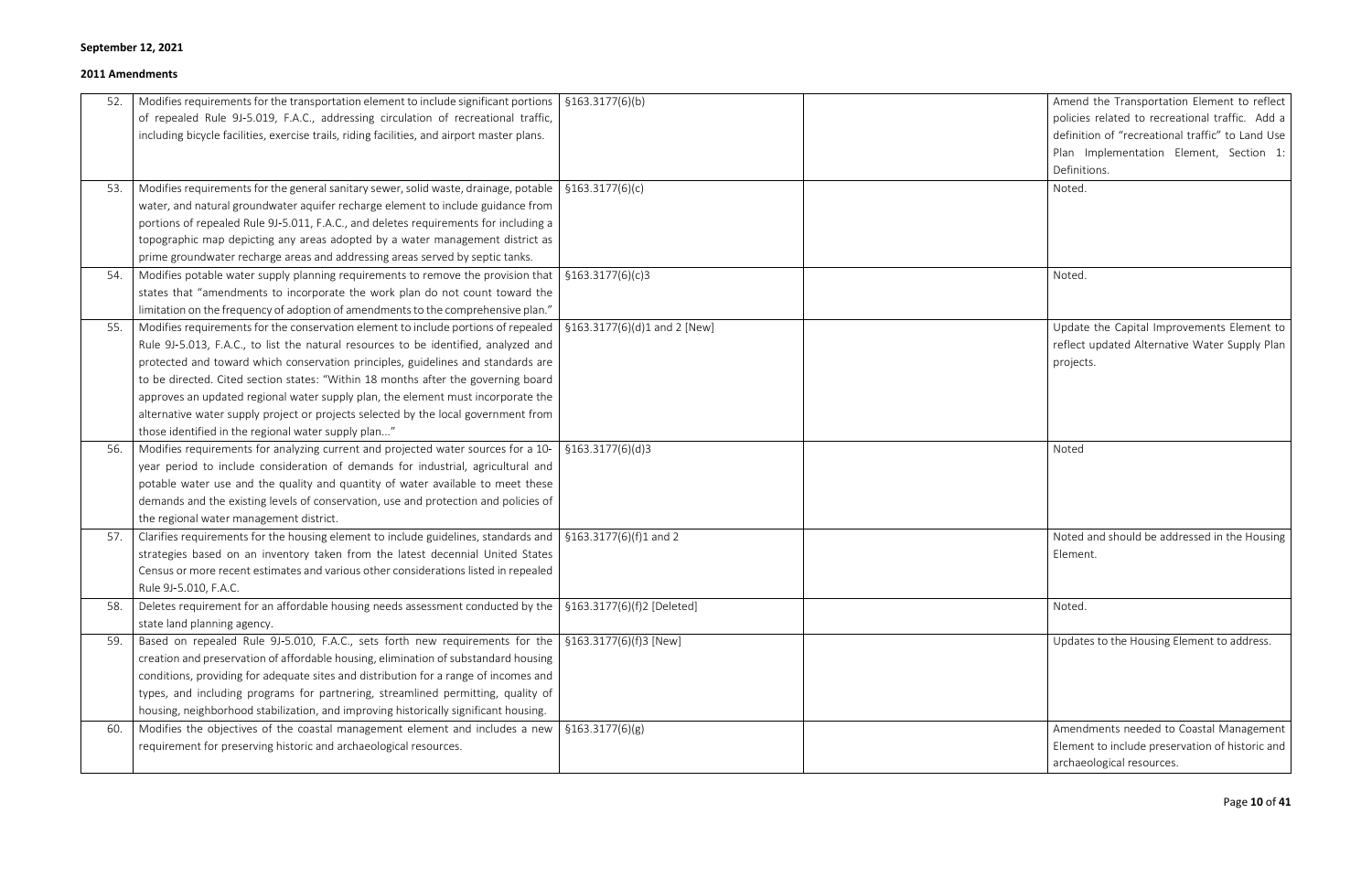| Noted.                                                                                                                                                                                                                   |
|--------------------------------------------------------------------------------------------------------------------------------------------------------------------------------------------------------------------------|
| Consider adding an optional adaptation action<br>area designation in the Coastal Management<br>Element for low-lying coastal zones that may<br>experience coastal flooding due to extreme<br>high times and storm surge. |
| N/A                                                                                                                                                                                                                      |
| Changes needed to the Intergovernmental<br>Coordination Element to ensure coordination<br>and address impacts to adjacent municipalities<br>and coordination with LOS standards.                                         |
| Noted.                                                                                                                                                                                                                   |
| Noted.                                                                                                                                                                                                                   |
| Noted.                                                                                                                                                                                                                   |
| Noted.                                                                                                                                                                                                                   |
| Noted.                                                                                                                                                                                                                   |
| Noted.                                                                                                                                                                                                                   |
| N/A.                                                                                                                                                                                                                     |
| Noted.                                                                                                                                                                                                                   |
|                                                                                                                                                                                                                          |

| 61. | Deletes provisions for local government adoption of recreational surface water use   $$163.3177(6)(g)$ 2 [Deleted]            |                                            | Noted.                                         |
|-----|-------------------------------------------------------------------------------------------------------------------------------|--------------------------------------------|------------------------------------------------|
|     | policies.                                                                                                                     |                                            |                                                |
| 62. | Sets forth an option for the local government to develop an adaptation action area   $\S 163.3177(6)(g)10$ [New]              |                                            | Consider adding an optional adaptation action  |
|     | designation for low-lying coastal zones experiencing coastal flooding due to extreme                                          |                                            | area designation in the Coastal Management     |
|     | high tides and storm surge and that are vulnerable to the impacts of rising sea level.                                        |                                            | Element for low-lying coastal zones that may   |
|     |                                                                                                                               |                                            | experience coastal flooding due to extreme     |
|     |                                                                                                                               |                                            | high times and storm surge.                    |
| 63. | Deletes requirement for intergovernmental coordination element to provide for                                                 | §163.3177(6)(h)1.b [Deleted]               | N/A                                            |
|     | recognition of campus master plans and airport master plans.                                                                  |                                            |                                                |
| 64. | Modifies requirements for the intergovernmental coordination element to include $\frac{1}{2}$ \$163.3177(6)(h)3.a and b [New] |                                            | Changes needed to the Intergovernmental        |
|     | portions of repealed Rule 9J-5.015, F.A.C., including coordinating and addressing                                             |                                            | Coordination Element to ensure coordination    |
|     | impacts on adjacent municipalities and coordinating the establishment of level of                                             |                                            | and address impacts to adjacent municipalities |
|     | service standards.                                                                                                            |                                            | and coordination with LOS standards.           |
| 65. | Deletes requirements in intergovernmental coordination element for fostering   §163.3177(6)(h)3 and 4                         |                                            | Noted.                                         |
|     | coordination between special districts and local general purpose governments, [[Deleted]                                      |                                            |                                                |
|     | submittal of public facilities report, execution of interlocal agreement with district                                        |                                            |                                                |
|     | school board, the county and nonexempt municipalities, and submittal of reports to                                            |                                            |                                                |
|     | the Florida Department of Community Affairs by counties with populations greater                                              |                                            |                                                |
|     | than 100,000.                                                                                                                 |                                            |                                                |
| 66. | Deletes provisions for optional elements of the comprehensive plan, transportation   $\S$ 163.3177(6)(i),(j), (k)             |                                            | Noted.                                         |
|     | and traffic circulation, airport compatibility and other requirements related to $\int$ [Deleted]                             |                                            |                                                |
|     | transportation corridors and reduction of greenhouse gas emissions specific to local                                          |                                            |                                                |
|     | governments within an urbanized area.                                                                                         |                                            |                                                |
| 67. | Deletes provisions for airport master plans.                                                                                  | §163.3177(6)(k) [Deleted]                  | Noted.                                         |
| 68. | Deletes provisions for additional plan elements, or portions or phases thereof,                                               | §163.3177(7)(a)-(l) [Deleted]              | Noted.                                         |
|     | including an economic development element.                                                                                    |                                            |                                                |
| 69. | See prior table entries for description of deleted provisions.                                                                | §163.3177(8)-(14) [Deleted]                | Noted.                                         |
| 70. | See Ch. 2011-139, Laws of Florida.                                                                                            | $$163.3177(15)(a);$ Now: $$163.3177(7)(a)$ | Noted.                                         |
| 71. | Modifies provisions for processing plan amendments for land located within a rural   $$163.3177(7)(c)2$                       |                                            | $N/A$ .                                        |
|     | agricultural industrial center to presume that these amendments are not urban                                                 |                                            |                                                |
|     | sprawl as defined in §163.3164 and shall be considered within 90 days after any                                               |                                            |                                                |
|     | review required by the state land planning agency if required by §163.3184.                                                   |                                            |                                                |
| 72. | Deletes requirements for public schools interlocal agreements with respect to $\frac{1}{3}$ 5163.31777(1)(b)-(d) and (2)      |                                            | Noted.                                         |
|     | submittal of the agreements to the state land planning agency based on an                                                     |                                            |                                                |
|     | established schedule and other requirements involving the state land planning                                                 |                                            |                                                |
|     | agency related to waivers and exemptions.                                                                                     |                                            |                                                |
|     |                                                                                                                               |                                            |                                                |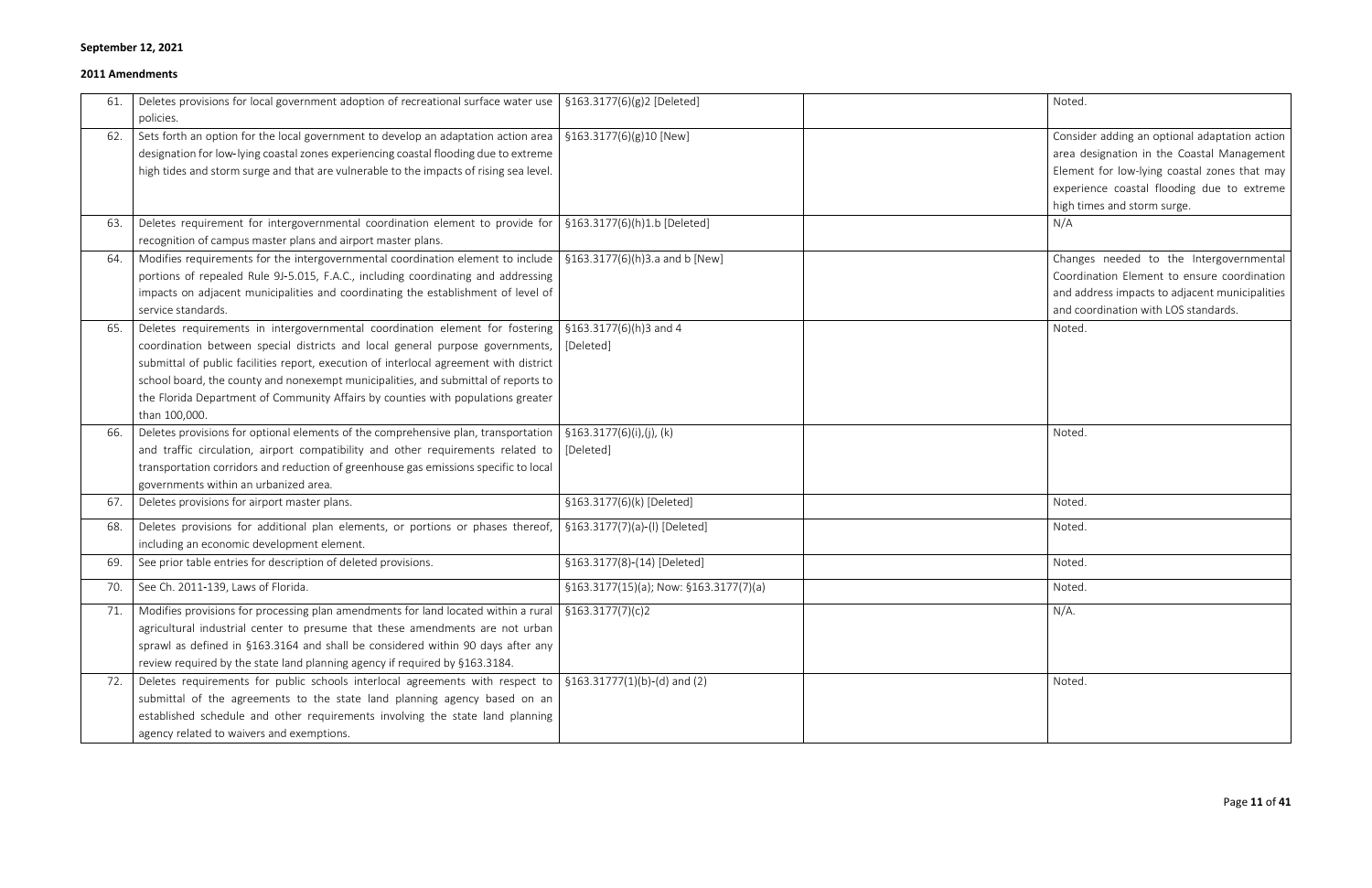| Noted.                                                                                                                                                                                                                                                                         |
|--------------------------------------------------------------------------------------------------------------------------------------------------------------------------------------------------------------------------------------------------------------------------------|
|                                                                                                                                                                                                                                                                                |
| Noted.                                                                                                                                                                                                                                                                         |
| Noted.                                                                                                                                                                                                                                                                         |
|                                                                                                                                                                                                                                                                                |
|                                                                                                                                                                                                                                                                                |
| Noted.                                                                                                                                                                                                                                                                         |
|                                                                                                                                                                                                                                                                                |
| Noted.                                                                                                                                                                                                                                                                         |
|                                                                                                                                                                                                                                                                                |
| Noted.                                                                                                                                                                                                                                                                         |
| Update the Transportation Element with<br>regard to transportation. Update Capital<br>Improvements Needs table in the Capital<br>Improvement Element. Provide the term<br>"Transportation Deficiency" in the Definitions<br>section of the Land Use Implementation<br>Element. |
| Noted.                                                                                                                                                                                                                                                                         |
| Noted.                                                                                                                                                                                                                                                                         |
|                                                                                                                                                                                                                                                                                |
| Noted.                                                                                                                                                                                                                                                                         |
| Noted.                                                                                                                                                                                                                                                                         |

| 73. | Deletes requirements related to the submittal of comments from the Office of $\frac{1}{5}$ \$163.31777(3)(a)-(c) and (4)-(7)      |                             | Noted.                                         |
|-----|-----------------------------------------------------------------------------------------------------------------------------------|-----------------------------|------------------------------------------------|
|     | Educational Facilities on the interlocal agreement, challenges to the state land [[Deleted]                                       |                             |                                                |
|     | planning agency notice of intent and other review process requirements.                                                           |                             |                                                |
| 74. | Deletes parks and recreation, schools and transportation from the list of public $\frac{1}{2}$ \$163.3180(1)                      |                             | Noted.                                         |
|     | facilities and services subject to the concurrency requirement on a statewide basis.                                              |                             |                                                |
| 75. | Modifies concurrency requirements to include portions of repealed Rule 9J-5.0055, $\frac{1}{2}$ \$163.3180 (1)(a) and (b) [New]   |                             | Noted.                                         |
|     | F.A.C., which relate to achieving and maintaining adopted levels of service (LOS) for                                             |                             |                                                |
|     | a 5-year period, and providing for rescission of any optional concurrency provisions                                              |                             |                                                |
|     | by plan amendment, which is not subject to state review. [The comprehensive plan                                                  |                             |                                                |
|     | must demonstrate that the adopted LOS can be reasonably met for required and                                                      |                             |                                                |
|     | optional concurrency requirements.]                                                                                               |                             |                                                |
| 76. | Deletes requirement that professionally accepted techniques be used for measuring   $$163.3180(1)(b)$ [Deleted]                   |                             | Noted.                                         |
|     | LOS for automobiles, bicycles, pedestrians, transit and trucks.                                                                   |                             |                                                |
| 77. | Deletes provisions addressing governmental entities and establishment of binding $\frac{1}{2}$ \$163.3180(3)                      |                             | Noted.                                         |
|     | LOS standards with respect to limiting the authority of any agency to recommend or                                                |                             |                                                |
|     | make objections, recommendations, comments or determinations during reviews                                                       |                             |                                                |
|     | conducted under §163.3184                                                                                                         |                             |                                                |
| 78. | Deletes concurrency provisions specifically related to public transit facilities and   80. $$163.3180(4)(b)$ and (c) [Deleted]    |                             | Noted.                                         |
|     | urban infill and redevelopment areas.                                                                                             |                             |                                                |
| 79. | Establishes concurrency provisions for transportation facilities, which include $\frac{1}{5}$ \$163.3180(5)(a)-(h) [New]          |                             | Update the Transportation Element with         |
|     | portions of repealed Rule 9J-5.0055, F.A.C. Sets forth requirements with respect to                                               |                             | regard to transportation. Update Capital       |
|     | adopted LOS standards, including use of professionally accepted studies to evaluate                                               |                             | Improvements Needs table in the Capital        |
|     | LOS, achieving and maintaining adopted LOS standards, and including the projects                                                  |                             | Improvement Element. Provide the term          |
|     | needed to accomplish this in 5-year schedule of capital improvements. Requires                                                    |                             | "Transportation Deficiency" in the Definitions |
|     | coordination with adjacent local governments and setting forth the method to be                                                   |                             | section of the Land Use Implementation         |
|     | used in calculating proportionate-share contribution. Defines the term                                                            |                             | Element.                                       |
|     | "transportation deficiency."                                                                                                      |                             |                                                |
| 80. | See prior table entries for description of deleted provisions.                                                                    | §163.3180(6)-(13) [Deleted] | Noted.                                         |
| 81. | Sets forth concurrency provisions for public education, setting forth provisions for $\frac{1}{2}$ \$163.3180(6)(a) [New]         |                             | Noted.                                         |
|     | those local governments that apply concurrency to public education. If a county and                                               |                             |                                                |
|     | one or more municipalities that represent at least 80 percent of the total countywide                                             |                             |                                                |
|     | population have adopted school concurrency, the failure of one or more                                                            |                             |                                                |
|     | municipalities to adopt the concurrency and enter into the interlocal agreement                                                   |                             |                                                |
|     | does not preclude implementation of school concurrency within jurisdictions of the                                                |                             |                                                |
|     | school district that have opted to implement concurrency.                                                                         |                             |                                                |
| 82. | Modifies school concurrency provisions to clarify that adoption and application of $\frac{1}{5}$ \$163.3180(6)(f)1 and 2          |                             | Noted.                                         |
|     | school concurrency is optional.                                                                                                   |                             |                                                |
| 83. | Modifies school concurrency provisions to remove requirement for financial $\frac{1}{2}$ \$163.3180(d) [2014 cite: \$163.3180(g)] |                             | Noted.                                         |
|     | feasibility and to require that facilities necessary to meet adopted levels of service                                            |                             |                                                |
|     |                                                                                                                                   |                             |                                                |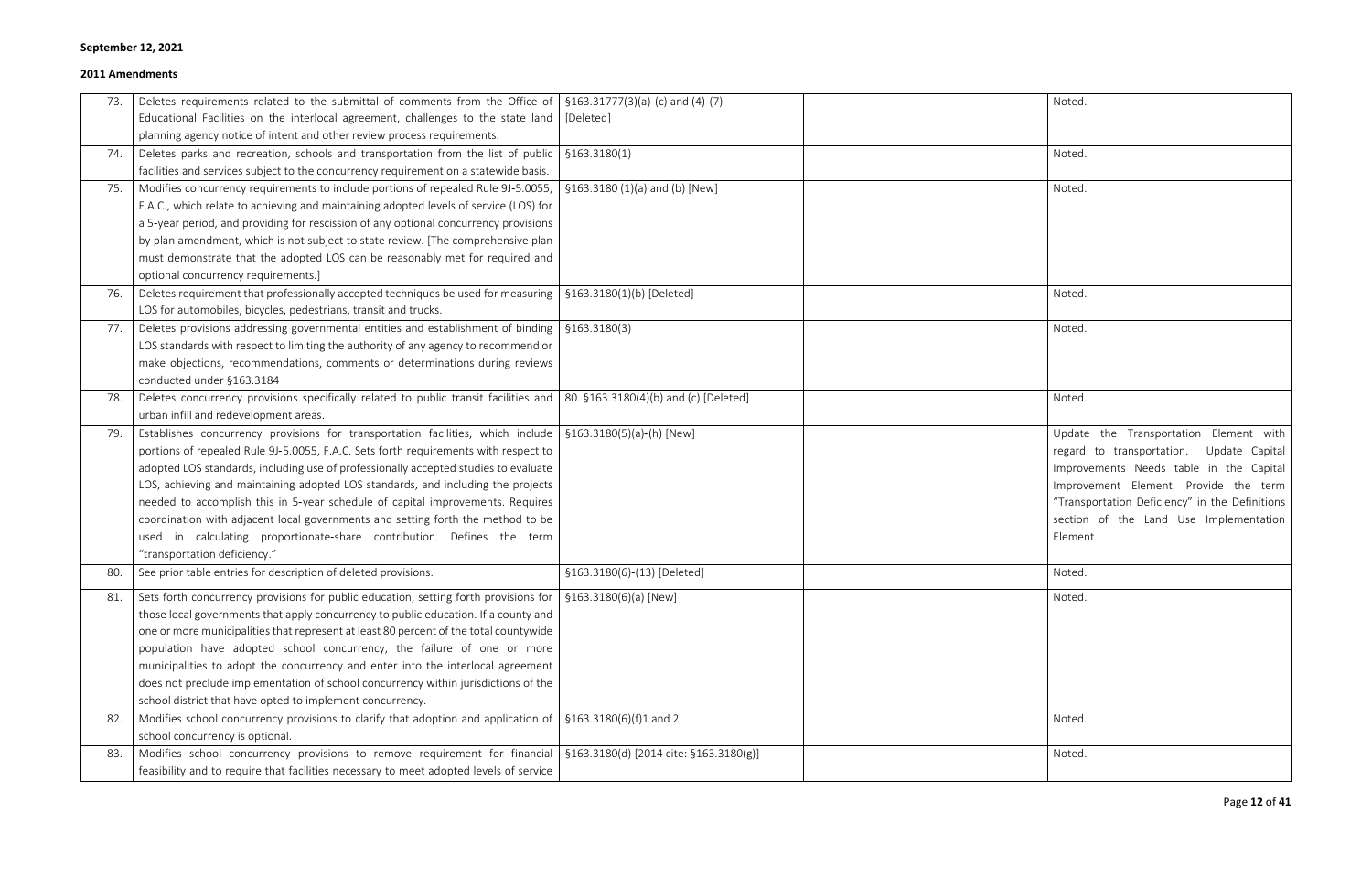| Noted.                                                                                  |
|-----------------------------------------------------------------------------------------|
|                                                                                         |
|                                                                                         |
|                                                                                         |
|                                                                                         |
| Noted.                                                                                  |
| N/A                                                                                     |
| N/A                                                                                     |
| N/A                                                                                     |
| Add to Definitions section of the Land Use<br>Implementation Element.                   |
| Noted.                                                                                  |
| Noted.                                                                                  |
| Noted.                                                                                  |
|                                                                                         |
|                                                                                         |
| Noted.                                                                                  |
| Noted.                                                                                  |
|                                                                                         |
| Noted.                                                                                  |
|                                                                                         |
| Amend Section 2. General Requirements of the                                            |
| Land Use Implementation Element to permit<br>processing of<br>land<br>concurrent<br>use |
| amendments and zoning changes.                                                          |
|                                                                                         |

|     | during a 5-year period are identified and consistent with the school board's                                                 |                              |                                              |
|-----|------------------------------------------------------------------------------------------------------------------------------|------------------------------|----------------------------------------------|
|     | educational facilities plan.                                                                                                 |                              |                                              |
| 84. | Modifies school concurrency provisions to allow a landowner to proceed with $\frac{1}{2}$ \$163.3180(h)1.a., b. and c. [New] |                              | Noted.                                       |
|     | development of a specific parcel of land notwithstanding a failure of the                                                    |                              |                                              |
|     | development to satisfy school concurrency if certain factors are shown to exist,                                             |                              |                                              |
|     | including adequate facilities are provided for in the capital improvements element                                           |                              |                                              |
|     | and school board's educational facilities plan, demonstration that facilities needs can                                      |                              |                                              |
|     | be reasonably provided, and the local government and school board have provided                                              |                              |                                              |
|     | a means by which proportionate share is assessed.                                                                            |                              |                                              |
| 85. | See prior entries for description of deleted provisions.                                                                     | §163.3180(14)-(17) [Deleted] | Noted.                                       |
| 86. | Changes "transportation concurrency backlogs" to "transportation deficiencies" and                                           |                              | N/A                                          |
|     | makes related clarifications.                                                                                                |                              |                                              |
| 87. | Changes "creation of transportation concurrency backlog authorities" to "creation                                            | §163.3182(2) [Revised]       | N/A                                          |
|     | of transportation development authorities" and makes related clarifications.                                                 |                              |                                              |
| 88. | Changes "powers of a transportation concurrency backlog authority" to "powers of                                             | §163.3182(4) [Revised]       | N/A                                          |
|     | a transportation development authority" and makes related clarifications.                                                    |                              |                                              |
| 89. | Modifies the definition of "in compliance" to include a reference to §163.3248 and                                           | §163.3184(1)(b) [Revised]    | Add to Definitions section of the Land Use   |
|     | delete the reference to now repealed Ch. 9J-5, F.A.C.                                                                        |                              | Implementation Element.                      |
| 90. | Provides a list of the "reviewing agencies."                                                                                 | §163.3184(1)(c) [New]        | Noted.                                       |
| 91. | Sets forth the "expedited" and "coordinated" review processes.                                                               | §163.3184(2) [New]           | Noted.                                       |
| 92. | Sets forth requirements for adopting and processing plan amendments according to                                             | §163.3184(3) and (4) [New]   | Noted.                                       |
|     | the "expedited" and "coordinated" review processes, the scope of the comments to                                             |                              |                                              |
|     | be provided by review agencies, responsibilities of the state land planning agency                                           |                              |                                              |
|     | with respect to its various levels of review and coordination with other state agencies                                      |                              |                                              |
|     | and public hearings.                                                                                                         |                              |                                              |
| 93. | Sets forth requirements for administrative challenges to plans and plan                                                      | §163.3184(5)-(7) [New]       | Noted.                                       |
|     | amendments, compliance agreements and mediation and expeditious resolution.                                                  |                              |                                              |
| 94. | Modifies provisions to enable the administration commission to specify sanctions to   §163.3184(11); 2014 cite: §163.3184(8) |                              | Noted.                                       |
|     | which the local government will be subject if it elects to make a plan amendment                                             |                              |                                              |
|     | effective notwithstanding a determination of noncompliance.                                                                  |                              |                                              |
| 95. | Modifies provisions for public hearings to state there is no prohibition or limitation                                       | §163.3184(15); 2014 cite:    | Noted.                                       |
|     | on the authority of local governments to require a person requesting an amendment                                            | §163.3184(11)                |                                              |
|     | to pay some or all of the cost of the public notice.                                                                         |                              |                                              |
| 96. | Establishes provisions for concurrent zoning, requiring a local government, at the                                           | §163.3184(12) [New]          | Amend Section 2. General Requirements of the |
|     | request of an applicant, to consider an application for zoning changes that would be                                         |                              | Land Use Implementation Element to permit    |
|     | required to properly enact any proposed plan amendment and making the approved                                               |                              | concurrent processing<br>of<br>use<br>land   |
|     | zoning changes contingent upon the comprehensive plan or amendment becoming                                                  |                              | amendments and zoning changes.               |
|     | effective.                                                                                                                   |                              |                                              |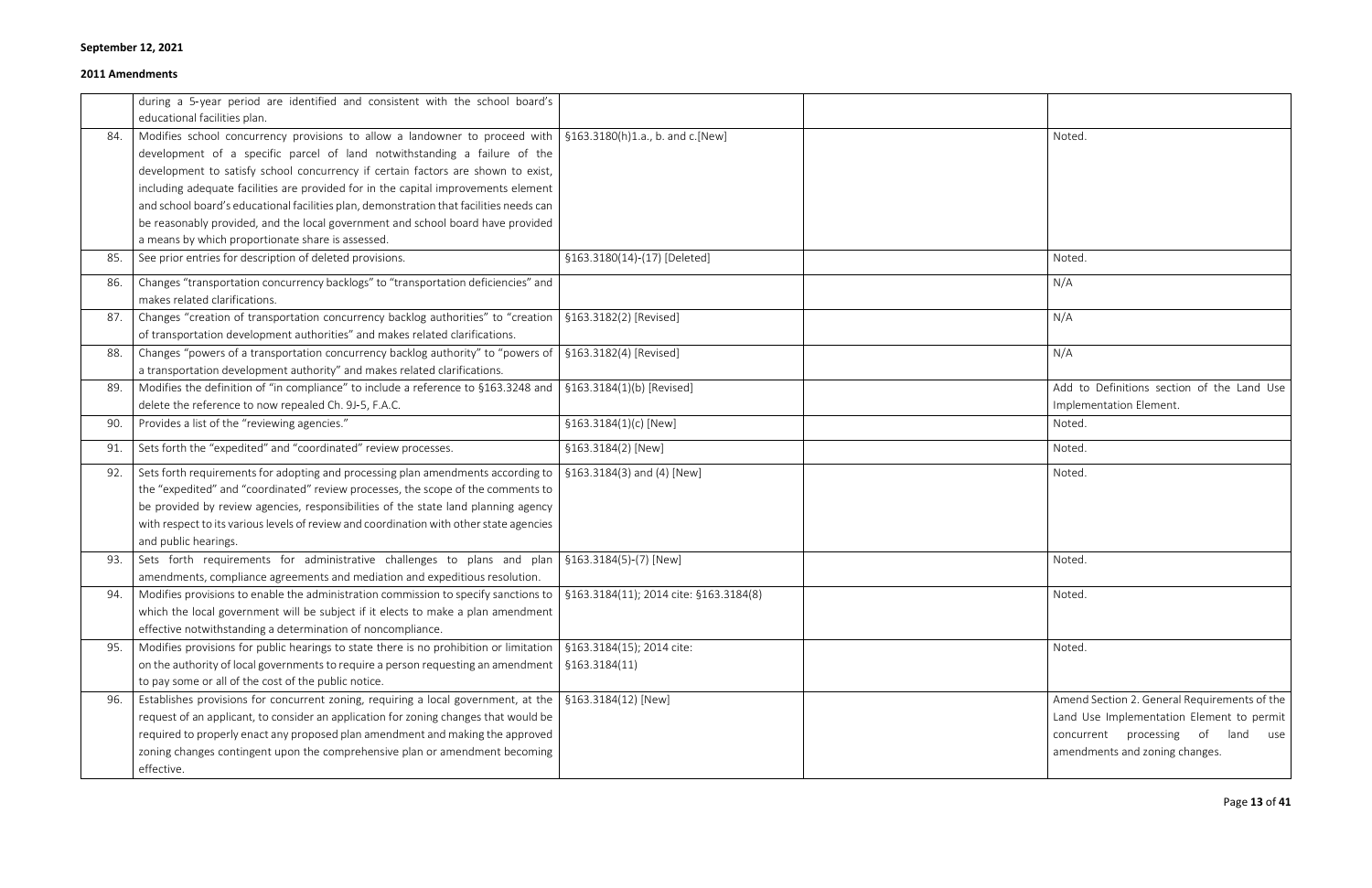| 97.  | Revises provisions to require that no proposed local government comprehensive $\frac{1}{2}$ \$163.3184(13) [New]                   |                                 | N/A                                            |
|------|------------------------------------------------------------------------------------------------------------------------------------|---------------------------------|------------------------------------------------|
|      | plan or plan amendment that is applicable to a designated area of critical state                                                   |                                 |                                                |
|      | concern shall be effective until a final order is issued finding the plan or amendment                                             |                                 |                                                |
|      | to be in compliance as defined in $sub(1)(b)$ .                                                                                    |                                 |                                                |
| 98.  | Modifies provisions to address the process for adoption of small-scale   §163.3187(1)(a)-(f);                                      |                                 | Amend the "Amendments and Evaluation"          |
|      | comprehensive plan amendments, deleting several exceptions. Plan amendments   2014 citation: §163.3187(1)(a)-(d)                   |                                 | section of the Introduction Section to remove  |
|      | are no longer limited to two times per calendar year and text changes that relate                                                  |                                 | the twice per year amendment limitation.       |
|      | directly to and are adopted simultaneously with small scale future land use map                                                    |                                 |                                                |
|      | amendments are permissible.                                                                                                        |                                 |                                                |
| 99.  | Modifies the public notice requirements for small scale plan amendments, $\frac{1}{2}$ 5163.3187(1)2.a and b;3,4 and (e)-(q); 2014 |                                 | Noted.                                         |
|      | addressing petitions, prohibiting the state land planning agency from intervening $\frac{1}{2}$ scite: 163.3187(2)-(5)             |                                 |                                                |
|      | and requiring that consideration be given to the plan amendment as a whole and                                                     |                                 |                                                |
|      | whether it furthers the intent of this part in all challenges.                                                                     |                                 |                                                |
| 100. | See prior entries for description of deleted provisions.                                                                           | §163.3189; Now: Repealed        | Noted.                                         |
| 101. | Modifies provisions for evaluation and appraisal of comprehensive plan. Maintains $\frac{1}{5}$ \$163.3191(1)-(14);                |                                 | Noted.                                         |
|      | the requirement for local government evaluation of plan to occur at least once every                                               | 2014 citation: §163.3191(1)-(5) |                                                |
|      | 7 years. The local government is required to determine if amendments are necessary                                                 |                                 |                                                |
|      | to reflect changes in state requirements (only) since the last update and to notify the                                            |                                 |                                                |
|      | state land planning agency by letter as to its determination. If needed, these                                                     |                                 |                                                |
|      | amendments are to be prepared and transmitted within 1 year of this determination                                                  |                                 |                                                |
|      | for review pursuant to §163.3184(4) (State Coordinated Review). Local governments                                                  |                                 |                                                |
|      | are encouraged to comprehensively evaluate and as necessary update plans to                                                        |                                 |                                                |
|      | reflect changes in local conditions. If a local government fails to submit its                                                     |                                 |                                                |
|      | notification letter to the state land planning agency or fails to update its plan to                                               |                                 |                                                |
|      | reflect changes in state requirements, then the local government is prohibited from                                                |                                 |                                                |
|      | amending its plan until it complies with these requirements. The state land planning                                               |                                 |                                                |
|      | agency may not adopt rules to implement this section, other than procedural rules                                                  |                                 |                                                |
|      | or a schedule indicating when local governments must comply with these                                                             |                                 |                                                |
|      | requirements.                                                                                                                      |                                 |                                                |
| 102. | Deletes the reference to $\S 163.3187(1)$ and provisions regarding the frequency of $\S 163.3217(2)$                               |                                 | N/A                                            |
|      | adoption of plan amendments as they relate to adoption of a municipal overlay.                                                     |                                 |                                                |
| 103. | Changes "Local Government Comprehensive Planning and Land Development   §163.3220(3)                                               |                                 | Amend the "General," and "Goals, Objectives    |
|      | Regulation Act" to "Community Planning Act."                                                                                       |                                 | and Policies" sections of the Introduction     |
|      |                                                                                                                                    |                                 | Section and Section 1. Definitions 1.22, 1.28, |
|      |                                                                                                                                    |                                 | 1.89, 1.93, and 1.128, to change the Local     |
|      |                                                                                                                                    |                                 | Government Comprehensive Planning and          |
|      |                                                                                                                                    |                                 | Land Development Regulation Act" to the        |
|      |                                                                                                                                    |                                 | "Community Planning Act."                      |

| N/A                                                                                                                                                                                                                                                                                                        |
|------------------------------------------------------------------------------------------------------------------------------------------------------------------------------------------------------------------------------------------------------------------------------------------------------------|
| Amend the "Amendments and Evaluation"<br>section of the Introduction Section to remove<br>the twice per year amendment limitation.                                                                                                                                                                         |
| Noted.                                                                                                                                                                                                                                                                                                     |
| Noted.                                                                                                                                                                                                                                                                                                     |
| Noted.                                                                                                                                                                                                                                                                                                     |
| N/A                                                                                                                                                                                                                                                                                                        |
| Amend the "General," and "Goals, Objectives<br>and Policies" sections of the Introduction<br>Section and Section 1. Definitions 1.22, 1.28,<br>1.89, 1.93, and 1.128, to change the Local<br>Government Comprehensive Planning and<br>Land Development Regulation Act" to the<br>"Community Planning Act." |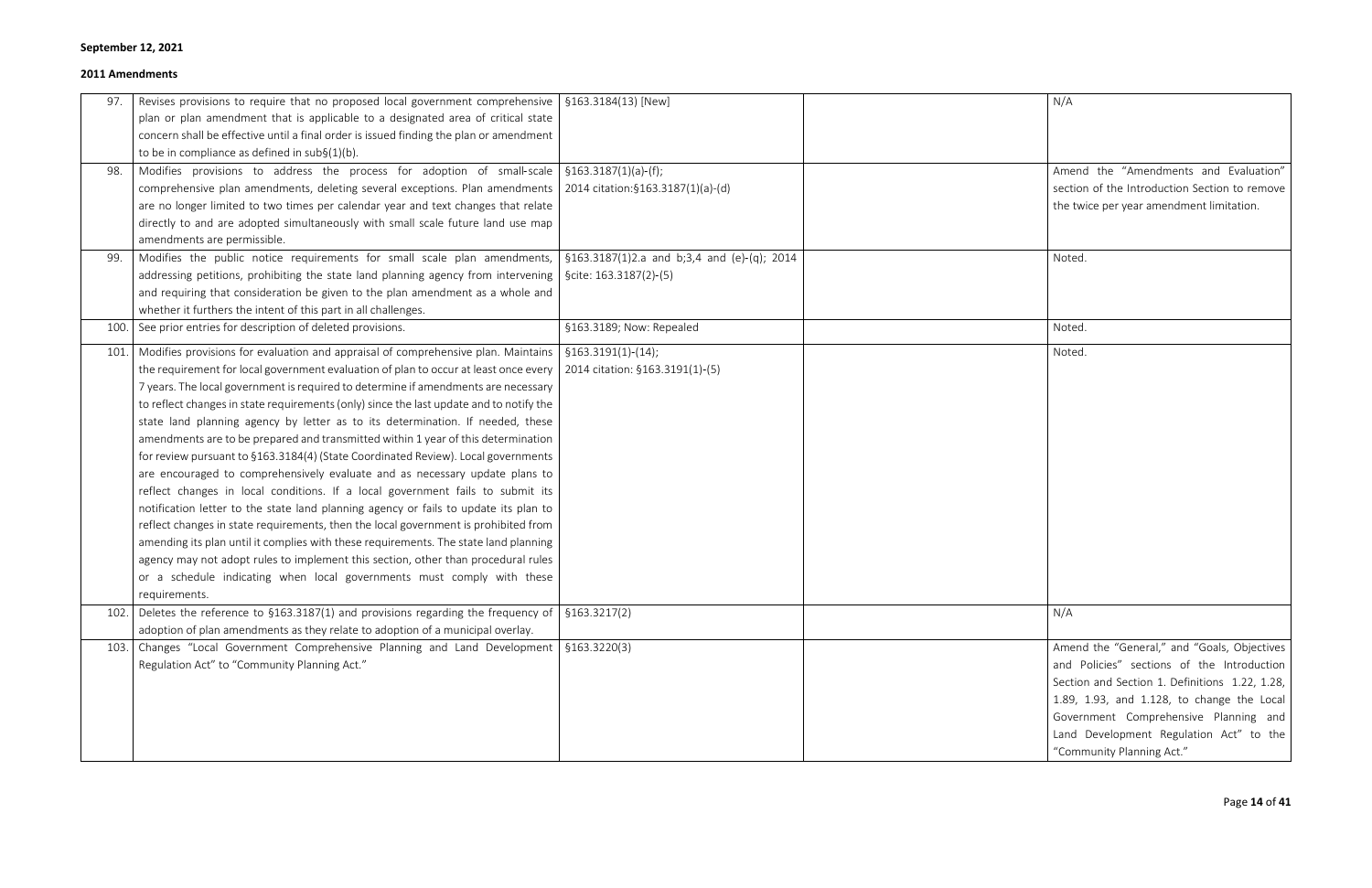| Changes "Local Government Comprehensive Planning and Land Development   §163.3221(2) and (11)<br>104.<br>Regulation Act" to "Community Planning Act."                                                                                                                                                                                                                                                                                                                                                                           |                                  | Amend the "General," and "Goals, Objectives<br>and Policies" sections of the Introduction<br>Section and Section 1. Definitions 1.22, 1.28,<br>1.89, 1.93, and 1.128, to change the Local                                   |
|---------------------------------------------------------------------------------------------------------------------------------------------------------------------------------------------------------------------------------------------------------------------------------------------------------------------------------------------------------------------------------------------------------------------------------------------------------------------------------------------------------------------------------|----------------------------------|-----------------------------------------------------------------------------------------------------------------------------------------------------------------------------------------------------------------------------|
|                                                                                                                                                                                                                                                                                                                                                                                                                                                                                                                                 |                                  | Government Comprehensive Planning and<br>Land Development Regulation Act" to the<br>"Community Planning Act."                                                                                                               |
| Revises the maximum duration of a development agreement from 20 years to 30   §163.3229<br>105.<br>years, unless it is extended by mutual consent, and deletes reference to §163.3187<br>and 163.3189 regarding compliance determination by state land planning agency.                                                                                                                                                                                                                                                         |                                  | Noted.                                                                                                                                                                                                                      |
| Modifies provisions for periodic review of a development agreement to delete $\frac{1}{2}$ \$163.3235<br>106.<br>requirements for annual review conducted during years 6 through 10, incorporation<br>of the review into a written report and the state land planning agency adoption of<br>rules regarding the contents of the report.                                                                                                                                                                                         |                                  | Noted.                                                                                                                                                                                                                      |
| Deletes requirements that a copy of the recorded development agreement be $\frac{1}{2}$ \$163.3239<br>107.<br>submitted to the state land planning agency within 14 days after the agreement is<br>recorded and for the effectiveness of the agreement based on receipt by the state<br>land planning agency.                                                                                                                                                                                                                   |                                  | Noted.                                                                                                                                                                                                                      |
| Changes "Optional Sector Plans" to "Sector Plans" and clarifies the intent to promote $\frac{1}{2}$ \$163.3245(1)<br>108.<br>and encourage long-term planning for conservation, development and agriculture<br>on a landscape scale and protection of regionally significant resources, including<br>regionally significant water courses and wildlife corridors. Revises the amount of<br>geographic area intended for sector plans from at least 5,000 acres to at least 15,000<br>acres and protection of public facilities. |                                  | Noted.                                                                                                                                                                                                                      |
| Deletes provisions for the state land planning agency entering into an agreement to $\frac{1}{2}$ \$163.3245(2)<br>109.<br>authorize preparation of an optional sector plan, and consideration of the state<br>comprehensive and strategic regional policy plans, and clarifies the process for<br>scoping meetings and joint planning agreements.                                                                                                                                                                              |                                  | Noted.                                                                                                                                                                                                                      |
| 110. Modifies the provisions for two levels of sector planning, clarifying the requirements $\frac{1}{2}$ \$163.3245(3)<br>for the long-term master plan and detailed specific area plan. These plans may be<br>based upon a planning period longer than timeframe on which the local<br>comprehensive plan is based and are not required to demonstrate need. The state<br>land planning agency is required to consult with certain other agencies as part of its<br>review of the plans.                                      |                                  | Noted.                                                                                                                                                                                                                      |
| Requires consistency with any long-range transportation plan and regional water<br>111.<br>supply plans, including consideration of water supply availability and consumptive<br>use permitting.                                                                                                                                                                                                                                                                                                                                | $\frac{1}{2}$ §163.3245(4) [New] | Addressed in Transportation Element Objective<br>2.4, and in Sanitary Sewer, Solid Waste,<br>Drainage, Potable Water and Natural<br>Groundwater Aquifer recharge (Infrastructure)<br>Policy<br>4.12.1,<br>Element<br>and in |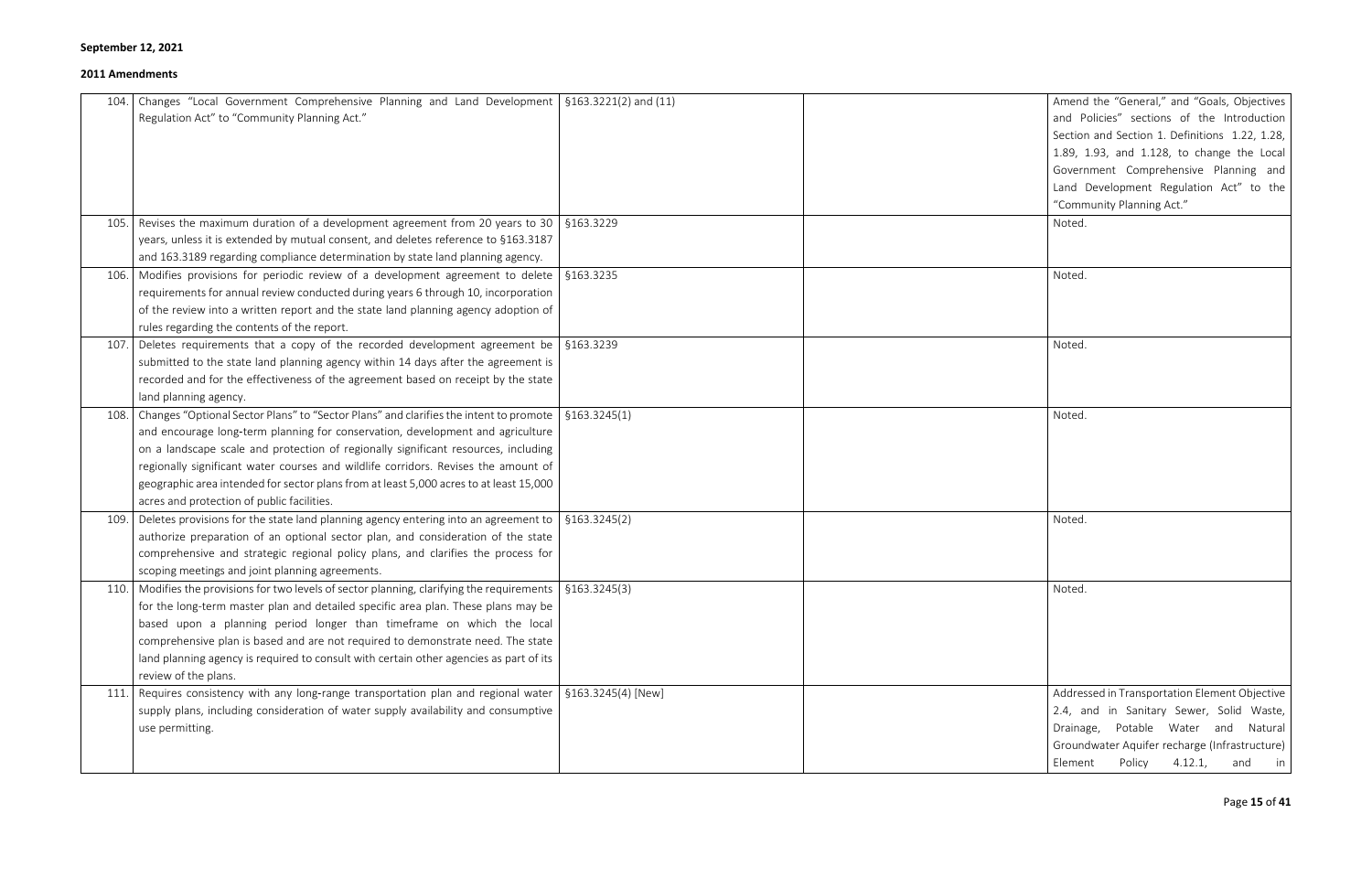| Intergovernmental Coordination Element<br>Policy 8.3.5. |  |
|---------------------------------------------------------|--|
| N/A                                                     |  |
| Noted.                                                  |  |
| Noted.                                                  |  |
| Noted.                                                  |  |
| Noted.                                                  |  |
| Noted.                                                  |  |
| Noted.                                                  |  |
| Noted.                                                  |  |
| N/A.                                                    |  |
| N/A.                                                    |  |
| $N/A$ .                                                 |  |
| Noted.                                                  |  |
| N/A.                                                    |  |
| N/A.                                                    |  |

|      |                                                                                            |                           | Intergo  |
|------|--------------------------------------------------------------------------------------------|---------------------------|----------|
|      |                                                                                            |                           | Policy 8 |
| 112. | Requires the detailed specific area plan to establish a buildout date until which the      | §163.3245(5)(d) [New]     | N/A      |
|      | approved development is not subject to downzoning, unit density reduction or               |                           |          |
|      | intensity reduction, with certain exceptions.                                              |                           |          |
| 113. | Establishes provisions for master development approval, pursuant to §380.06(21),           | §163.3245(6) [New]        | Noted.   |
|      | for the entire planning area in order to establish a buildout date and describes the       |                           |          |
|      | level of detail appropriate for review of the application.                                 |                           |          |
| 114. | Establishes provisions for a developer within an area subject to a long-term master        | §163.3245(7) [New]        | Noted.   |
|      | plan or detailed specific area plan to enter into a development agreement.                 |                           |          |
| 115. | Establishes provisions for landowner withdrawal of consent to the master plan              | §163.3245(8) [New]        | Noted.   |
|      | relative to proposed and adopted amendments.                                               |                           |          |
| 116. | Allows the right to continue, after adoption of a long-term master plan or a detailed      | §163.3245(9) [New]        | Noted.   |
|      | specific area plan, existing agricultural or silvicultural uses or other natural resource- |                           |          |
|      | based operations or establishment of similar new uses that are consistent with plans       |                           |          |
|      | approved pursuant to this section.                                                         |                           |          |
| 117. | Allows the state land planning agency to enter into an agreement with a local              | §163.3245(10) [New]       | Noted.   |
|      | government that on or before July 1, 2011 adopted a large-area comprehensive plan          |                           |          |
|      | amendment consisting of at least 15,000 acres based on certain requirements.               |                           |          |
| 118. | Addresses a detailed specific area plan to implement a conceptual long-term                | §163.3245(11) [New]       | Noted.   |
|      | buildout overlay found in compliance before July 1, 2011.                                  |                           |          |
| 119. | Provides for a landowner or developer that has received approval of a master DRI           | §163.3245(12) [New]       | Noted.   |
|      | development order to implement this order by filing application(s) to approve the          |                           |          |
|      | detailed specific area plan.                                                               |                           |          |
| 120. | Modifies provisions in the local government comprehensive planning certification           | \$163.3246(9)(a)          | $N/A$ .  |
|      | program to allow small scale development amendments to follow the process in               |                           |          |
|      | §163.3187.                                                                                 |                           |          |
| 121. | Deletes provisions in the local government comprehensive planning certification            | §163.3246(12)             | $N/A$ .  |
|      | program that address the failure to adopt a timely evaluation and appraisal report         |                           |          |
|      | and failure to adopt an evaluation and appraisal report found to be sufficient.            |                           |          |
| 122. | Deletes the requirement that the Office of Program Policy Analysis and Government          | §163.3246(14) [Deleted]   | $N/A$ .  |
|      | Accountability prepare a report evaluating the certification program.                      |                           |          |
| 123. | See prior entries for description of repealed provisions.                                  | §163.32465; Now: Repealed | Noted.   |
| 124. | Establishes provisions for Rural Land Stewardship Areas, which were provided for as        | §163.3248 [New]           | $N/A$ .  |
|      | part of the innovative and flexible planning and development strategies in now             |                           |          |
|      | repealed §163.3177(11).                                                                    |                           |          |
| 125. | Sets forth the intent of Rural Land Stewardship Areas                                      | §163.3248(1) [New]        | $N/A$ .  |
|      |                                                                                            |                           |          |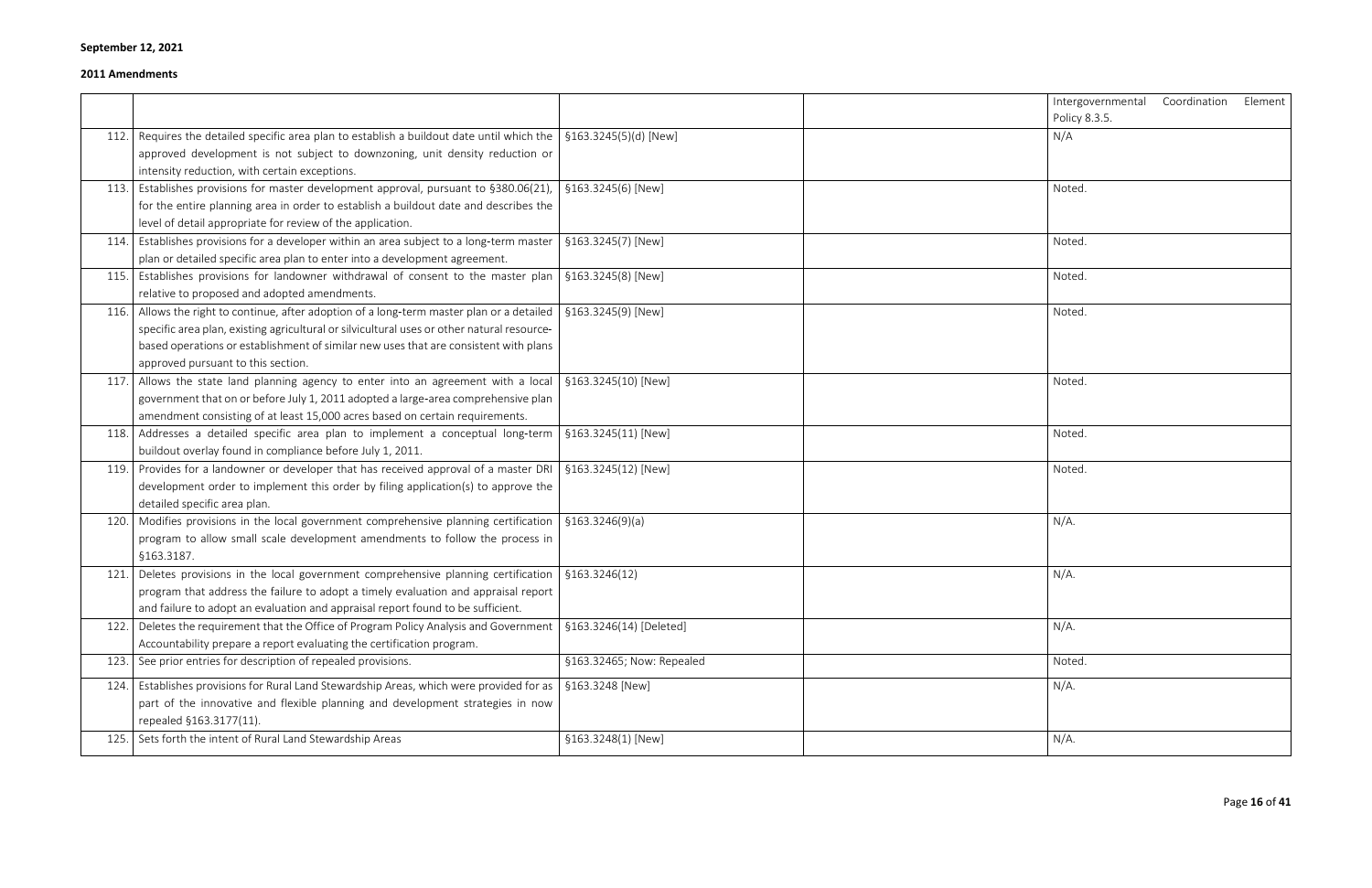|      | [126.] Establishes a process upon which local governments may adopt a future land use   §163.3248(2) [New]           |                     | $N/A$ .                                     |
|------|----------------------------------------------------------------------------------------------------------------------|---------------------|---------------------------------------------|
|      | overlay, which may not require a demonstration of need based on population                                           |                     |                                             |
|      | projections or any other factors.                                                                                    |                     |                                             |
|      | 127. Sets forth six broad principles of rural sustainability that rural land stewardship areas   §163.3248(3) [New]  |                     | $N/A$ .                                     |
|      | are to further.                                                                                                      |                     |                                             |
|      | 128. Provides for agency assistance and participation to local governments or property                               | §163.3248(4) [New]  | $N/A$ .                                     |
|      | owners in development of a plan for rural land stewardship area.                                                     |                     |                                             |
| 129. | Requires that a rural land stewardship area not be less than 10,000 acres, is located                                | §163.3248(5) [New]  | $N/A$ .                                     |
|      | outside of municipalities and established urban service areas and is designated by                                   |                     |                                             |
|      | plan amendment by each local government with jurisdiction.                                                           |                     |                                             |
|      | 130. Requires the plan amendment(s) designating a rural land stewardship area to be   $$163.3248(5)(a)-(d)$ [New]    |                     | $N/A$ .                                     |
|      | reviewed pursuant to §163.3184 and to meet certain requirements involving criteria                                   |                     |                                             |
|      | for designating receiving areas, the application of innovative planning and                                          |                     |                                             |
|      | development strategies, a process for implementing these strategies and a mix of                                     |                     |                                             |
|      | densities and intensities that would not be characterized as urban sprawl.                                           |                     |                                             |
|      | 131. Requires a receiving area to be designated only pursuant to procedures established   §163.3248(6) [New]         |                     | $N/A$ .                                     |
|      | in the local government's land development regulations. If approval of the                                           |                     |                                             |
|      | designation by a county board of county commissioners is required, it is to be made                                  |                     |                                             |
|      | by resolution with a simple majority vote. A listed species survey must be performed                                 |                     |                                             |
|      | and coordinated with appropriate agencies if listed species occur on the receiving                                   |                     |                                             |
|      | area development site. Protective measures must be based on the rural land                                           |                     |                                             |
|      | stewardship area as a whole.                                                                                         |                     |                                             |
|      | [5163.3248] [5163.3248] Sets forth requirements for establishing a rural land stewardship overlay zoning             |                     | $N/A$ .                                     |
|      | district and methodology for the creation, conveyance, and use of transferrable rural                                |                     |                                             |
|      | land use/stewardship credits.                                                                                        |                     |                                             |
|      | 133. Sets forth limitations for creating, assigning and transferring stewardship credits   §163.3248(8)(a)-(k) [New] |                     | $N/A$ .                                     |
|      | based on underlying permitted uses, densities and intensities, and considerations for                                |                     |                                             |
|      | assigning credits based on the value and location of land and environmental                                          |                     |                                             |
|      | resources.                                                                                                           |                     |                                             |
| 134. | Provides for incentives to owners of land within rural land stewardship sending   §163.3248(9)(a)-(e) [New]          |                     | $N/A$ .                                     |
|      | areas, in addition to use or conveyance of credits, to enter into rural land                                         |                     |                                             |
|      | stewardship agreements.                                                                                              |                     |                                             |
|      | 135. Expresses the intent of the section as an overlay of land use options that provide   $$163.3248(10)$ [New]      |                     | $N/A$ .                                     |
|      | economic and regulatory incentives for landowners outside of established and                                         |                     |                                             |
|      | planned urban service areas.                                                                                         |                     |                                             |
|      | 136. Expresses the intent of the Legislature that the rural land stewardship area in Collier                         | §163.3248(11) [New] | $N/A$ .                                     |
|      | County be recognized as a statutory rural land stewardship area and be afforded the                                  |                     |                                             |
|      | incentives in this section.                                                                                          |                     |                                             |
|      | 137. Changes "Local Government Comprehensive Planning and Land Development   §163.360(2)(a)                          |                     | Amend the "General," and "Goals, Objectives |
|      | Regulation Act" to "Community Planning Act."                                                                         |                     | and Policies" sections of the Introduction  |

| $N/A$ .                                                                                   |
|-------------------------------------------------------------------------------------------|
|                                                                                           |
| $N/A$ .                                                                                   |
| $N/A$ .                                                                                   |
| $N/A$ .                                                                                   |
| $N/A$ .                                                                                   |
|                                                                                           |
|                                                                                           |
| $N/A$ .                                                                                   |
|                                                                                           |
|                                                                                           |
|                                                                                           |
| $N/A$ .                                                                                   |
| N/A.                                                                                      |
|                                                                                           |
| N/A.                                                                                      |
|                                                                                           |
| $N/A$ .                                                                                   |
|                                                                                           |
| $N/A$ .                                                                                   |
|                                                                                           |
| Amend the "General," and "Goals, Objectives<br>and Policies" sections of the Introduction |
|                                                                                           |

Page **17** of **41**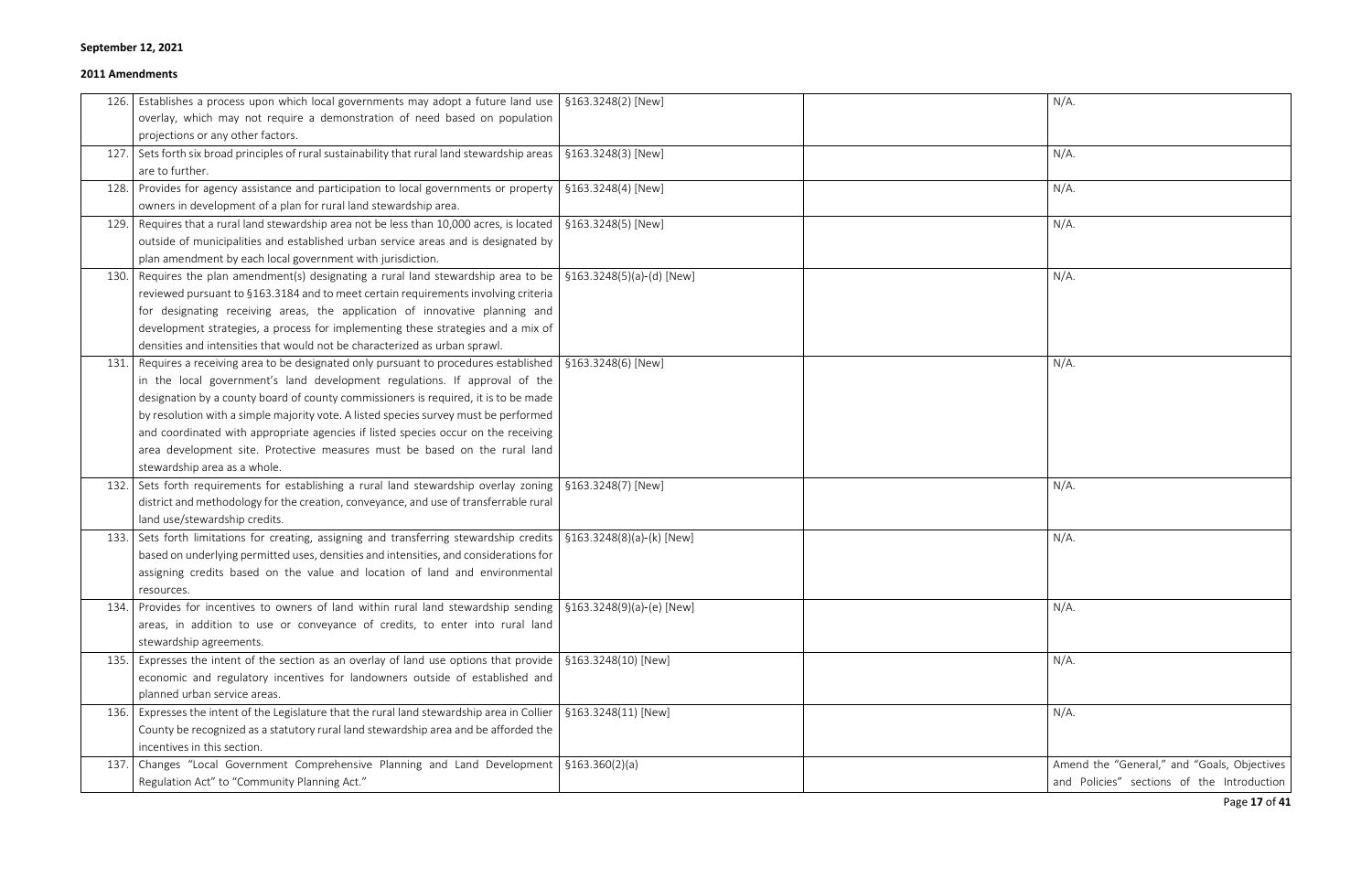|                                                                                             | Section and Section 1. Definitions 1.22, 1.28,<br>1.89, 1.93, and 1.128, to change the Local<br>Government Comprehensive Planning and |
|---------------------------------------------------------------------------------------------|---------------------------------------------------------------------------------------------------------------------------------------|
|                                                                                             | Land Development Regulation Act" to the                                                                                               |
|                                                                                             | "Community Planning Act."                                                                                                             |
| 138. Changes "Local Government Comprehensive Planning and Land Development   §163.516(3)(a) | Amend the "General," and "Goals, Objectives                                                                                           |
| Regulation Act" to "Community Planning Act."                                                | and Policies" sections of the Introduction                                                                                            |
|                                                                                             | Section and Section 1. Definitions 1.22, 1.28,                                                                                        |
|                                                                                             | 1.89, 1.93, and 1.128, to change the Local                                                                                            |
|                                                                                             | Government Comprehensive Planning and                                                                                                 |
|                                                                                             | Land Development Regulation Act" to the                                                                                               |
|                                                                                             | "Community Planning Act."                                                                                                             |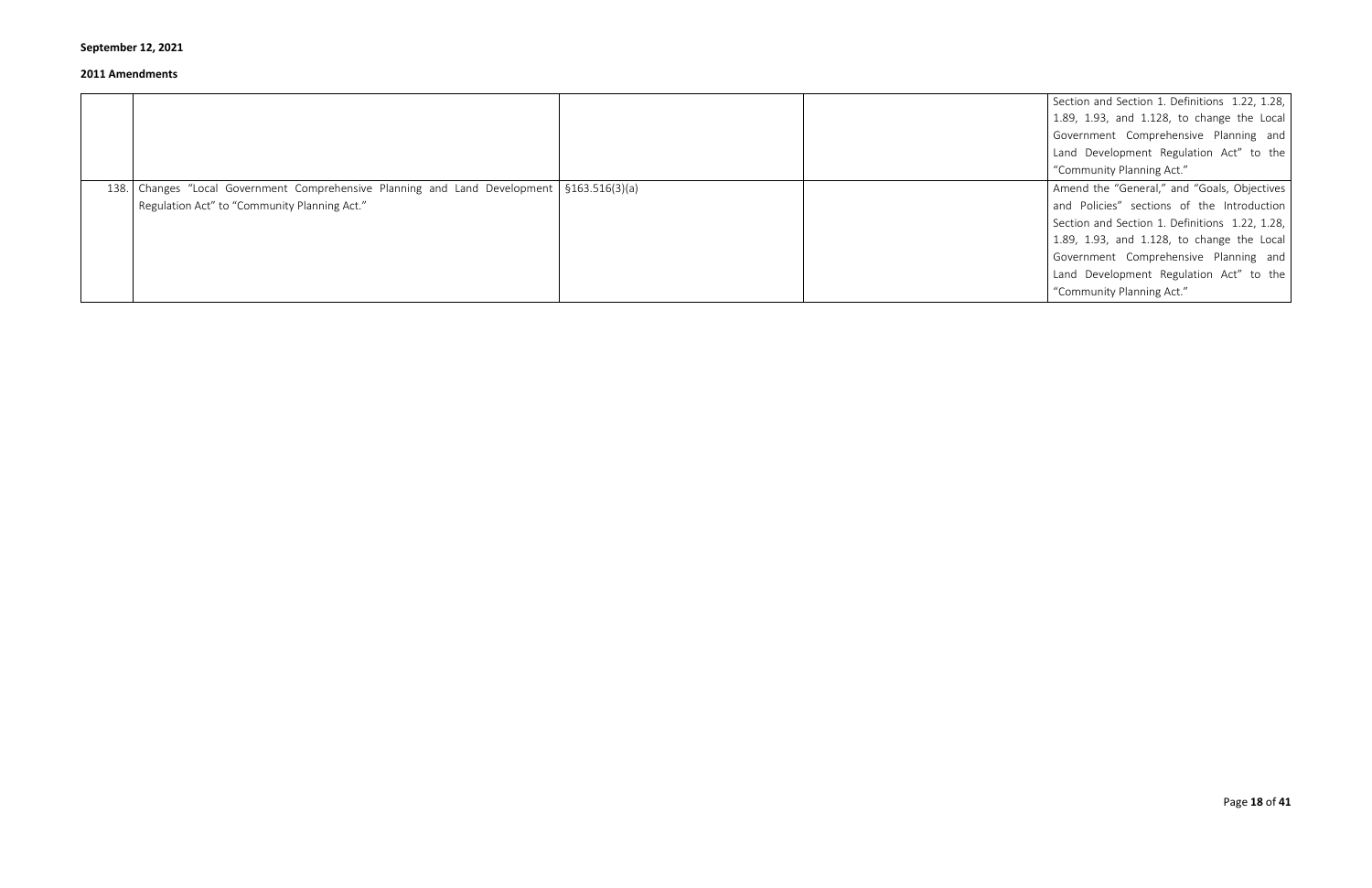Page **19** of **41**

# Changes in Ch. 163 Florida Statutes

2012: Chapters 2012-5, 2012-75, 2012-83, 2012-90, 2012-96 and 2012-99, Laws of Florida

| <b>Amendment Needed by Element</b>               |
|--------------------------------------------------|
| In the Land Use Implementation Element,          |
| add to Section 1. Definitions the term "farm"    |
| consistent with §823.14                          |
| In the Land Use Implementation Element,          |
| add to Section 1. Definitions the term "farm     |
| operation" consistent with §823.14               |
| In the Land Use Implementation Element,          |
| 1. Definitions<br>Section<br>1.71<br>revision    |
| "Government Agency" to clarify it does not       |
| include a "water control district" or a "special |
| district created to manage water," and add to    |
| Section 1. Definitions the term "government      |
| entity" consistent with §163.1031.               |
| Noted.                                           |
| Noted.                                           |
| Noted.                                           |
| Noted.                                           |
| Noted.                                           |
| Noted.                                           |
|                                                  |
|                                                  |
| $N/A$ .                                          |
| $N/A$ .                                          |
|                                                  |
|                                                  |
|                                                  |
| $N/A$ .                                          |
|                                                  |
|                                                  |
| $N/A$ .                                          |
|                                                  |

|     | Changes to Ch 163, F.S.                                                                                          | Ch. 163, Florida Statutes Citations | Addressed (where/how) | Amendment Needed by Element                      |
|-----|------------------------------------------------------------------------------------------------------------------|-------------------------------------|-----------------------|--------------------------------------------------|
| 1.  | Rewords the definition of "farm" to the same meaning provided in §823.14                                         | \$163.3162(2)(a)                    |                       | In the Land Use Implementation Element,          |
|     |                                                                                                                  |                                     |                       | add to Section 1. Definitions the term "farm"    |
|     |                                                                                                                  |                                     |                       | consistent with §823.14                          |
| 2.  | Rewords the definition of farm operation to the same meaning provided in §823.14                                 | \$163.3162(2)(b)                    |                       | In the Land Use Implementation Element,          |
|     |                                                                                                                  |                                     |                       | add to Section 1. Definitions the term "farm     |
|     |                                                                                                                  |                                     |                       | operation" consistent with §823.14               |
| 3.  | Adds a definition of "governmental entity," which has the same meaning provided in                               | $\frac{1}{2}$ \$163.3162(2)(d)      |                       | In the Land Use Implementation Element,          |
|     | §164.1031. The term does not include a water control district or a special district                              |                                     |                       | revision Section 1. Definitions 1.71             |
|     | created to manage water.                                                                                         |                                     |                       | "Government Agency" to clarify it does not       |
|     |                                                                                                                  |                                     |                       | include a "water control district" or a "special |
|     |                                                                                                                  |                                     |                       | district created to manage water," and add to    |
|     |                                                                                                                  |                                     |                       | Section 1. Definitions the term "government      |
|     |                                                                                                                  |                                     |                       | entity" consistent with §163.1031.               |
| 4.  | Changes "county" to "governmental entity"                                                                        | \$163.3162(3)(b)                    |                       | Noted.                                           |
| 5.  | Changes "county" to "governmental entity"                                                                        | \$163.3162(3)(c)                    |                       | Noted.                                           |
| 6.  | Changes "county" to "governmental entity"                                                                        | \$163.3162(3)(c)3                   |                       | Noted.                                           |
| 7.  | Changes "county" to "governmental entity"                                                                        | \$163.3162(3)(c)3.(i)               |                       | Noted.                                           |
| 8.  | Adds provisions related to agricultural enclaves                                                                 | §163.3162 Note                      |                       | Noted.                                           |
| 9.  | Provides that any local government charter provision that was in effect as of June 1,                            | \$163.3167(8)                       |                       | Noted.                                           |
|     | 2011 for an initiative or referendum process for development orders or comprehensive                             |                                     |                       |                                                  |
|     | plan amendments may be retained and implemented                                                                  |                                     |                       |                                                  |
| 10. | Changes the "preparation of the periodic reports" to "the periodic evaluation and $\frac{1}{2}$ \$163.3174(4)(b) |                                     |                       | $N/A$ .                                          |
|     | appraisal of the comprehensive plan"                                                                             |                                     |                       |                                                  |
| 11. | Adds "advisory" to define the commanding officer's comments on the impact of $\frac{1}{2}$ \$163.3175(5)         |                                     |                       | $N/A$ .                                          |
|     | proposed changes on military bases, and requires the comments to be based on                                     |                                     |                       |                                                  |
|     | appropriate data and analysis which must be provided to the local government with                                |                                     |                       |                                                  |
|     | the comments                                                                                                     |                                     |                       |                                                  |
| 12. | Requires local governments to consider the commanding officer's comments in the $\frac{1}{5163.3175(5)(d)}$      |                                     |                       | $N/A$ .                                          |
|     | same manner as comments from other reviewing agencies, and deletes the language                                  |                                     |                       |                                                  |
|     | that states the comments are not binding.                                                                        |                                     |                       |                                                  |
| 13. | Adds language requiring the local government to consider the accompanying data and $\int$ §163.3175(6)           |                                     |                       | $N/A$ .                                          |
|     | analysis provided by the commanding officer, in addition to the comments, and adds                               |                                     |                       |                                                  |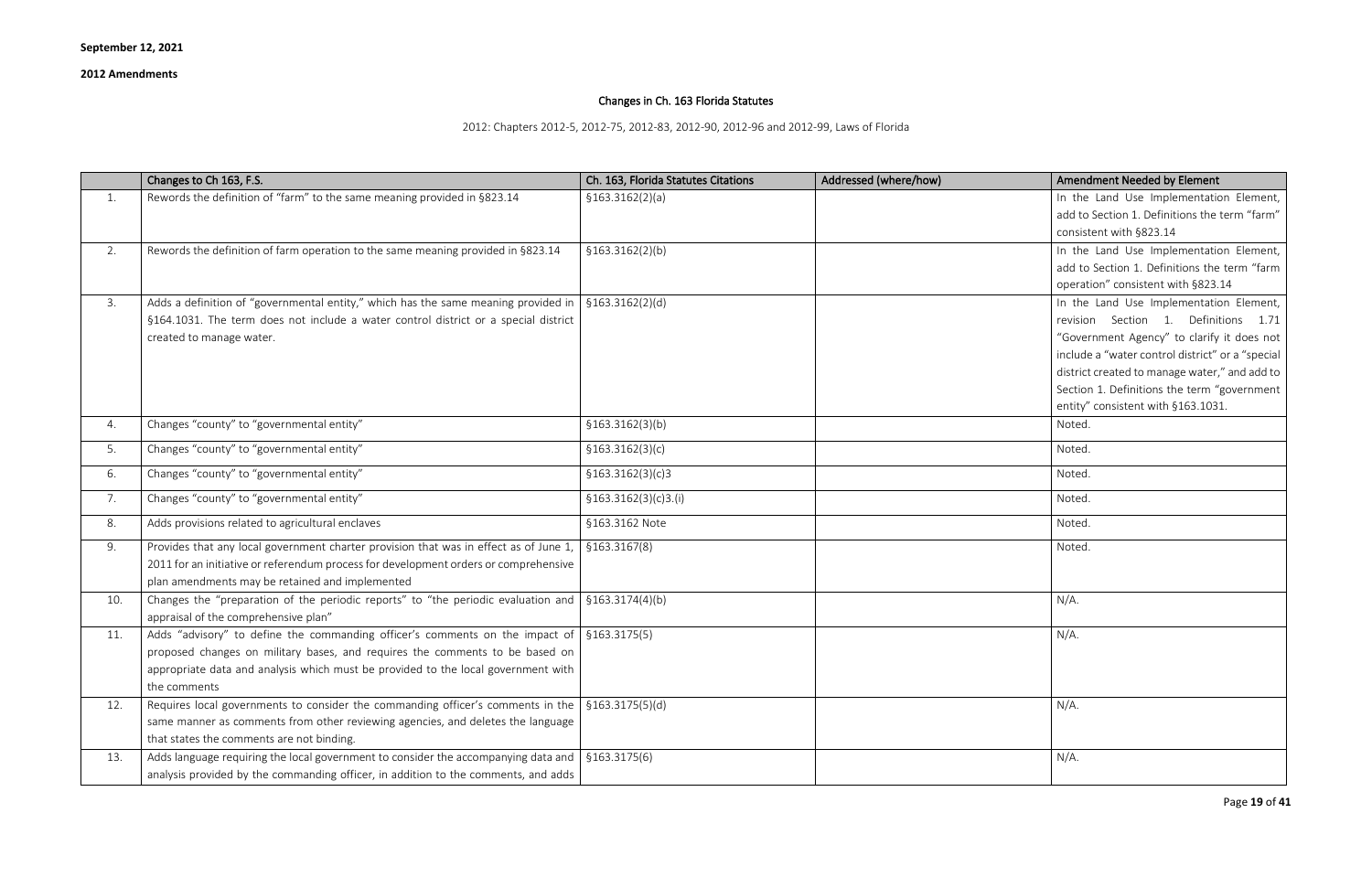|     | Changes to Ch 163, F.S.                                                                                                | Ch. 163, Florida Statutes Citations | Addressed (where/how) | Amendment Needed by Element                |
|-----|------------------------------------------------------------------------------------------------------------------------|-------------------------------------|-----------------------|--------------------------------------------|
|     | language stating that consideration shall be based on how the change relates to the                                    |                                     |                       |                                            |
|     | strategic mission of the base, public safety and the economic vitality of the base while                               |                                     |                       |                                            |
|     | respecting private property rights.                                                                                    |                                     |                       |                                            |
| 14. | Changes the "University of Florida's Bureau of Economic and Business Research" to the $\frac{1}{5}$ \$163.3177(1)(f)3. |                                     |                       | Noted.                                     |
|     | "Office of Economic and Demographic Research" and adds language stating that                                           |                                     |                       |                                            |
|     | population projections must, at a minimum, reflect each area's proportional share of                                   |                                     |                       |                                            |
|     | the total county population and the total county population growth.                                                    |                                     |                       |                                            |
| 15. | Changes the "University of Florida's Bureau of Economic and Business Research" to the   $$163.3177(6)(a)4$ .           |                                     |                       | Noted.                                     |
|     | "Office of Economic and Demographic Research".                                                                         |                                     |                       |                                            |
| 16. | Changes the requirement that future land use map amendments be based on an $\frac{1}{5}163.3177(6)(a)8.c.$             |                                     |                       | Noted.                                     |
|     | analysis of the minimum amount of land needed as determined by the local                                               |                                     |                       |                                            |
|     | government, to instead be based on an analysis of the minimum amount of land                                           |                                     |                       |                                            |
|     | needed to achieve the requirements of the statute.                                                                     |                                     |                       |                                            |
| 17. | Deletes the requirement that the housing element be based in part on an inventory   $\S 163.3177(6)(f)2$ .             |                                     |                       | Noted.                                     |
|     | taken from the latest Census.                                                                                          |                                     |                       |                                            |
| 18. | Moves the exemptions from having a public school interlocal agreement from section $\frac{1}{5163.31777(3)}$           |                                     |                       | Noted.                                     |
|     | 163.3180(6)(i) to §163.31777(3)                                                                                        |                                     |                       |                                            |
| 19. | Adds language requiring each local government exempt from having a public school $\frac{1}{5}$ \$163.31777(4)          |                                     |                       | Noted.                                     |
|     | interlocal agreement to assess at the time of evaluation and appraisal if the local                                    |                                     |                       |                                            |
|     | government still meets the requirements for exemptions described in §163.31777(3).                                     |                                     |                       |                                            |
|     | Each local government that is exempt must comply with the interlocal agreement                                         |                                     |                       |                                            |
|     | provisions within one year of a new school within the municipality being proposed in                                   |                                     |                       |                                            |
|     | the 5-year district facilities work program                                                                            |                                     |                       |                                            |
| 20. | Replaces "Department of Community Affairs" with "state land planning agency" and $\frac{1}{5}$ \$163.3178(3)           |                                     |                       | Revise "General" section of Introduction,  |
|     | changes the language that stated intermodal transportation facilities "shall" not be                                   |                                     |                       | "Plan Content and Format" section, Housing |
|     | designated as developments of regional impact to "may" not be designated as                                            |                                     |                       | Element Policy 3.1.3, and Land Use         |
|     | developments of regional impact.                                                                                       |                                     |                       | Element Section 1.<br>Implementation       |
|     |                                                                                                                        |                                     |                       | Definitions 1.179 "State Land Planning     |
|     |                                                                                                                        |                                     |                       | Department of Economic<br>Agency"<br>to    |
|     |                                                                                                                        |                                     |                       | Opportunity                                |
| 21. | Deletes the provision that the Coastal Resources Interagency Management Committee $\frac{1}{2}$ §163.3178(6)           |                                     |                       | $N/A$ .                                    |
|     | shall identify incentives to encourage local governments to adopt siting plans and                                     |                                     |                       |                                            |
|     | uniform criteria and standards to be used by local governments to implement state                                      |                                     |                       |                                            |
|     | goals related to marina siting                                                                                         |                                     |                       |                                            |
| 22. | Adds language stating that an amendment that rescinds concurrency shall be $\frac{1}{2}$ \$163.3180(1)(a)              |                                     |                       | Noted.                                     |
|     | processed under the expedited state review process, and is not required to be                                          |                                     |                       |                                            |
|     | transmitted to reviewing agencies for comment, except for agencies that have                                           |                                     |                       |                                            |
|     | requested transmittal, and for municipal amendments, it must be transmitted to the                                     |                                     |                       |                                            |
|     | county. A copy of the adopted amendment shall be transmitted to the state land                                         |                                     |                       |                                            |

| Amendment Needed by Element                                                                                                                                                                                                                                         |
|---------------------------------------------------------------------------------------------------------------------------------------------------------------------------------------------------------------------------------------------------------------------|
|                                                                                                                                                                                                                                                                     |
| Noted.                                                                                                                                                                                                                                                              |
| Noted.                                                                                                                                                                                                                                                              |
| Noted.                                                                                                                                                                                                                                                              |
| Noted.                                                                                                                                                                                                                                                              |
| Noted.                                                                                                                                                                                                                                                              |
| Noted.                                                                                                                                                                                                                                                              |
| Revise "General" section of Introduction,<br>"Plan Content and Format" section, Housing<br>Element Policy 3.1.3, and Land Use<br>Implementation Element Section<br>1.<br>Definitions 1.179 "State Land Planning<br>Agency" to Department of Economic<br>Opportunity |
| $N/A$ .                                                                                                                                                                                                                                                             |
| Noted.                                                                                                                                                                                                                                                              |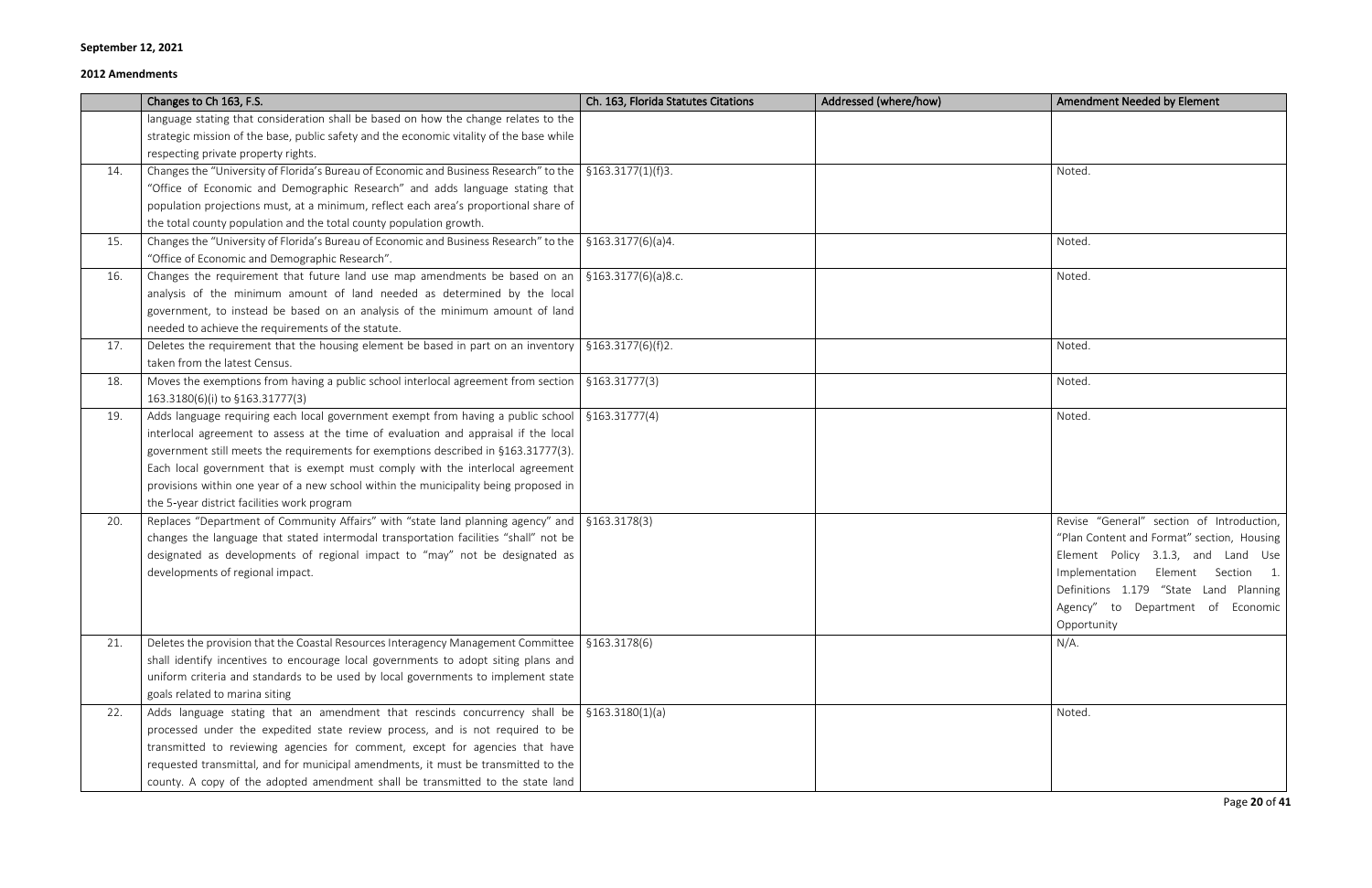Page **21** of **41**

|     | Changes to Ch 163, F.S.                                                                                     | Ch. 163, Florida Statutes Citations | Addressed (where/how) | <b>Amendment Needed by Element</b> |
|-----|-------------------------------------------------------------------------------------------------------------|-------------------------------------|-----------------------|------------------------------------|
|     | agency. If the amendment rescinds transportation or school concurrency, the adopted                         |                                     |                       |                                    |
|     | amendment must also be sent to the Department of Transportation or Department of                            |                                     |                       |                                    |
|     | Education, respectively.                                                                                    |                                     |                       |                                    |
| 23. | Provides general rewording. Adds language to clarify that the choice of one or more                         | \$163.3180(6)(a)                    |                       | Noted.                             |
|     | municipality to not adopt school concurrency does not preclude implementation of                            |                                     |                       |                                    |
|     | school concurrency within other jurisdictions of the school district.                                       |                                     |                       |                                    |
| 24. | Moved to §163.31777(3)                                                                                      | \$163.3180(6)(i)                    |                       | Noted.                             |
| 25. | Adds developments that are proposed under $\S 380.06(24)(x)$ to the list of amendments                      | \$163.3184(2)(c)                    |                       | $N/A$ .                            |
|     | that must follow the state coordinated review process.                                                      |                                     |                       |                                    |
| 26. | Added the word "working" to clarify the number of days a local government has to                            | \$163.3184(3)(b)1.                  |                       | $N/A$ .                            |
|     | transmit an amendment.                                                                                      |                                     |                       |                                    |
| 27. | Changed the time limit for the reviewing agencies' transmittal to 30 days "after"                           | \$163.3184(3)(b)2.                  |                       | $N/A$ .                            |
|     | instead of "from" the date the amendment was received.                                                      |                                     |                       |                                    |
| 28. | Added the word "working" to clarify the number of days a local government has to                            | \$163.3184(3)(c)2.                  |                       | $N/A$ .                            |
|     | transmit an amendment.                                                                                      |                                     |                       |                                    |
| 29. | Changes the time limit a local government has to transmit an amendment from                                 | \$163.3184(4)(b)                    |                       | $N/A$ .                            |
|     | "immediately following" the first public hearing to "within 10 working days after" the                      |                                     |                       |                                    |
|     | first public hearing.                                                                                       |                                     |                       |                                    |
| 30. | Added the word "working" to clarify the number of days a local government has to                            | \$163.3184(4)(e)2.                  |                       | $N/A$ .                            |
|     | transmit an amendment.                                                                                      |                                     |                       |                                    |
| 31. | Corrects the citation related to plan amendment package completeness from $(3)(c)$ 3.                       | \$163.3184(5)(b)                    |                       | $N/A$ .                            |
|     | to $(4)(e)3$ .                                                                                              |                                     |                       |                                    |
| 32. | Changes the time limit by which the Administration Commission must enter into a final                       | \$163.3184(5)(d)                    |                       | $N/A$ .                            |
|     | order from 45 days after the receipt of the recommended order to the time period                            |                                     |                       |                                    |
|     | specified in §120.569.                                                                                      |                                     |                       |                                    |
| 33. | Changes the time limit for the state land planning agency to submit a not in compliance                     | \$163.3184(5)(e)1                   |                       | $N/A$ .                            |
|     | recommended order to the Administration Commission from no later than 30 days                               |                                     |                       |                                    |
|     | after the receipt of the recommended order to the time period provided in §120.569                          |                                     |                       |                                    |
| 34. | Changes the time limit by which the state land planning agency must enter into an in                        | \$163.3184(5)(e)2.                  |                       | $N/A$ .                            |
|     | compliance final order from 30 days after the receipt of the recommended order to the                       |                                     |                       |                                    |
|     | time period provided in §120.569                                                                            |                                     |                       |                                    |
| 35. | Changes the time period by which the state land planning agency must issue a $\frac{1}{2}$ \$163.3184(6)(f) |                                     |                       | $N/A$ .                            |
|     | cumulative notice of intent from "upon receipt of a plan or plan amendment adopted                          |                                     |                       |                                    |
|     | pursuant to a compliance agreement" to "within 20 days after receiving a complete                           |                                     |                       |                                    |
|     | plan or plan amendment adopted pursuant to a compliance agreement"                                          |                                     |                       |                                    |
| 36. | Changes the statutory reference for the Florida Small Cities Community Development                          | \$163.3184(8)(b)1.a.                |                       | $N/A$ .                            |
|     | <b>Block Grant program</b>                                                                                  |                                     |                       |                                    |
| 37. | Changes "subsection" to "section"                                                                           | \$163.3184(12)                      |                       | $N/A$ .                            |

| Amendment Needed by Element |
|-----------------------------|
|                             |
|                             |
| Noted.                      |
|                             |
| Noted.                      |
| $N/A$ .                     |
|                             |
| $N/A$ .                     |
|                             |
| $N/A$ .                     |
| $N/A$ .                     |
|                             |
| $N/A$ .                     |
|                             |
| $N/A$ .                     |
| $N/A$ .                     |
|                             |
| $N/A$ .                     |
|                             |
| $N/A$ .                     |
|                             |
|                             |
| $N/A$ .                     |
|                             |
| $N/A$ .                     |
|                             |
|                             |
| $N/A$ .                     |
| N/A.                        |
|                             |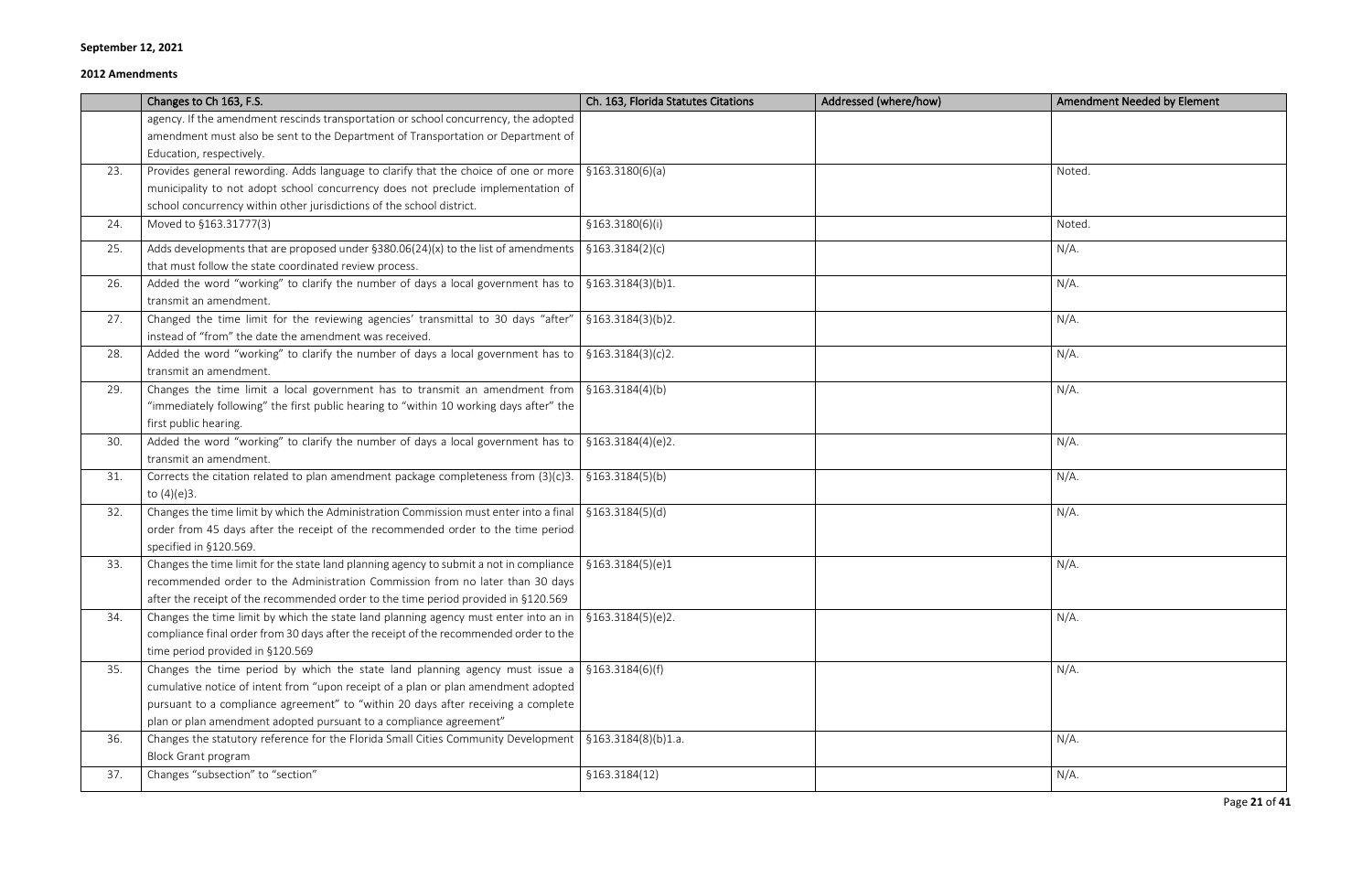|     | Changes to Ch 163, F.S.                                                                 | Ch. 163, Florida Statutes Citations | Addressed (where/how) | Amendment Needed by Element                   |
|-----|-----------------------------------------------------------------------------------------|-------------------------------------|-----------------------|-----------------------------------------------|
| 38. | Changes "in accordance with" to "pursuant to" and adds (4) to the §163.3184 citation.   | \$163.3191(3)                       |                       | $N/A$ .                                       |
| 39. | Replaces "Department of Community Affairs" with "state land planning agency" and        | §163.3204                           |                       | Replace all references to the Department of   |
|     | changes "this" Act to "the Community Planning Act".                                     |                                     |                       | Community Affairs to the "state land planning |
|     |                                                                                         |                                     |                       | agency."                                      |
| 40. | Changes the citation that refers to the sanctions that can be the sole issue before the | \$163.3213(6)                       |                       | $N/A$ .                                       |
|     | Administration Commission when land development regulations are inconsistent with       |                                     |                       |                                               |
|     | the comprehensive plan from $$163.3184(11)(a)$ or (b) to sections 163.3184(8)(a)or      |                                     |                       |                                               |
|     | $(b)1.$ or 2.                                                                           |                                     |                       |                                               |
| 41. | Changes the definition of state land planning agency to refer to the Department of      | \$163.3221(14)                      |                       | In the Land Use Implementation Section 1.     |
|     | Economic Opportunity instead of the Department of Community Affairs.                    |                                     |                       | Definitions 1.179, change reference from      |
|     |                                                                                         |                                     |                       | "Department of Community Affairs" to          |
|     |                                                                                         |                                     |                       | "Department of Economic Opportunity."         |
| 42. | Deletes the reference to §163.3177(11).                                                 | \$163.3245(1)                       |                       | $N/A$ .                                       |
| 43. | Deletes the requirement that the department provide an annual status report to the      | \$163.3245(7)                       |                       | $N/A$ .                                       |
|     | legislature regarding every optional sector plan.                                       |                                     |                       |                                               |
| 44. | Adds "or her" to "his consent to the master plan"                                       | \$163.3245(9)                       |                       | $N/A$ .                                       |
| 45. | Replaces "Department of Community Affairs" with "state land planning agency"            | \$163.3246(1)                       |                       | Noted.                                        |
| 46. | Replaces "Secretary of Community Affairs" with "executive director of the state land    | \$163.3247(5)(a)                    |                       | Noted.                                        |
|     | planning agency"                                                                        |                                     |                       |                                               |
| 47. | Replaces "Department of Community Affairs" with "state land planning agency"            | \$163.3247(5)(b)                    |                       | Noted.                                        |
| 48. | Removes the word "county" from "board of commissioners".                                | \$163.3248(6)                       |                       | Noted.                                        |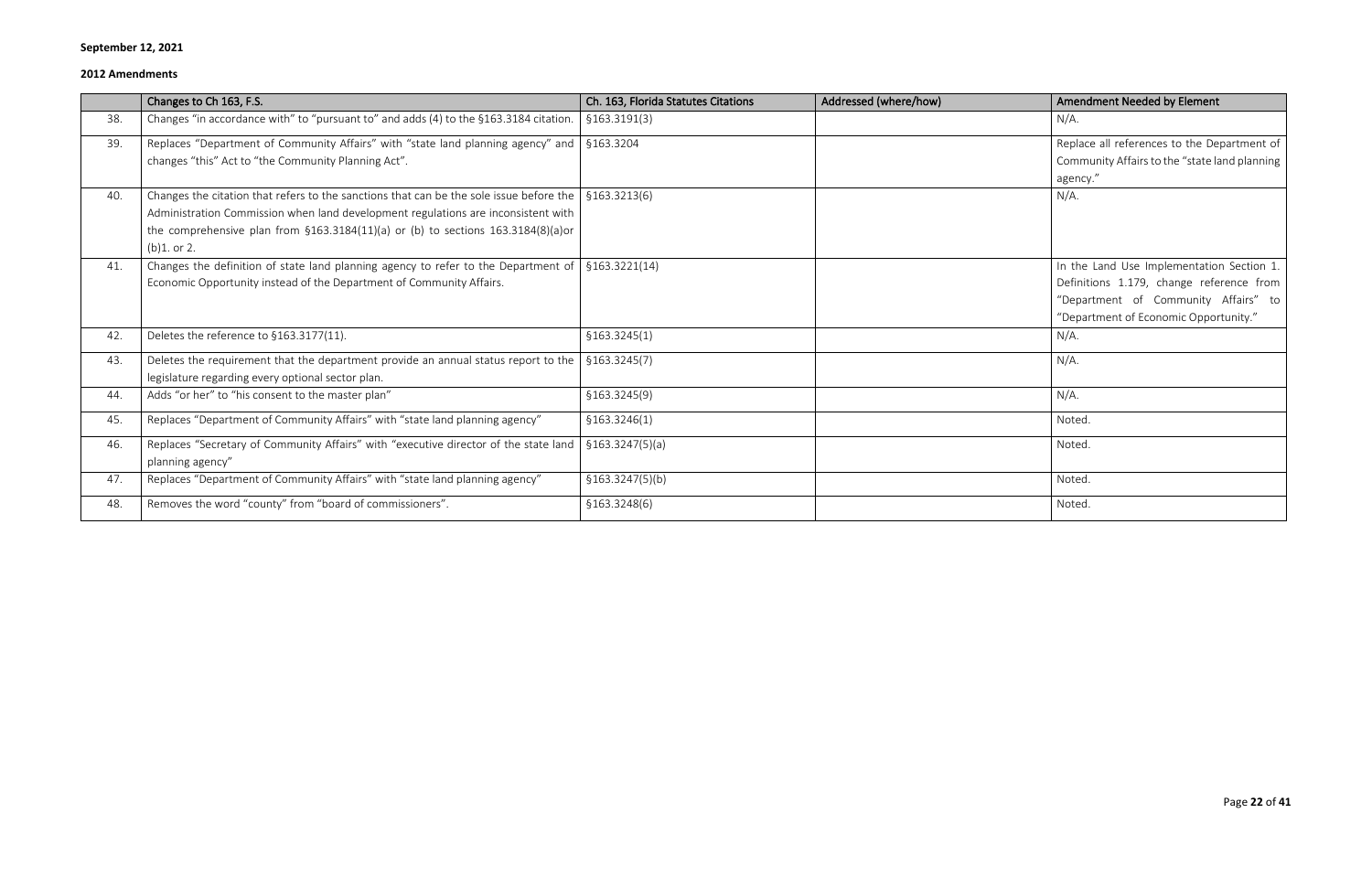## Changes in Ch. 163 Florida Statutes

2013: Chapters 2013-15, 2013-78, 2013-115, 2013-213, 2013-224 and 2013-239, Laws of Florida

| <b>Amendment Needed by Element</b>                                                                                                                                                                                                                                                    |
|---------------------------------------------------------------------------------------------------------------------------------------------------------------------------------------------------------------------------------------------------------------------------------------|
| Noted.                                                                                                                                                                                                                                                                                |
| Revise Land Use Implementation Element<br>1. Definitions 1.70 to be<br>Section<br>"Government Entity" and that it "does not<br>include a water control district or a special<br>district created by special act for water<br>management purposes, or a water<br>management district." |
| Noted.                                                                                                                                                                                                                                                                                |
| Noted.                                                                                                                                                                                                                                                                                |
| Noted.                                                                                                                                                                                                                                                                                |
| Noted.                                                                                                                                                                                                                                                                                |
| Noted.                                                                                                                                                                                                                                                                                |

|    | Changes to Ch 163, F.S.                                                                                                                                                                                                                                                                                                                                                                                                                                                                                                                                                                                                                                                                                                            | Ch. 163, Florida Statutes Citations            | Addressed (where/how) | Amendment Needed by Element                                                                                                                                                                                                                                                           |
|----|------------------------------------------------------------------------------------------------------------------------------------------------------------------------------------------------------------------------------------------------------------------------------------------------------------------------------------------------------------------------------------------------------------------------------------------------------------------------------------------------------------------------------------------------------------------------------------------------------------------------------------------------------------------------------------------------------------------------------------|------------------------------------------------|-----------------------|---------------------------------------------------------------------------------------------------------------------------------------------------------------------------------------------------------------------------------------------------------------------------------------|
| 1. | Re-numbers $$163.3162(3)(b)-(j)$ as $163.3162(3)(c)-(k)$ in order to accommodate new<br>$$163.3162(3)(b) - see item 4 below.$                                                                                                                                                                                                                                                                                                                                                                                                                                                                                                                                                                                                      | $\frac{1}{2}$ §163.2136(3)(c)-(k) [renumbered] |                       | Noted.                                                                                                                                                                                                                                                                                |
| 2. | Amends the definition of "governmental entity" in the provisions for agricultural lands $\frac{1}{5}$ \$163.3162(2)(d)<br>and practices, clarifying that in addition to not including a water control district<br>established under Ch. 298 or a special district created by special act for water<br>management purposes, the term does not include a water management district.                                                                                                                                                                                                                                                                                                                                                  |                                                |                       | Revise Land Use Implementation Element<br>Section 1. Definitions 1.70<br>to be<br>"Government Entity" and that it "does not<br>include a water control district or a special<br>district created by special act for water<br>management purposes, or a water<br>management district." |
| 3. | Replaces "county" with "governmental entity."                                                                                                                                                                                                                                                                                                                                                                                                                                                                                                                                                                                                                                                                                      | \$163.3162(3)(a)                               |                       | Noted.                                                                                                                                                                                                                                                                                |
| 4. | Prohibits a governmental entity from charging a fee on a specific agricultural activity of<br>a bona fide farm operation on land classified as agricultural land pursuant to §193.461,<br>if such agricultural activity is regulated through implemented best management<br>practices, interim measures, or regulations adopted as rules under Ch. 120 by the<br>Department of Environmental Protection, the Department of Agriculture and<br>Consumer Services, or a water management district as part of a statewide or regional<br>program; or if such agricultural activity is expressly regulated by the U.S. Department<br>of Agriculture, the U.S. Army Corps of Engineers, or the U.S. Environmental Protection<br>Agency. | $\frac{5163.3162(3)(b)}{New}$                  |                       | Noted.                                                                                                                                                                                                                                                                                |
| 5. | Clarifies the provisions for growth management that an initiative or referendum $\frac{1}{2}$ \$163.3167(8)(a) [New]<br>process in regard to any development order is prohibited. Removes language that<br>allowed an initiative or referendum process by a local government charter in effect as<br>of June 1, 2011 to be retained and implemented.                                                                                                                                                                                                                                                                                                                                                                               |                                                |                       | Noted.                                                                                                                                                                                                                                                                                |
| 6. | Clarifies that an initiative or referendum process in regard to any local comprehensive   $$163.3167(8)(b)$ [New]<br>plan amendment or map amendment is prohibited, except for those amendments that<br>affect more than five parcels of land if it is expressly authorized by specific language in<br>a local government charter that was lawful and in effect on June 1, 2011. A general<br>local government charter provision for an initiative or referendum process is not<br>sufficient.                                                                                                                                                                                                                                     |                                                |                       | Noted.                                                                                                                                                                                                                                                                                |
| 7. | States the intent of the Legislature is to prohibit any initiative and referendum in regard   $\S163.3167(8)(c)$ [New]<br>to any development order, and prohibit any initiative and referendum in regard to any<br>local comprehensive plan or map amendment except as specifically and narrowly<br>permitted in paragraph (b). States these prohibitions are remedial in nature and apply<br>retroactively to any initiative or referendum process commenced after June 1, 2011,                                                                                                                                                                                                                                                  |                                                |                       | Noted.                                                                                                                                                                                                                                                                                |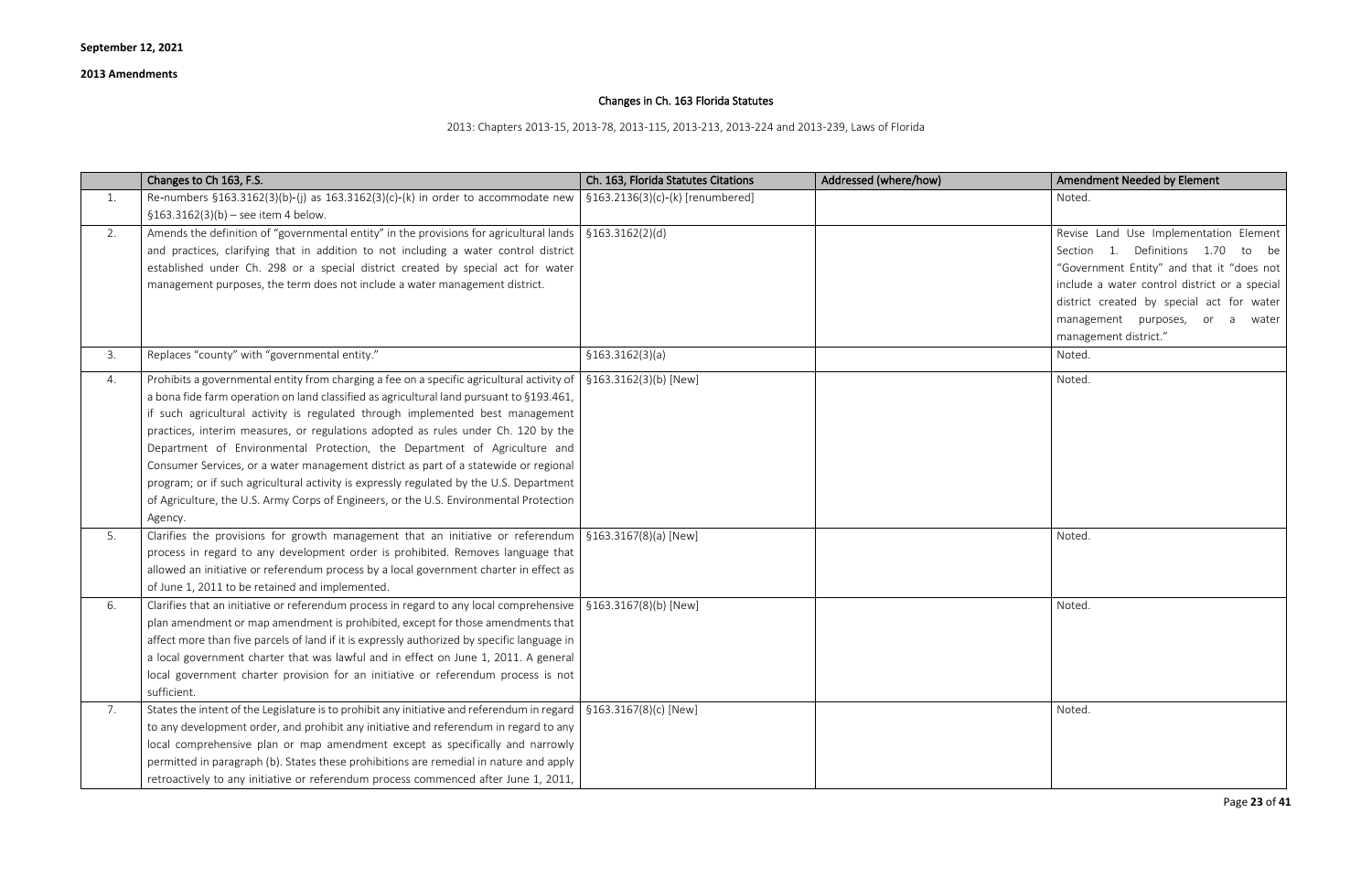|     | Changes to Ch 163, F.S.                                                                                                           | Ch. 163, Florida Statutes Citations | Addressed (where/how) | <b>Amendment Needed by Element</b> |
|-----|-----------------------------------------------------------------------------------------------------------------------------------|-------------------------------------|-----------------------|------------------------------------|
|     | clarifying that any such initiative or referendum process that has been commenced or                                              |                                     |                       |                                    |
|     | completed thereafter is null and void and of no legal force and effect.                                                           |                                     |                       |                                    |
| 8.  | Revises and adds requirements for local governments that continue to implement a $\frac{1}{2}$ \$163.3180(5)(h)1 [New]            |                                     |                       | Noted.                             |
|     | transportation concurrency system, whether in the form adopted into the                                                           |                                     |                       |                                    |
|     | comprehensive plan before the effective date of the Community Planning Act, Ch.                                                   |                                     |                       |                                    |
|     | 2011-139, Laws of Florida, or as subsequently modified.                                                                           |                                     |                       |                                    |
| 9.  | Adds "development agreement" in the listed land use development permits for which   $$163.3180(5)(h)1.c$ [New]                    |                                     |                       | Noted.                             |
|     | an applicant may satisfy transportation concurrency requirements of the local                                                     |                                     |                       |                                    |
|     | comprehensive plan, the local government's concurrency management system and                                                      |                                     |                       |                                    |
|     | §380.06 when applicable, if conditions in subsequent sections are met.                                                            |                                     |                       |                                    |
| 10. | Adds language allowing a local government to accept contributions from multiple $\frac{1}{2}$ \$163.3180(5)(h)1.c.II [New]        |                                     |                       | Noted.                             |
|     | applicants for a planned improvement if it maintains contributions in a separate                                                  |                                     |                       |                                    |
|     | account designated for that purpose.                                                                                              |                                     |                       |                                    |
| 11. | Modifies language to require local governments that continue to implement a $\frac{1}{2}$ \$163.3180(5)(h)1.d [New]               |                                     |                       | Noted.                             |
|     | transportation concurrency system to "provide the basis upon which the landowners                                                 |                                     |                       |                                    |
|     | will be assessed a proportionate share of the cost addressing the transportation                                                  |                                     |                       |                                    |
|     | impacts resulting from a proposed development.                                                                                    |                                     |                       |                                    |
| 12. | Clarifies that a local government is not required to approve a development that, for                                              | §163.3180(5)(h)3 [New]              |                       | Noted.                             |
|     | reasons other than transportation impacts, is not qualified for approval pursuant to the                                          |                                     |                       |                                    |
|     | applicable local comprehensive plan and development regulations.                                                                  |                                     |                       |                                    |
| 13. | Sets forth new provisions for any local government that elects to repeal transportation                                           | §163.3180(5)(i) [New]               |                       | Noted.                             |
|     | concurrency.                                                                                                                      |                                     |                       |                                    |
|     | Encourages adoption of alternative mobility funding system that uses one or more of                                               |                                     |                       |                                    |
|     | the tools and techniques identified in subsection (f).                                                                            |                                     |                       |                                    |
|     | Clarifies that any alternative mobility funding system adopted may not be used to deny,                                           |                                     |                       |                                    |
|     | time or phase an application for site plan approval, plat approval, final subdivision                                             |                                     |                       |                                    |
|     | approval, building permits, or the functional equivalent of such approvals provided that                                          |                                     |                       |                                    |
|     | the developer agrees to pay for the development's identified transportation impacts                                               |                                     |                       |                                    |
|     | via the funding mechanism implemented by the local government. States that the                                                    |                                     |                       |                                    |
|     | revenue from the funding mechanism used in the alternative system must be used to                                                 |                                     |                       |                                    |
|     | implement the needs of the local government's plan which serves as the basis for the                                              |                                     |                       |                                    |
|     | fee imposed.                                                                                                                      |                                     |                       |                                    |
|     | Requires a mobility fee-based funding system to comply with the dual rational nexus                                               |                                     |                       |                                    |
|     | test applicable to impact fees. An alternative system that is not mobility fee-based shall                                        |                                     |                       |                                    |
|     | not be applied in a matter that imposes upon new development any responsibility for                                               |                                     |                       |                                    |
|     | funding an existing transportation deficiency as defined in subsection (h).                                                       |                                     |                       |                                    |
| 14. | Changes numerous references in the provisions for the local government $\frac{1}{2}$ \$163.3246(1),(4)-(7), (9)(a), (12) and (13) |                                     |                       | Noted.                             |
|     | comprehensive planning certification program from "department" to "state land                                                     |                                     |                       |                                    |
|     | planning agency."                                                                                                                 |                                     |                       |                                    |

| <b>Amendment Needed by Element</b> |
|------------------------------------|
|                                    |
| Noted.                             |
| Noted.                             |
| Noted.                             |
| Noted.                             |
| Noted.                             |
| Noted.                             |
| Noted.                             |
|                                    |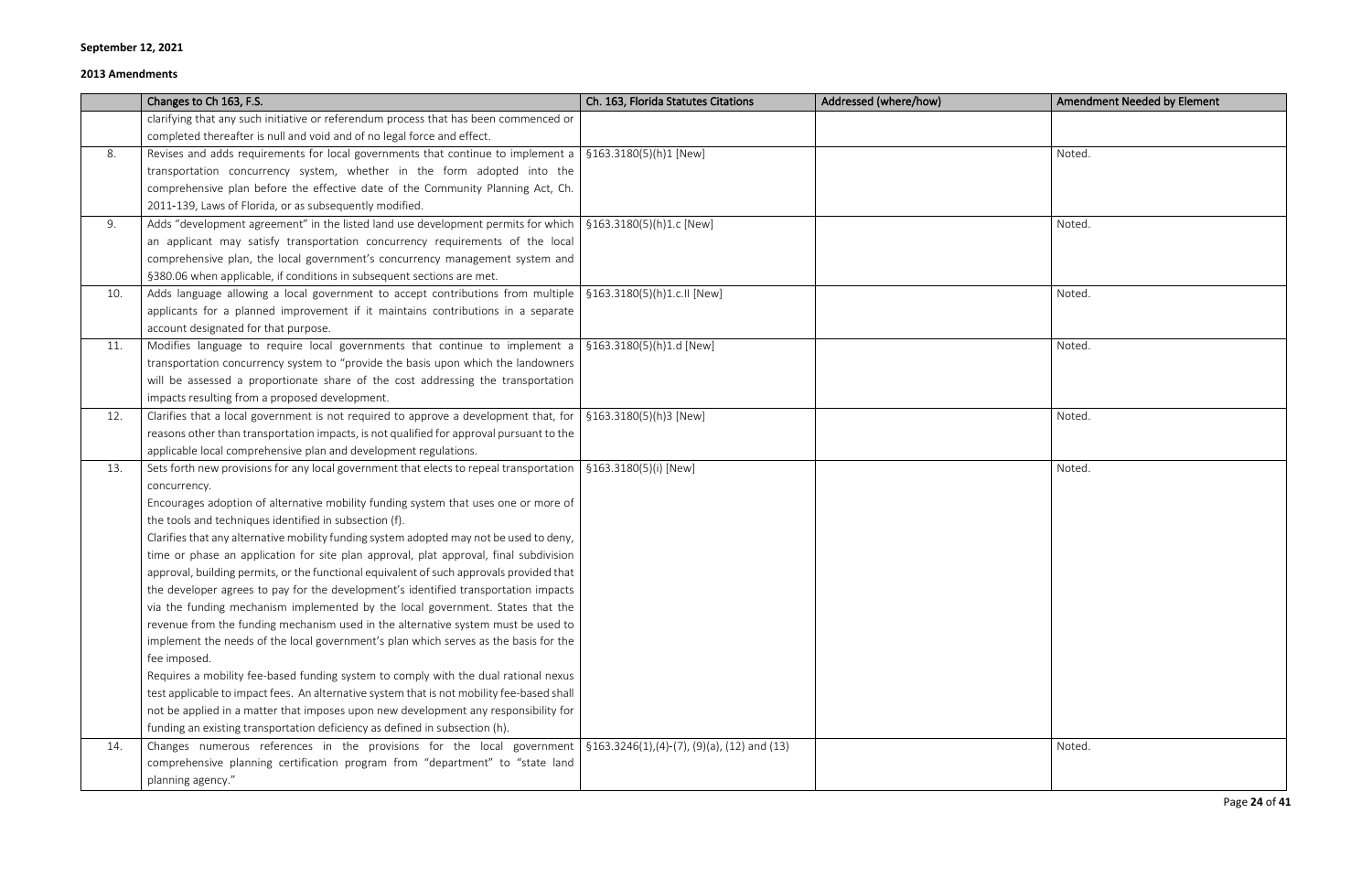#### **2013 Amendments**

Page **25** of **41**

|     | Changes to Ch 163, F.S.                                                                                                  | Ch. 163, Florida Statutes Citations | Addressed (where/how) | <b>Amendment Needed by Element</b> |
|-----|--------------------------------------------------------------------------------------------------------------------------|-------------------------------------|-----------------------|------------------------------------|
| 15. | Creates short title for §§163.325-163.3253 as the "Manufacturing Competitiveness                                         | §163.325 [New]                      |                       | $N/A$ .                            |
|     | Act."                                                                                                                    |                                     |                       |                                    |
| 16. | Creates six definitions as used in the provisions for manufacturing development in                                       | $$163.3251(1)–(6)$ [New]            |                       | Noted.                             |
|     | §§163.3251-163.3253:                                                                                                     |                                     |                       |                                    |
|     | (1) "Department" means Department of Economic Opportunity;                                                               |                                     |                       |                                    |
|     | (2) "Local government development approval" means a local land development permit,                                       |                                     |                       |                                    |
|     | order, or other approval issued by a local government, or a modification of such permit,                                 |                                     |                       |                                    |
|     | order, or approval, which is required for a manufacturer to physically locate or expand                                  |                                     |                       |                                    |
|     | and includes, but is not limited to, the review and approval of a master development                                     |                                     |                       |                                    |
|     | plan required under $$163.3252(2)(c)$ .                                                                                  |                                     |                       |                                    |
|     | (3) "Local manufacturing development program" means a program enacted by a local                                         |                                     |                       |                                    |
|     | government for approval of master development plans under §163.3252.                                                     |                                     |                       |                                    |
|     | (4) "Manufacturer" means a business that is classified in Sectors 31-33 of the National                                  |                                     |                       |                                    |
|     | American Industry Classification System (NAICS) and is located, or intends to locate,                                    |                                     |                       |                                    |
|     | within the geographic boundaries of an area designated by a local government as                                          |                                     |                       |                                    |
|     | provided under §163.3252.                                                                                                |                                     |                       |                                    |
|     | (5) "Participating agency" means: (a) The Department of Environmental Protection,                                        |                                     |                       |                                    |
|     | (b)The Department of Transportation, (c) The Fish and Wildlife Conservation                                              |                                     |                       |                                    |
|     | Commission, when acting pursuant to statutory authority granted by the Legislature                                       |                                     |                       |                                    |
|     | and (d) Water Management Districts.                                                                                      |                                     |                       |                                    |
|     | (6) "State development approval" means a state or regional permit or other approval                                      |                                     |                       |                                    |
|     | issued by a participating agency, or a modification of such permit or approval, which                                    |                                     |                       |                                    |
|     | must be obtained before the development or expansion of a manufacturer's site, and                                       |                                     |                       |                                    |
|     | includes, but is not limited to, those specified in §163.3253(1).                                                        |                                     |                       |                                    |
| 17. | Setting forth provisions for a local manufacturing development program and master $\frac{1}{2}$ \$163.3252 [New]         |                                     |                       | Noted.                             |
|     | development approval for manufacturers, allows a local government to adopt an                                            |                                     |                       |                                    |
|     | ordinance establishing a local manufacturing development program through which the                                       |                                     |                       |                                    |
|     | local government may grant master development approval for the development or                                            |                                     |                       |                                    |
|     | expansion of sites that are, or are proposed to be, operated by manufacturers at                                         |                                     |                       |                                    |
|     | specified locations within the local government's geographic boundaries.                                                 |                                     |                       |                                    |
| 18. | Requires a local government that elects to establish a local manufacturing development   $$163.3252(1)(a)$ and (b) [New] |                                     |                       | Noted.                             |
|     | program to submit a copy of the ordinance establishing the program to DEO within 20                                      |                                     |                       |                                    |
|     | days after the ordinance is enacted.                                                                                     |                                     |                       |                                    |
|     | A local government ordinance adopted before the effective date of this act establishes                                   |                                     |                       |                                    |
|     | a local manufacturing development program if it satisfies the minimum criteria                                           |                                     |                       |                                    |
|     | established in subsection (3) and if the local government submits a copy of the                                          |                                     |                       |                                    |
|     | ordinance to DEO on or before September 1, 2013.                                                                         |                                     |                       |                                    |
| 19. | Requires DEO to develop a model ordinance to guide local governments that intend to                                      | §163.3252(2)[New]                   |                       | $N/A$ .                            |
|     | establish a local manufacturing development program by December 1, 2013. Requires                                        |                                     |                       |                                    |

| Amendment Needed by Element |
|-----------------------------|
| $N/A$ .                     |
|                             |
| Noted.                      |
|                             |
|                             |
|                             |
|                             |
|                             |
|                             |
|                             |
|                             |
|                             |
|                             |
|                             |
|                             |
|                             |
|                             |
|                             |
|                             |
|                             |
| Noted.                      |
|                             |
|                             |
|                             |
|                             |
|                             |
| Noted.                      |
|                             |
|                             |
|                             |
|                             |
|                             |
| $N/A$ .                     |
|                             |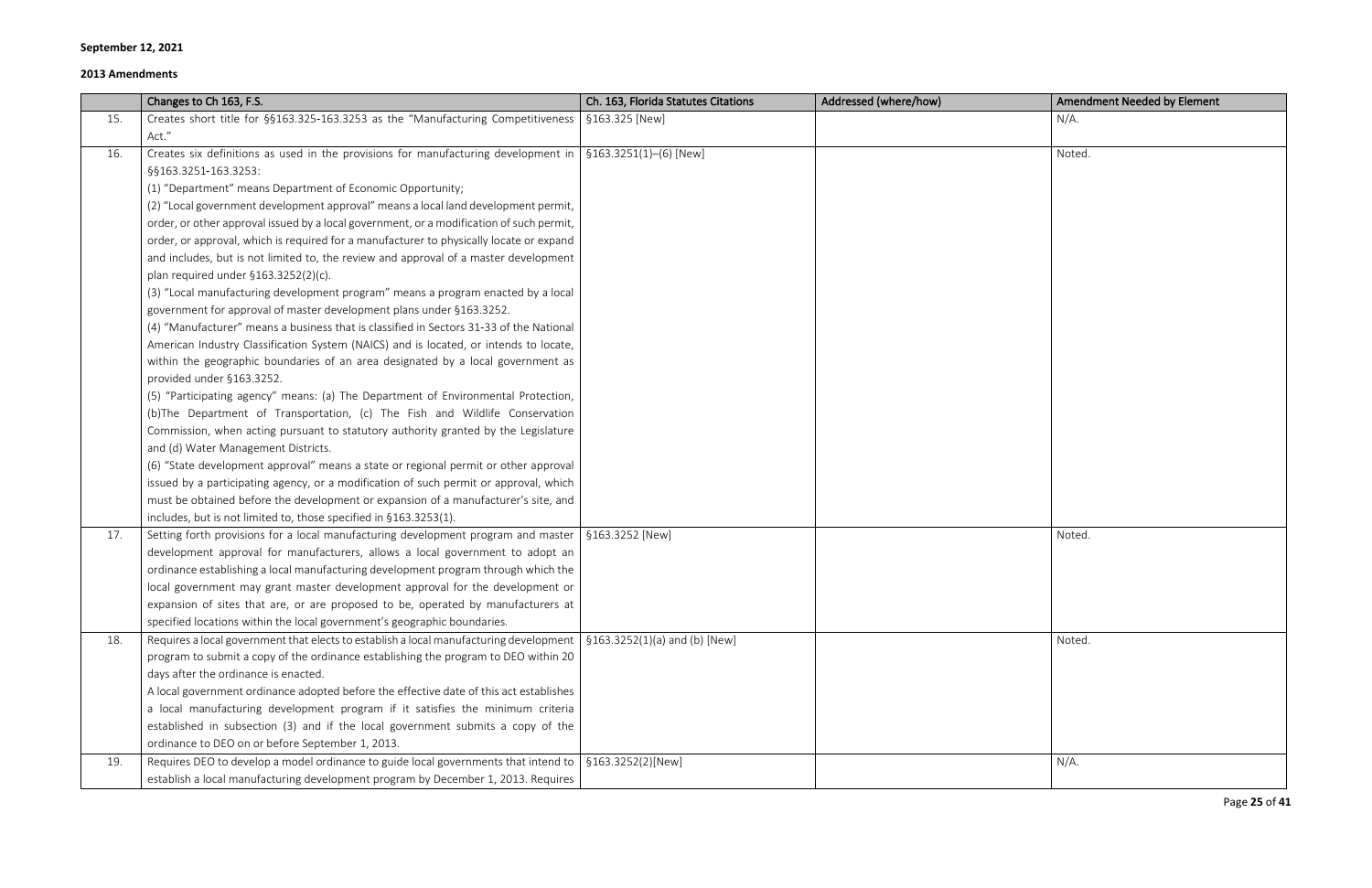#### **2013 Amendments**

Page **26** of **41**

|     | Changes to Ch 163, F.S.                                                                                                          | Ch. 163, Florida Statutes Citations         | Addressed (where/how) | <b>Amendment Needed by Element</b> |
|-----|----------------------------------------------------------------------------------------------------------------------------------|---------------------------------------------|-----------------------|------------------------------------|
|     | the model ordinance, which need not be adopted by a local government, to include the                                             |                                             |                       |                                    |
|     | elements set forth in §§163.3252(2)(a)-(k).                                                                                      |                                             |                       |                                    |
| 20. | Requires the model ordinance to include procedures for a manufacturer to apply for a   $$163.3252(2)(a)$ [New]                   |                                             |                       | $N/A$ .                            |
|     | master development plan and procedures for a local government to review and                                                      |                                             |                       |                                    |
|     | approve a master development plan.                                                                                               |                                             |                       |                                    |
| 21. | Requires the model ordinance to identify those areas within the local government's $\frac{1}{2}$ \$163.3252(2)(b) [New]          |                                             |                       | $N/A$ .                            |
|     | jurisdiction which are subject to the program.                                                                                   |                                             |                       |                                    |
| 22. | Requires the model ordinance to include the minimum elements for a master                                                        | $\frac{5163.3252(2)(c)1-4}{New}$            |                       | $N/A$ .                            |
|     | development plan, including but not limited to:                                                                                  |                                             |                       |                                    |
|     | $(1)$ A site map                                                                                                                 |                                             |                       |                                    |
|     | (2) A list proposing the site's land uses                                                                                        |                                             |                       |                                    |
|     | (3) The maximum square footage, floor area ratio, and building heights for future                                                |                                             |                       |                                    |
|     | development on the site, specifying with particularity those features and facilities for                                         |                                             |                       |                                    |
|     | which the local government will require the establishment of maximum dimensions,                                                 |                                             |                       |                                    |
|     | and                                                                                                                              |                                             |                       |                                    |
|     | (4) Development conditions                                                                                                       |                                             |                       |                                    |
| 23. | Requires the model ordinance to include a list of development impacts, if applicable to $\frac{1}{2}$ \$163.3252(2)(d)1-11 [New] |                                             |                       | $N/A$ .                            |
|     | the proposed site, which the local government will require to be addressed in a master                                           |                                             |                       |                                    |
|     | development plan, including but not limited to:                                                                                  |                                             |                       |                                    |
|     | (1) Drainage                                                                                                                     |                                             |                       |                                    |
|     | (2) Wastewater                                                                                                                   |                                             |                       |                                    |
|     | (3) Potable water                                                                                                                |                                             |                       |                                    |
|     | (4) Solid waste                                                                                                                  |                                             |                       |                                    |
|     | (5) Onsite and offsite natural resources                                                                                         |                                             |                       |                                    |
|     | (6) Preservation of historic and archeological resources                                                                         |                                             |                       |                                    |
|     | (7) Offsite infrastructure                                                                                                       |                                             |                       |                                    |
|     | (8) Public services                                                                                                              |                                             |                       |                                    |
|     | (9) Compatibility with adjacent offsite land uses                                                                                |                                             |                       |                                    |
|     | (10) Vehicular and pedestrian entrance to and exit from the site, and                                                            |                                             |                       |                                    |
|     | (11) Offsite transportation impacts                                                                                              |                                             |                       |                                    |
| 24. | Requires the model ordinance to include a provision vesting any existing development $\frac{1}{2}$ \$163.3252(2)(e) [New]        |                                             |                       | $N/A$ .                            |
|     | rights authorized by the local government before the approval of a master                                                        |                                             |                       |                                    |
|     | development plan, if requested by the manufacturer.                                                                              |                                             |                       |                                    |
| 25. | Requires the model ordinance to include whether an expiration date is required for a                                             | §163.3252(2)(f) [New]                       |                       | $N/A$ .                            |
|     | master development plan and, if required, a provision stating that the expiration date                                           |                                             |                       |                                    |
|     | may not be earlier than 10 years after the plan's adoption.                                                                      |                                             |                       |                                    |
| 26. | Requires the model ordinance to include a provision limiting the circumstances that                                              | $\frac{1}{2}$ \$163.3252(2)(g)1 and 2 [New] |                       | $N/A$ .                            |
|     | require an amendment to an approved master development plan to: (1) Enactment of                                                 |                                             |                       |                                    |
|     | state law or local ordinance addressing an immediate and direct threat to the public                                             |                                             |                       |                                    |

| <b>Amendment Needed by Element</b> |
|------------------------------------|
|                                    |
| $N/A$ .                            |
|                                    |
| $N/A$ .                            |
| $N/A$ .                            |
|                                    |
|                                    |
|                                    |
|                                    |
| $N/A$ .                            |
|                                    |
|                                    |
|                                    |
|                                    |
|                                    |
|                                    |
|                                    |
| $N/A$ .                            |
|                                    |
| $N/A$ .                            |
|                                    |
| $N/A$ .                            |
|                                    |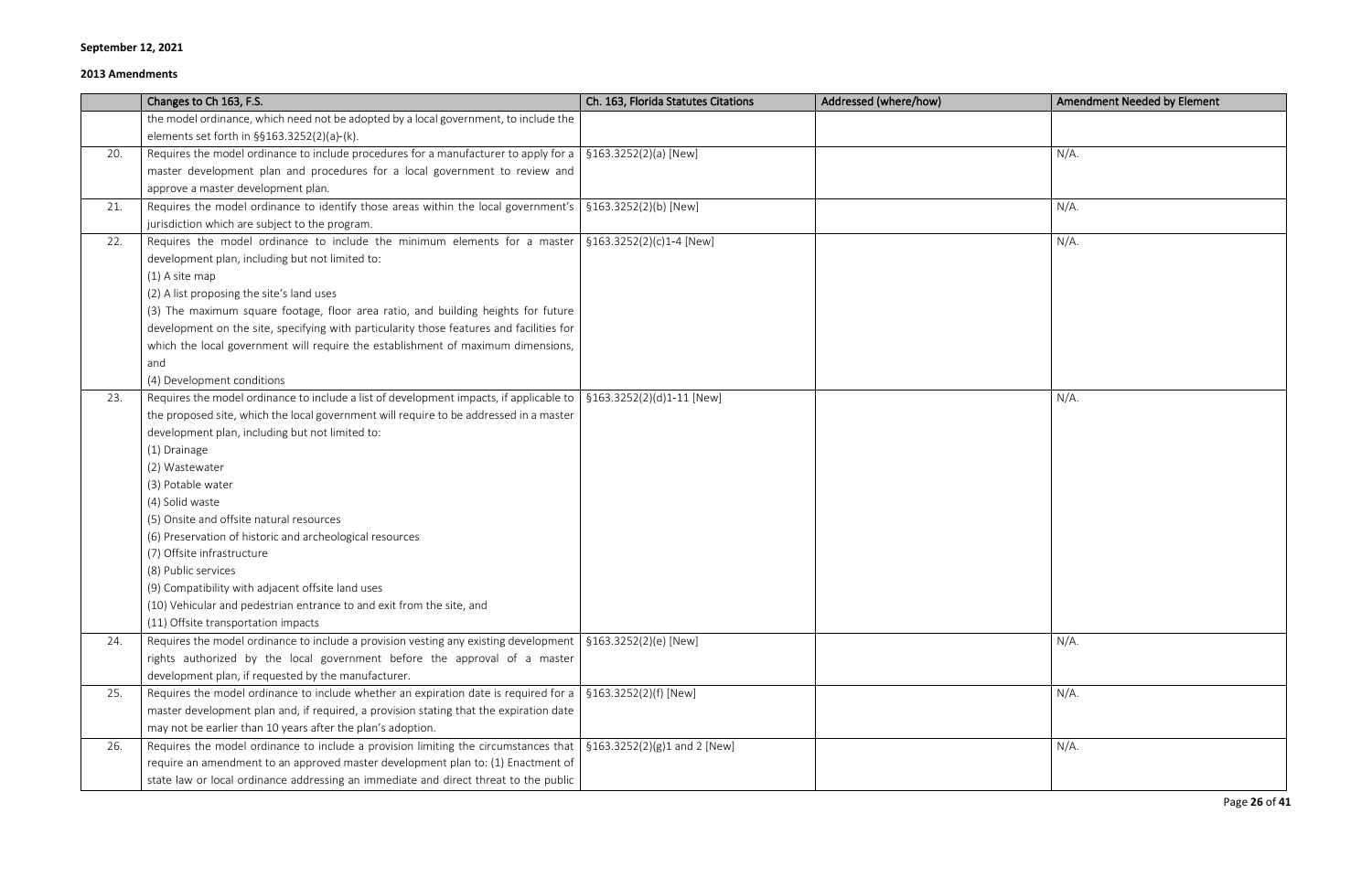|     | Changes to Ch 163, F.S.                                                                                                      | Ch. 163, Florida Statutes Citations | Addressed (where/how) | <b>Amendment Needed by Element</b> |
|-----|------------------------------------------------------------------------------------------------------------------------------|-------------------------------------|-----------------------|------------------------------------|
|     | safety that requires an amendment to the master development order, and (2) Any                                               |                                     |                       |                                    |
|     | revision to the master development plan initiated by the manufacturer.                                                       |                                     |                       |                                    |
| 27. | Requires the model ordinance to include a provision stating the scope of review for any                                      | §163.3252(2)(h) [New]               |                       | $N/A$ .                            |
|     | amendment to a master development plan is limited to the amendment and does not                                              |                                     |                       |                                    |
|     | subject any other provision of the approved master development plan to further                                               |                                     |                       |                                    |
|     | review.                                                                                                                      |                                     |                       |                                    |
| 28. | Requires the model ordinance to include a provision stating that, during the term of a   $\S 163.3252(2)(i)$ [New]           |                                     |                       | $N/A$ .                            |
|     | master development plan, the local government may not require additional local                                               |                                     |                       |                                    |
|     | development approvals for those development impacts listed in paragraph (d) that are                                         |                                     |                       |                                    |
|     | addressed in the master development plan, other than approval of a building permit to                                        |                                     |                       |                                    |
|     | ensure compliance with the state building code and any other applicable state                                                |                                     |                       |                                    |
|     | mandated life and safety code.                                                                                               |                                     |                       |                                    |
| 29. | Requires the model ordinance to include a provision stating that, before commencing                                          | §163.3252(2)(j) [New]               |                       | $N/A$ .                            |
|     | construction or site development work, the manufacturer must submit a certification,                                         |                                     |                       |                                    |
|     | signed by a licensed architect, engineer, or landscape architect, attesting that such                                        |                                     |                       |                                    |
|     | work complies with the master development plan.                                                                              |                                     |                       |                                    |
| 30. | Requires the model ordinance to include a provision establishing the form that will be                                       | §163.3252(2)(k) [New]               |                       | $N/A$ .                            |
|     | used by the local government to certify that a manufacturer is eligible to participate in                                    |                                     |                       |                                    |
|     | the local manufacturing development program adopted by that jurisdiction.                                                    |                                     |                       |                                    |
| 31. | Requires a local manufacturing development program ordinance to as a minimum be                                              | §163.3252(3)(a)-(d) [New]           |                       | $N/A$ .                            |
|     | consistent with subsection (2) and establish procedures for:                                                                 |                                     |                       |                                    |
|     | (a) Reviewing an application from a manufacturer for approval of a master                                                    |                                     |                       |                                    |
|     | development plan,                                                                                                            |                                     |                       |                                    |
|     | (b) Approving a master development plan, which may include conditions that address                                           |                                     |                       |                                    |
|     | development impacts anticipated during the life of the development,                                                          |                                     |                       |                                    |
|     | (c) Developing the site in a manner consistent with the master development plan                                              |                                     |                       |                                    |
|     | without requiring additional local development approvals other than building permits                                         |                                     |                       |                                    |
|     | and                                                                                                                          |                                     |                       |                                    |
|     | (d) Certifying that a manufacturer is eligible to participate in the local manufacturing                                     |                                     |                       |                                    |
|     | development program.                                                                                                         |                                     |                       |                                    |
| 32. | Prohibits a local government that establishes a local manufacturing development $\frac{1}{5}$ 5163.3252(4)(a) and (b)1 and 2 |                                     |                       | $N/A$ .                            |
|     | program from abolishing the program until it has been in effect for at least 24 months.                                      | [New]                               |                       |                                    |
|     | Sets forth provisions for a local government's repealing its local manufacturing                                             |                                     |                       |                                    |
|     | development program ordinance, stating that (1) Any application for a master                                                 |                                     |                       |                                    |
|     | development plan which is submitted to the local government before the effective date                                        |                                     |                       |                                    |
|     | of the repeal is vested and remains subject to the local manufacturing development                                           |                                     |                       |                                    |
|     | program ordinance in effect when the application was submitted; and (2) The                                                  |                                     |                       |                                    |
|     | manufacturer that submitted the application is entitled to participate in the                                                |                                     |                       |                                    |

| <b>Amendment Needed by Element</b> |
|------------------------------------|
|                                    |
| $N/A$ .                            |
|                                    |
| $N/A$ .                            |
|                                    |
|                                    |
| $N/A$ .                            |
|                                    |
| $N/A$ .                            |
| $N/A$ .                            |
|                                    |
|                                    |
|                                    |
|                                    |
| $N/A$ .                            |
|                                    |
|                                    |
|                                    |
|                                    |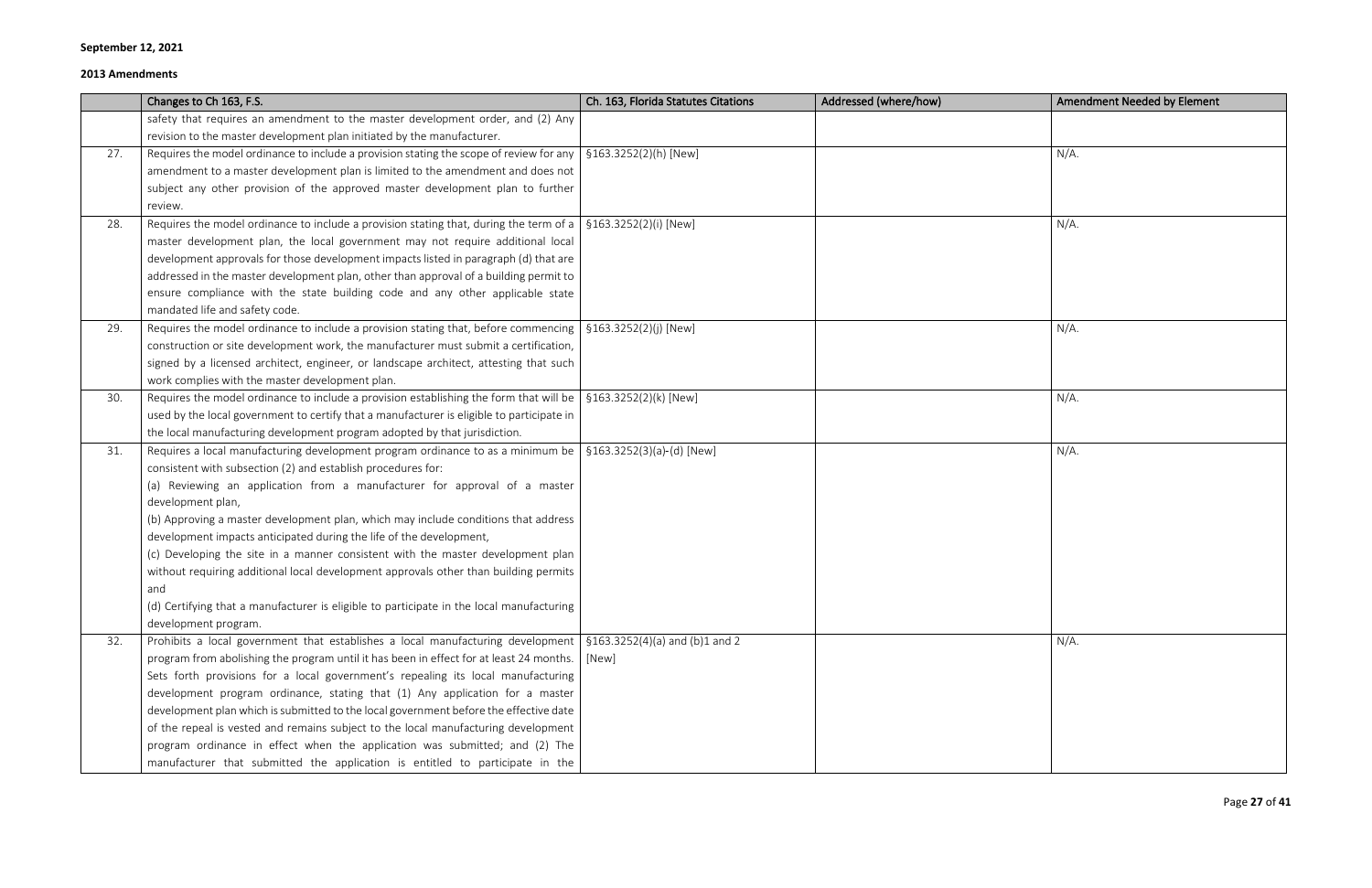|     | Changes to Ch 163, F.S.                                                                                                     | Ch. 163, Florida Statutes Citations | Addressed (where/how) | <b>Amendment Needed by Element</b> |
|-----|-----------------------------------------------------------------------------------------------------------------------------|-------------------------------------|-----------------------|------------------------------------|
|     | manufacturing development coordinated approval process established in section                                               |                                     |                       |                                    |
|     | 163.3253.                                                                                                                   |                                     |                       |                                    |
| 33. | Creates provisions for a coordinated manufacturing development approval process,   §163.3253 [New]                          |                                     |                       | $N/A$ .                            |
|     | requiring DEO to coordinate the manufacturing development approval process with                                             |                                     |                       |                                    |
|     | participating agencies, as set forth in this section, for manufacturers that are                                            |                                     |                       |                                    |
|     | developing or expanding in a local government that has a local manufacturing                                                |                                     |                       |                                    |
|     | development program.                                                                                                        |                                     |                       |                                    |
| 34. | Requires the approval process to include collaboration and coordination among, and $\frac{1}{2}$ \$163.3253(1)(a)-(i) [New] |                                     |                       | N/A                                |
|     | simultaneous review by, the participating agencies of applications for: (a) Wetland or                                      |                                     |                       |                                    |
|     | environmental resource permits, (b) Surface water management permits, (c)                                                   |                                     |                       |                                    |
|     | Stormwater permits, (d) Consumptive water use permits (e) Wastewater permits, (f)                                           |                                     |                       |                                    |
|     | Air emission permits, (g) Permits relating to listed species, (h) Highway or roadway                                        |                                     |                       |                                    |
|     | access permits and (i) Any other state development approval within the scope of a                                           |                                     |                       |                                    |
|     | participating agency's authority.                                                                                           |                                     |                       |                                    |
| 35. | Requires a manufacturer to file its application for state development approval with DEO   $\S$ 163.3253(2)(a) and (b) [New] |                                     |                       | $N/A$ .                            |
|     | and each participating agency with proof that its development or expansion is located                                       |                                     |                       |                                    |
|     | in a local government that has a local manufacturing development program. If a local                                        |                                     |                       |                                    |
|     | government repeals its local manufacturing development program ordinance, a                                                 |                                     |                       |                                    |
|     | manufacturer developing or expanding in that jurisdiction remains entitled to                                               |                                     |                       |                                    |
|     | participate in the process if the manufacturer submitted its application for a local                                        |                                     |                       |                                    |
|     | government development approval before the effective date of repeal.                                                        |                                     |                       |                                    |
| 36. | Requires DEO to convene a meeting with one or more participating agencies if a $\frac{1}{2}$ \$163.3253(3)(a) [New]         |                                     |                       | $N/A$ .                            |
|     | manufacturer requests one at any time during the process and that the participating                                         |                                     |                       |                                    |
|     | agencies attend.                                                                                                            |                                     |                       |                                    |
|     | Allows DEO to participate as necessary to accomplish the purposes set forth in section                                      |                                     |                       |                                    |
|     | $20.60(4)(f)$ , does not require the department to mediate between the participating                                        |                                     |                       |                                    |
|     | agencies and the manufacturer.                                                                                              |                                     |                       |                                    |
| 37. | Prohibits DEO from being a party to any proceeding initiated under $\S$ \$120.569 and   \$163.3253(3)(b) [New]              |                                     |                       | $N/A$ .                            |
|     | 120.57 that relates to approval or disapproval of an application for state development                                      |                                     |                       |                                    |
|     | approval processed under this section.                                                                                      |                                     |                       |                                    |
| 38. | Prohibits DEO's participation in a coordinated manufacturing development approval                                           | §163.3253(3)(c) [New]               |                       | $N/A$ .                            |
|     | process under this section from having any effect on its approval or disapproval of any                                     |                                     |                       |                                    |
|     | application for economic development incentives sought under §288.061 or another                                            |                                     |                       |                                    |
|     | incentive requiring DEO approval.                                                                                           |                                     |                       |                                    |
| 39. | Requires if a participating agency determines an application is incomplete that the                                         | $$163.3253(4)(a)$ [New]             |                       | $N/A$ .                            |
|     | participating agency notifies the applicant and DEO in writing of the additional                                            |                                     |                       |                                    |
|     | information necessary to complete the application.                                                                          |                                     |                       |                                    |

| Amendment Needed by Element |
|-----------------------------|
|                             |
| $N/A$ .                     |
|                             |
|                             |
| N/A                         |
|                             |
|                             |
|                             |
| $N/A$ .                     |
|                             |
|                             |
|                             |
| $N/A$ .                     |
|                             |
|                             |
|                             |
| $N/A$ .                     |
|                             |
| $N/A$ .                     |
|                             |
| $N/A$ .                     |
|                             |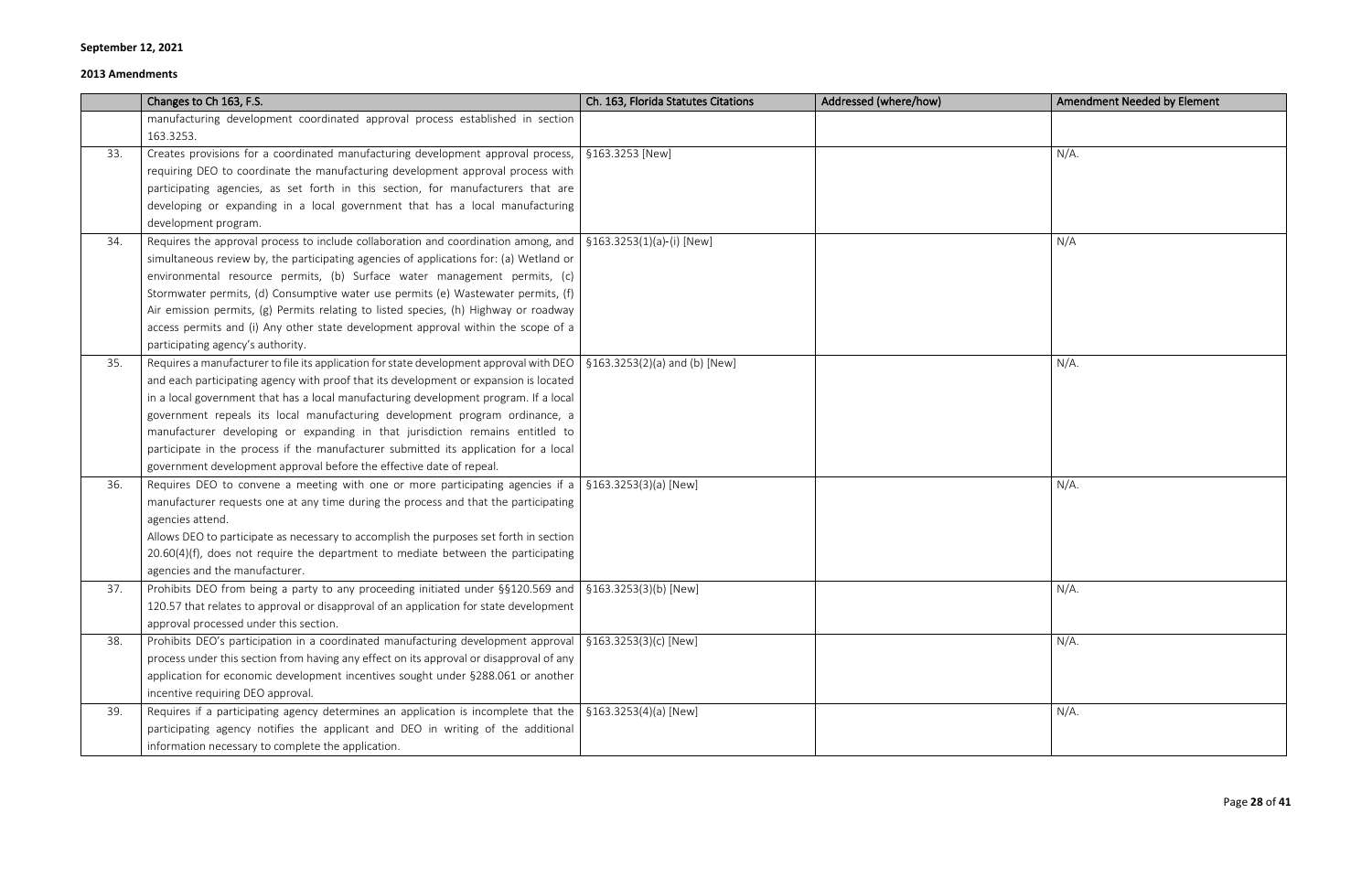|     | Changes to Ch 163, F.S.                                                                                               | Ch. 163, Florida Statutes Citations | Addressed (where/how) | <b>Amendment Needed by Element</b> |
|-----|-----------------------------------------------------------------------------------------------------------------------|-------------------------------------|-----------------------|------------------------------------|
|     | Requires, unless the deadline is waived in writing by the manufacturer, a participating                               |                                     |                       |                                    |
|     | agency to provide a request for additional information to the manufacturer and DEO                                    |                                     |                       |                                    |
|     | within 20 days after the date the application is filed with the participating agency.                                 |                                     |                       |                                    |
| 40. | If the participating agency does not request additional information within the 20-day                                 | 163.3253(4)(b) [New]                |                       | $N/A$ .                            |
|     | period, the participating agency may not subsequently deny the application based on                                   |                                     |                       |                                    |
|     | the manufacturer's failure to provide additional information.                                                         |                                     |                       |                                    |
| 41. | Within 10 days after the manufacturer's response to the request for additional $\frac{1}{2}$ \$163.3253(4)(c) [New]   |                                     |                       | $N/A$ .                            |
|     | information, a participating agency may make a second request for additional                                          |                                     |                       |                                    |
|     | information for the sole purpose of obtaining clarification of the manufacturer's                                     |                                     |                       |                                    |
|     | response.                                                                                                             |                                     |                       |                                    |
| 42. | Requires, unless the deadline is waived in writing by the manufacturer, each $\frac{1}{2}$ \$163.3253(5)(a) [New]     |                                     |                       | $N/A$ .                            |
|     | participating agency to take final agency action on a state development approval within                               |                                     |                       |                                    |
|     | its authority within 60 days after a complete application is filed. The 60-day period is                              |                                     |                       |                                    |
|     | tolled by the initiation of a proceeding under sections 120.569 and 120.57.                                           |                                     |                       |                                    |
| 43. | Requires a participating agency to notify DEO if the agency intends to deny a $\frac{1}{2}$ \$163.3253(5)(b) [New]    |                                     |                       | $N/A$ .                            |
|     | manufacturers application and, unless waived in writing by the manufacturer, the                                      |                                     |                       |                                    |
|     | department shall timely convene an informal meeting to facilitate a resolution.                                       |                                     |                       |                                    |
| 44. | Unless waived in writing by the manufacturer, if a participating agency does not $\frac{1}{2}$ \$163.3253(5)(c) [New] |                                     |                       | $N/A$ .                            |
|     | approve or deny an application within the 60-day period, within the time allowed by a                                 |                                     |                       |                                    |
|     | federally delegated permitting program, or, if a proceeding is initiated under §§120.569                              |                                     |                       |                                    |
|     | and 120.57, within 45 days after a recommended order is submitted to the agency and                                   |                                     |                       |                                    |
|     | the parties, the state development approval within the authority of the participating                                 |                                     |                       |                                    |
|     | agency is deemed approved. A manufacturer seeking to claim approval by default                                        |                                     |                       |                                    |
|     | under this subsection shall notify, in writing, the clerks of both the participating agency                           |                                     |                       |                                    |
|     | and DEO of that intent. A manufacturer may not take action based upon the default                                     |                                     |                       |                                    |
|     | approval until such notice is received by both agency clerks.                                                         |                                     |                       |                                    |
| 45. | Allows the manufacturer at any time after a proceeding is initiated under $\S$ \$120.569   \$163.3253(5)(d) [New]     |                                     |                       | $N/A$ .                            |
|     | and 120.57 to demand expeditious resolution by serving notice on an administrative                                    |                                     |                       |                                    |
|     | law judge and all other parties to the proceeding. The administrative law judge is                                    |                                     |                       |                                    |
|     | required to set the matter for final hearing no more than 30 days after receipt of such                               |                                     |                       |                                    |
|     | notice. After the final hearing is set, a continuance may not be granted without the                                  |                                     |                       |                                    |
|     | written agreement of all parties.                                                                                     |                                     |                       |                                    |
| 46. | Provides that subsections (4) and (5) do not apply to permit applications governed by                                 | §163.3253(6) [New]                  |                       | $N/A$ .                            |
|     | federally delegated or approved permitting programs to the extent that subsections (4)                                |                                     |                       |                                    |
|     | and (5) impose timeframes or other requirements that are prohibited by or inconsistent                                |                                     |                       |                                    |
|     | with such federally delegated or approved permitting programs.                                                        |                                     |                       |                                    |
| 47. | Allows the state land planning agency to adopt rules to administer §163.3253.                                         | §163.3253(7) [New]                  |                       | $N/A$ .                            |
|     |                                                                                                                       |                                     |                       |                                    |

| <b>Amendment Needed by Element</b> |
|------------------------------------|
|                                    |
|                                    |
| $N/A$ .                            |
|                                    |
|                                    |
| $N/A$ .                            |
|                                    |
|                                    |
| $N/A$ .                            |
|                                    |
|                                    |
| $N/A$ .                            |
|                                    |
| $N/A$ .                            |
|                                    |
|                                    |
|                                    |
|                                    |
|                                    |
|                                    |
| $N/A$ .                            |
|                                    |
|                                    |
|                                    |
|                                    |
| $N/A$ .                            |
|                                    |
|                                    |
| $N/A$ .                            |
|                                    |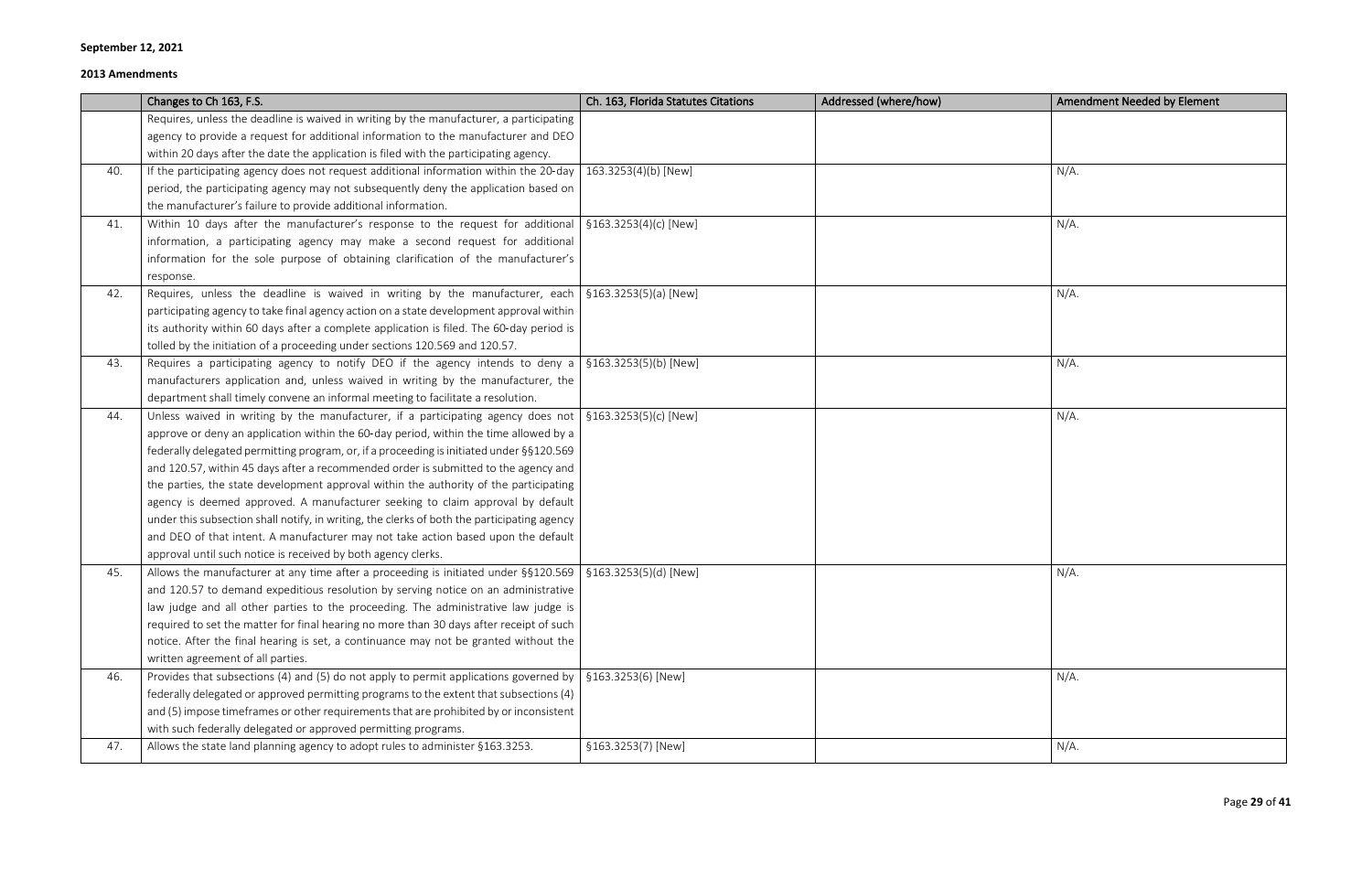|     | Changes to Ch 163, F.S.                                                                                                             | Ch. 163, Florida Statutes Citations | Addressed (where/how) | Amendment Needed by Element |
|-----|-------------------------------------------------------------------------------------------------------------------------------------|-------------------------------------|-----------------------|-----------------------------|
| 48. | Revises the definitions to replace a reference to $\S165.031(5)$ in the definition of "public $\mid \S163.340(2)$                   |                                     |                       | N/A                         |
|     | body" to§165.031(7).                                                                                                                |                                     |                       |                             |
| 49. | Repeals §4 of Ch. 2012-75, Laws of Florida, which had established an alternate method   Note to §163.3162 (2012 version of statute) |                                     |                       | $N/A$ .                     |
|     | $^{\prime}$ for certain landowners to apply to DEO for an agricultural enclave designation. The right $\, \,$                       |                                     |                       |                             |
|     | to apply for ag enclave designation under the alternate method expired on January 1, $\parallel$                                    |                                     |                       |                             |
|     | 2013.                                                                                                                               |                                     |                       |                             |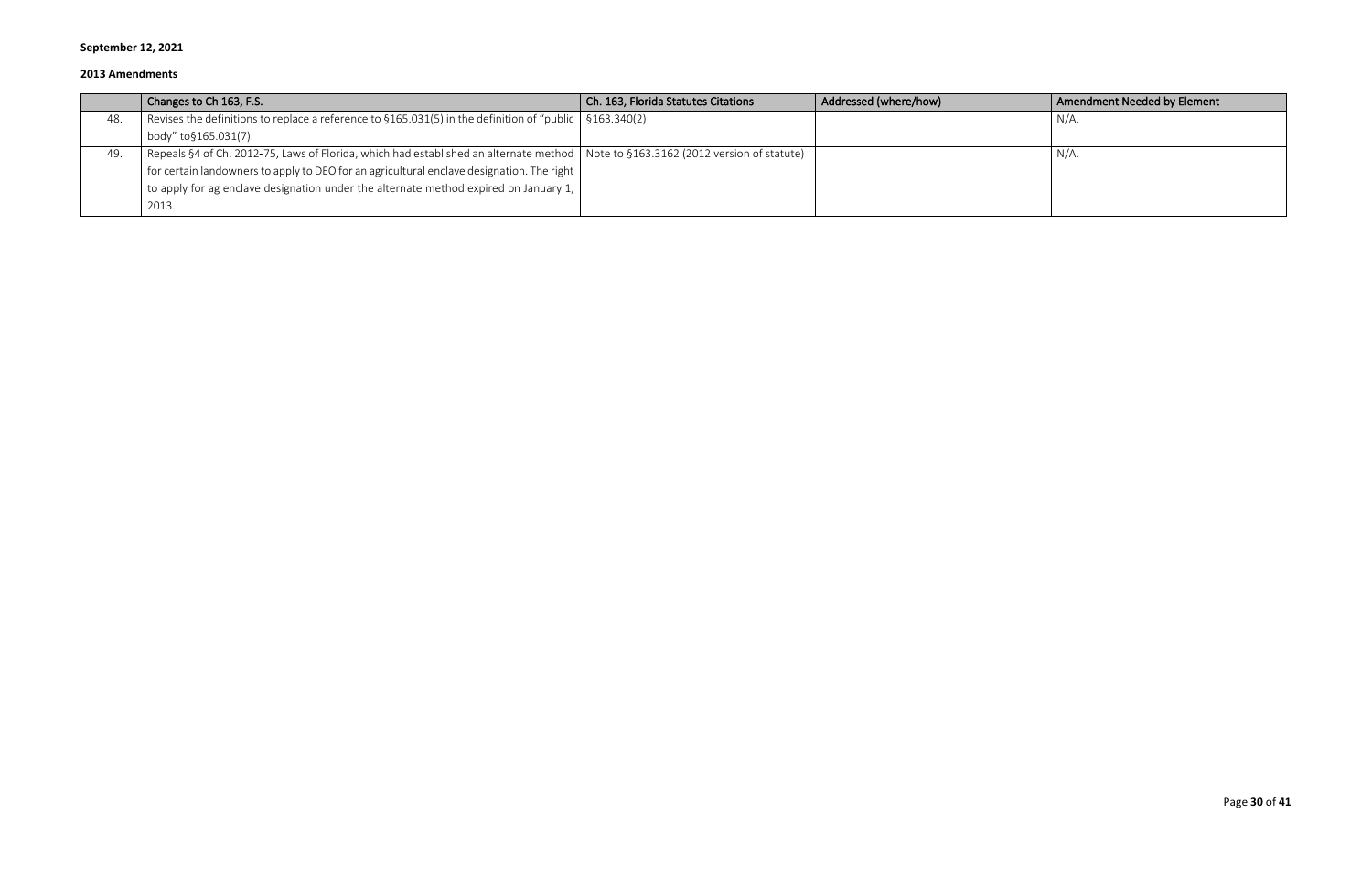## Changes in Ch. 163 Florida Statutes

2014: Chapters 2014-93, 2014-178 and 2014-218, Laws of Florida

|     | Changes to Ch 163, F.S.                                                                                                                                                                                                                                                                                                                                                                                                              | Ch. 163, Florida Statutes Citations | Addressed (where/how) | <b>Amendment Needed by Element</b> |
|-----|--------------------------------------------------------------------------------------------------------------------------------------------------------------------------------------------------------------------------------------------------------------------------------------------------------------------------------------------------------------------------------------------------------------------------------------|-------------------------------------|-----------------------|------------------------------------|
| 1.  | Deletes the provision that an initiative or referendum in regards to a comprehensive                                                                                                                                                                                                                                                                                                                                                 | \$163.3167(8)(b)                    |                       | $N/A$ .                            |
|     | plan amendment or map amendment is only allowed if it affects more than five parcels                                                                                                                                                                                                                                                                                                                                                 |                                     |                       |                                    |
|     | of land.                                                                                                                                                                                                                                                                                                                                                                                                                             |                                     |                       |                                    |
| 2.  | Deletes the provision that an initiative or referendum in regards to a comprehensive                                                                                                                                                                                                                                                                                                                                                 | \$163.3167(8)(c)                    |                       | $N/A$ .                            |
|     | plan amendment or plan amendment is only allowed if it affects more than five parcels<br>of land.                                                                                                                                                                                                                                                                                                                                    |                                     |                       |                                    |
| 3.  | Changes "rural areas of critical economic concern" to "rural areas of opportunity"                                                                                                                                                                                                                                                                                                                                                   | \$163.3177(7)(a)2.                  |                       | $N/A$ .                            |
| 4.  | Changes "rural area of critical economic concern" to "rural area of opportunity"                                                                                                                                                                                                                                                                                                                                                     | \$163.3177(7)(a)3.b.                |                       | $N/A$ .                            |
| 5.  | Provides general re-wording and changes "rural area of critical economic concern" to<br>"rural area of opportunity"                                                                                                                                                                                                                                                                                                                  | \$163.3177(7)(e)                    |                       | $N/A$ .                            |
| 6.  | Changes "rural area of critical economic concern" to "rural area of opportunity"                                                                                                                                                                                                                                                                                                                                                     | \$163.3187(3)                       |                       | $N/A$ .                            |
| 7.  | Requires that local governments must adopt, amend, and enforce land development<br>regulations that are consistent with and implement the comprehensive plan within one<br>year after submission of the comprehensive plan or amended comprehensive plan<br>pursuant to §163.3191, F.S. (evaluation and appraisal process), instead of §163.3167(2),<br>F.S. (requirement that each local government maintain a comprehensive plan). | \$163.3202(1)                       |                       | $N/A$ .                            |
| 8.  | Provides legislative intent related to the importance of fuel terminals.                                                                                                                                                                                                                                                                                                                                                             | §163.3206(1) [New]                  |                       | $N/A$ .                            |
| 9.  | Provides a definition of fuel with cross references                                                                                                                                                                                                                                                                                                                                                                                  | §163.3206(2)(a)1.-9. [New]          |                       | $N/A$ .                            |
| 10. | Provides a definition of fuel terminal                                                                                                                                                                                                                                                                                                                                                                                               | §163.3206(2)(b) [New]               |                       | $N/A$ .                            |
| 11. | Provides that after July 1, 2014, a local government may not amend its comprehensive<br>plan, land use map, zoning districts, or land use regulations to conflict with a fuel<br>terminal's classification as a permitted and allowable use, including an amendment that<br>causes a fuel terminal to be a nonconforming use, structure, or development.                                                                             | §163.3206(3) [New]                  |                       | $N/A$ .                            |
| 12. | Provides that if a fuel terminal is damaged or destroyed due to a natural disaster or other<br>catastrophe, a local government must allow the timely repair of the fuel terminal to its<br>capacity before the natural disaster or catastrophe.                                                                                                                                                                                      | §163.3206(4) [New]                  |                       | $N/A$ .                            |
| 13. | Provides that the § does not limit the authority of a local government to adopt,<br>implement, modify, and enforce applicable state and federal requirements for fuel<br>terminals, including safety and building standards. Local authority may not conflict with<br>federal or state safety and security requirements.                                                                                                             | §163.3206(5) [New]                  |                       | $N/A$ .                            |
| 14. | Changes "rural area of critical economic concern" to "rural area of opportunity",                                                                                                                                                                                                                                                                                                                                                    | §163.3246(10)                       |                       | $N/A$ .                            |

| Amendment Needed by Element |
|-----------------------------|
| N/A.                        |
|                             |
| $N/A$ .                     |
|                             |
| $N/A$ .                     |
| $N/A$ .                     |
| $N/A$ .                     |
|                             |
| $N/A$ .                     |
| $N/A$ .                     |
|                             |
|                             |
| $N/A$ .                     |
| $N/A$ .                     |
| $N/A$ .                     |
| $N/A$ .                     |
|                             |
|                             |
| $N/A$ .                     |
|                             |
| $N/A$ .                     |
|                             |
|                             |
| $N/A$ .                     |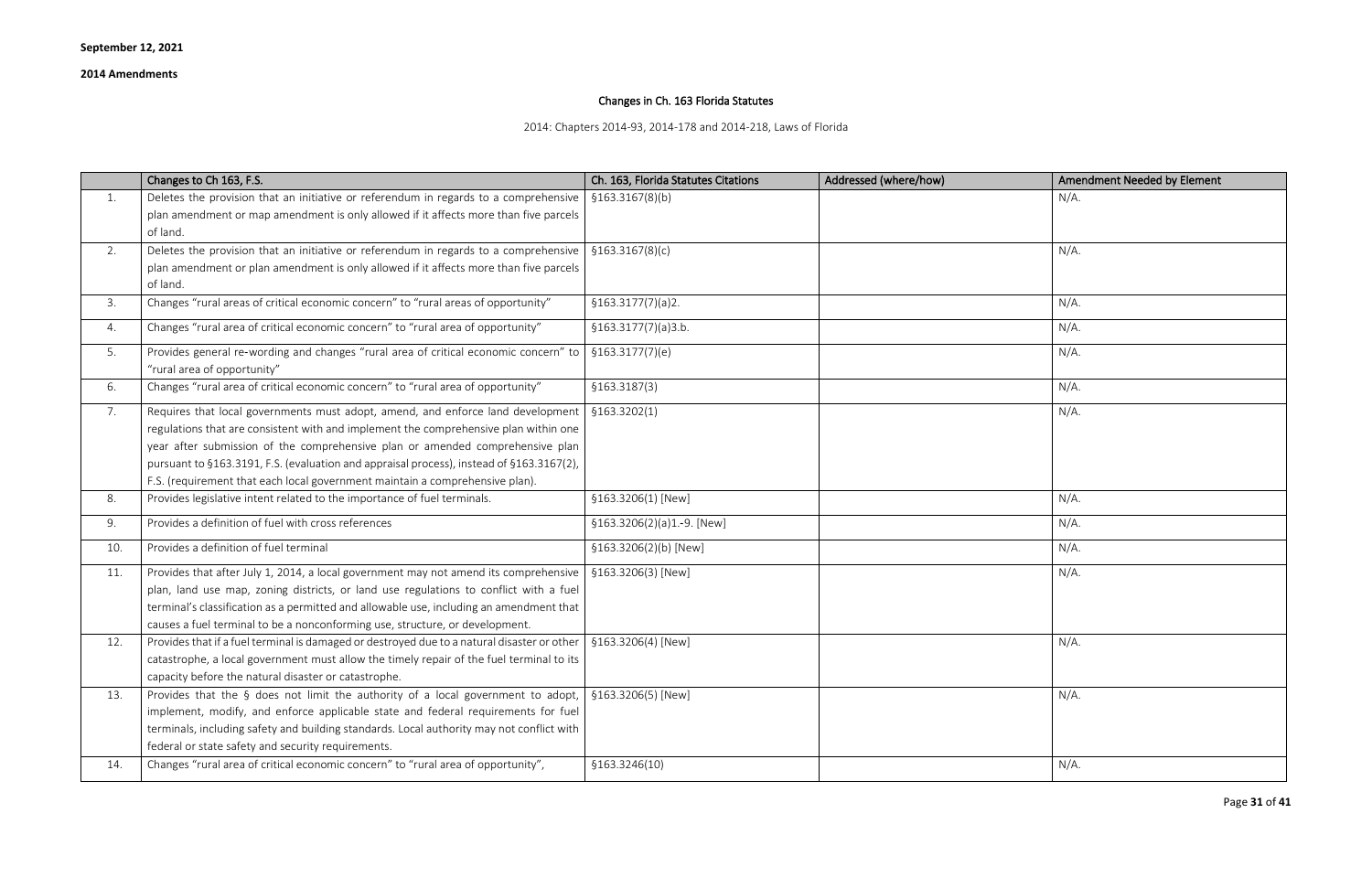# Changes in Ch. 163 Florida Statutes

2015: Chapters 2015-30, Sections 1-6, Laws of Florida, effective May 15, 2015

Chapter 2015-69, §1, Laws of Florida, effective July 1, 2015

|    | Changes to Ch 163, F.S.                                                                                                                                                                                                                                                                                                                                                                                                                                                                                                                                                                                                                                                                                                                                                                                                                 | Ch. 163, Florida Statutes Citations                                                                                                                                   | Addressed (where/how) | <b>Amendment Needed by Element</b>                                                                                                                                                                                                                                                                                                                                                                                                                                                                                                                                                                                                                                            |
|----|-----------------------------------------------------------------------------------------------------------------------------------------------------------------------------------------------------------------------------------------------------------------------------------------------------------------------------------------------------------------------------------------------------------------------------------------------------------------------------------------------------------------------------------------------------------------------------------------------------------------------------------------------------------------------------------------------------------------------------------------------------------------------------------------------------------------------------------------|-----------------------------------------------------------------------------------------------------------------------------------------------------------------------|-----------------------|-------------------------------------------------------------------------------------------------------------------------------------------------------------------------------------------------------------------------------------------------------------------------------------------------------------------------------------------------------------------------------------------------------------------------------------------------------------------------------------------------------------------------------------------------------------------------------------------------------------------------------------------------------------------------------|
| 1. | Adds requirements for the redevelopment component of the Coastal Management<br>Element to:<br>Reduce the flood risk in coastal areas that result from high tide events, storm surge,<br>flash floods, stormwater runoff, and the related impacts of sea level rise.<br>Remove coastal real property from FEMA flood zone designations.<br>Be consistent with or more stringent than the flood resistant construction<br>requirements in the Florida Building Code and federal flood plain management<br>regulations.<br>Require construction seaward of the coastal construction control line to be consistent<br>with Ch. 161, Florida Statutes.<br>Encourage local governments to participate in the National Flood Insurance Program<br>Community Rating System to achieve flood insurance premium discounts for their<br>residents. | §163.3178, Coastal Management Element<br>(Ch. 2015-69, §1, Laws of Florida)                                                                                           |                       | Amend the Coastal Managemen<br>address:<br>- Reduction in flood risk in coast<br>result from high tide events, s<br>flash floods, stormwater rund<br>related impacts of sea level rise.<br>- Removal of coastal real propert<br>flood zone designations.<br>- Consistency with or be more st<br>the flood resistant construction r<br>in the Florida Building Code and<br>plain management regulations.<br>- Requirements of construction<br>the coastal construction contro<br>consistent with Ch. 161, Florida 9<br>- Encouragement of local gove<br>participate in the National Floo<br>Program Community Rating<br>achieve flood insurance premiu<br>for their residents. |
| 2. | Deletes obsolete provisions establishing 2012 deadlines for a local government to<br>adopt plan amendments related to military base compatibility.                                                                                                                                                                                                                                                                                                                                                                                                                                                                                                                                                                                                                                                                                      | §163.3175(9), Compatibility of Development<br>with Military Installations (Ch. 2015- 30, §1,<br>Laws of Florida)                                                      |                       | $N/A$ .                                                                                                                                                                                                                                                                                                                                                                                                                                                                                                                                                                                                                                                                       |
| 3. | Provides that a local government that does not own, operate, or maintain its own water<br>supply facilities and is served by a public water utility with a permitted allocation of<br>greater than 300 million gallons per day is not required to amend its comprehensive<br>plan in response to an updated regional water supply plan or maintain a work plan if<br>the local government's usage of water is less than 1 percent of the public water utility's<br>total permitted allocation.<br>The local government must cooperate with any local government or utility provider<br>that provides service within its jurisdiction.<br>The local government must keep the element up to date in accordance with §163.3191<br>(evaluation and appraisal).                                                                              | §163.3177(6)(c)4., Sanitary Sewer, Solid<br>Waste, Drainage, Potable Water, and Natural<br>Groundwater Aquifer Recharge Element (Ch.<br>2015-30, §2, Laws of Florida) |                       | Noted.                                                                                                                                                                                                                                                                                                                                                                                                                                                                                                                                                                                                                                                                        |

| <b>Amendment Needed by Element</b>              |
|-------------------------------------------------|
| Amend the Coastal Management Element to         |
| address:                                        |
| - Reduction in flood risk in coastal areas that |
| result from high tide events, storm surge,      |
| flash floods, stormwater runoff, and the        |
| related impacts of sea level rise.              |
| - Removal of coastal real property from FEMA    |
| flood zone designations.                        |
| - Consistency with or be more stringent than    |
| the flood resistant construction requirements   |
| in the Florida Building Code and federal flood  |
| plain management regulations.                   |
| - Requirements of construction seaward of       |
| the coastal construction control line to be     |
| consistent with Ch. 161, Florida Statutes.      |
| - Encouragement of local governments to         |
| participate in the National Flood Insurance     |
| Program Community Rating System<br>to           |
| achieve flood insurance premium discounts       |
| for their residents.                            |
| $N/A$ .                                         |
|                                                 |
| Noted.                                          |
|                                                 |
|                                                 |
|                                                 |
|                                                 |
|                                                 |
|                                                 |
|                                                 |
|                                                 |
|                                                 |
|                                                 |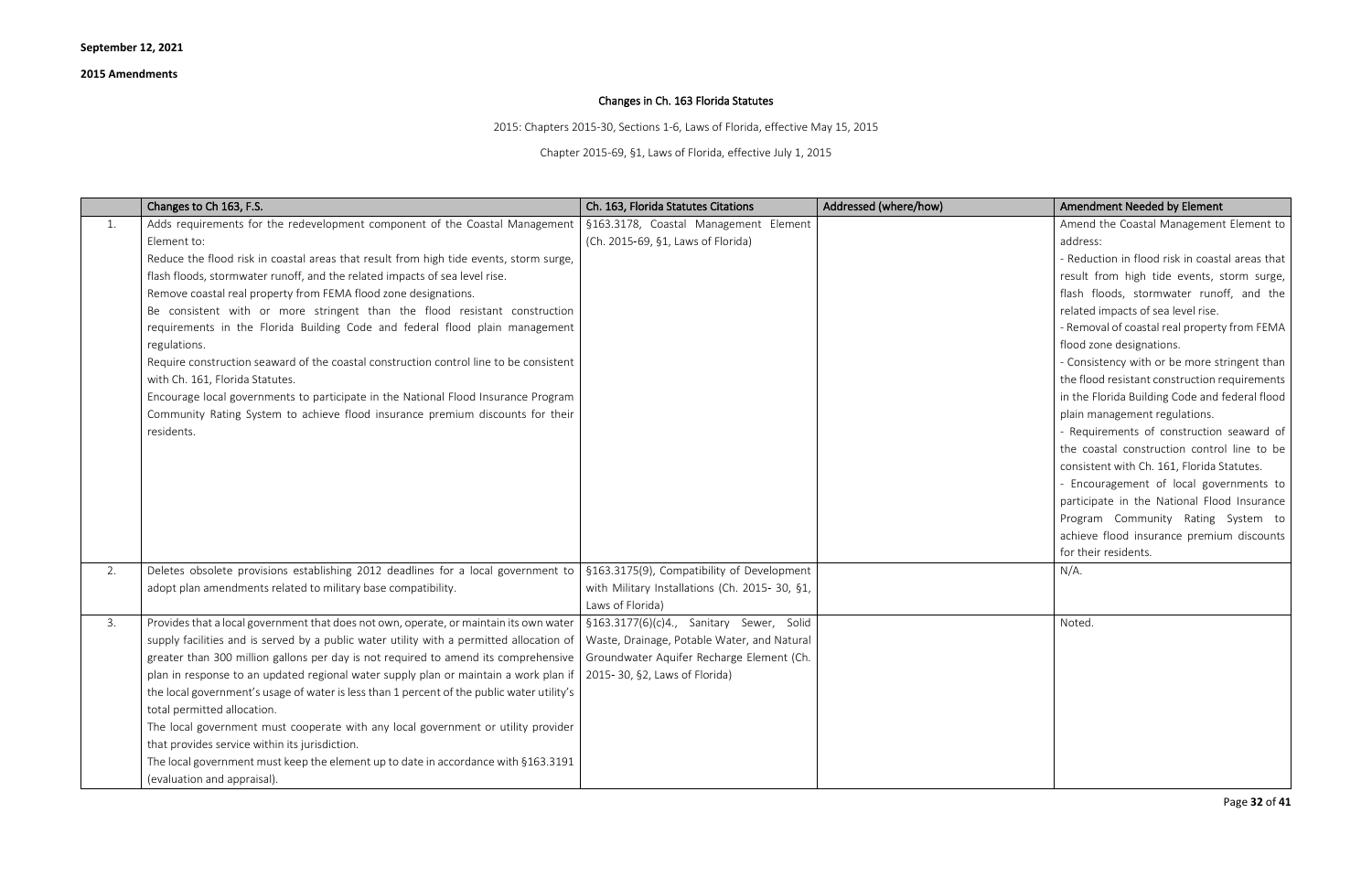|    | Changes to Ch 163, F.S.                                                                                                                          | Ch. 163, Florida Statutes Citations        | Addressed (where/how) | <b>Amendment Needed by Element</b> |
|----|--------------------------------------------------------------------------------------------------------------------------------------------------|--------------------------------------------|-----------------------|------------------------------------|
| 4. | The list of plan amendments subject to the coordinated state review process is                                                                   | §163.3184(2), Comprehensive Plan/Plan      |                       | Noted.                             |
|    | expanded to include plan amendments that propose an amendment to an adopted   Amendment Procedures, (Ch. 2015-30, §3,                            |                                            |                       |                                    |
|    | sector plan and plan amendments that propose a development that qualifies as a                                                                   | Laws of Florida)                           |                       |                                    |
|    | development of regional impact pursuant to §380.06, Florida Statutes.                                                                            |                                            |                       |                                    |
| 5. | For both the long-term master plan and detailed specific area plans, provisions in the $\frac{1}{2}$ \$163.3245, Sector Plans (Ch. 2015-30, \$4, |                                            |                       | $N/A$ .                            |
|    | Community Planning Act that are inconsistent with or are superseded by the planning                                                              | Laws of Florida)                           |                       |                                    |
|    | standards in §§163.3245(3)(a) and (b) do not apply.                                                                                              |                                            |                       |                                    |
|    | Conservation easements may be based on digital orthophotography that meets certain                                                               |                                            |                       |                                    |
|    | criteria.                                                                                                                                        |                                            |                       |                                    |
|    | A conservation easement may include a provision for the grantor to substitute other                                                              |                                            |                       |                                    |
|    | land that meets certain criteria by recording an amendment to the conservation                                                                   |                                            |                       |                                    |
|    | easement; substitution requires the consent of the grantee, which consent shall not be                                                           |                                            |                       |                                    |
|    | unreasonably withheld (§§163.3245(3)(b)7. and 9.).                                                                                               |                                            |                       |                                    |
|    | An applicant for a detailed specific area plan must transmit a copy of the application to                                                        |                                            |                       |                                    |
|    | reviewing agencies, which must provide written comments to the local government                                                                  |                                            |                       |                                    |
|    | within 30 days after the applicant transmits the application (§163.3245(3)(f)).                                                                  |                                            |                       |                                    |
|    | Authorizes the Department of Environmental Protection, the Fish and Wildlife                                                                     |                                            |                       |                                    |
|    | Conservation Commission, or the water management district to accept a conservation                                                               |                                            |                       |                                    |
|    | easement provided for a detailed specific area plan as mitigation under chapters 373                                                             |                                            |                       |                                    |
|    | and 379 and §373.414, F.S. (§163.3245(3)(h)).                                                                                                    |                                            |                       |                                    |
|    | Clarifies that adoption of a long-term master plan or a detailed specific area plan does                                                         |                                            |                       |                                    |
|    | not limit the right to establish new agricultural or silvicultural uses in the sector plan or                                                    |                                            |                       |                                    |
|    | detailed specific area plan area (§163.3245(9)).                                                                                                 |                                            |                       |                                    |
|    | An applicant with an approved development order may request that the water                                                                       |                                            |                       |                                    |
|    | management district issue a consumptive use permit for the same time period as the                                                               |                                            |                       |                                    |
|    | approved master development order (§163.3245(13)).                                                                                               |                                            |                       |                                    |
|    | The more specific provisions of this section supersede the generally applicable                                                                  |                                            |                       |                                    |
|    | provisions of this Chapter which otherwise would apply.                                                                                          |                                            |                       |                                    |
|    | This section does not preclude a local government from requiring data and analysis                                                               |                                            |                       |                                    |
|    | beyond the minimum criteria established by this section §163.3245(15)).                                                                          |                                            |                       |                                    |
| 6. | Deletes requirements for notice to and coordination by regional planning councils in                                                             | §163.3246(11) and (14) Local Government    |                       | $N/A$ .                            |
|    | connection with developments of regional impact within a certified local government.                                                             | Comprehensive<br>Certification<br>Planning |                       |                                    |
|    | Creates a connected-city corridor plan amendment pilot program.                                                                                  | Program - Connected-City Corridor Pilot    |                       |                                    |
|    | Expresses legislative intent to encourage growth of high-technology industry and                                                                 | Program (Ch. 2015-30, §5, Laws of Florida) |                       |                                    |
|    | innovation through a locally controlled comprehensive plan amendment process.                                                                    |                                            |                       |                                    |
|    | Establishes Pasco County as a pilot community for connected-city corridor plan                                                                   |                                            |                       |                                    |
|    | amendments for a period of 10 years.                                                                                                             |                                            |                       |                                    |

| Amendment Needed by Element |
|-----------------------------|
| Noted.                      |
|                             |
|                             |
| $N/A$ .                     |
|                             |
|                             |
|                             |
|                             |
|                             |
|                             |
|                             |
|                             |
|                             |
|                             |
|                             |
|                             |
|                             |
|                             |
|                             |
|                             |
|                             |
|                             |
|                             |
|                             |
|                             |
| $N/A$ .                     |
|                             |
|                             |
|                             |
|                             |
|                             |
|                             |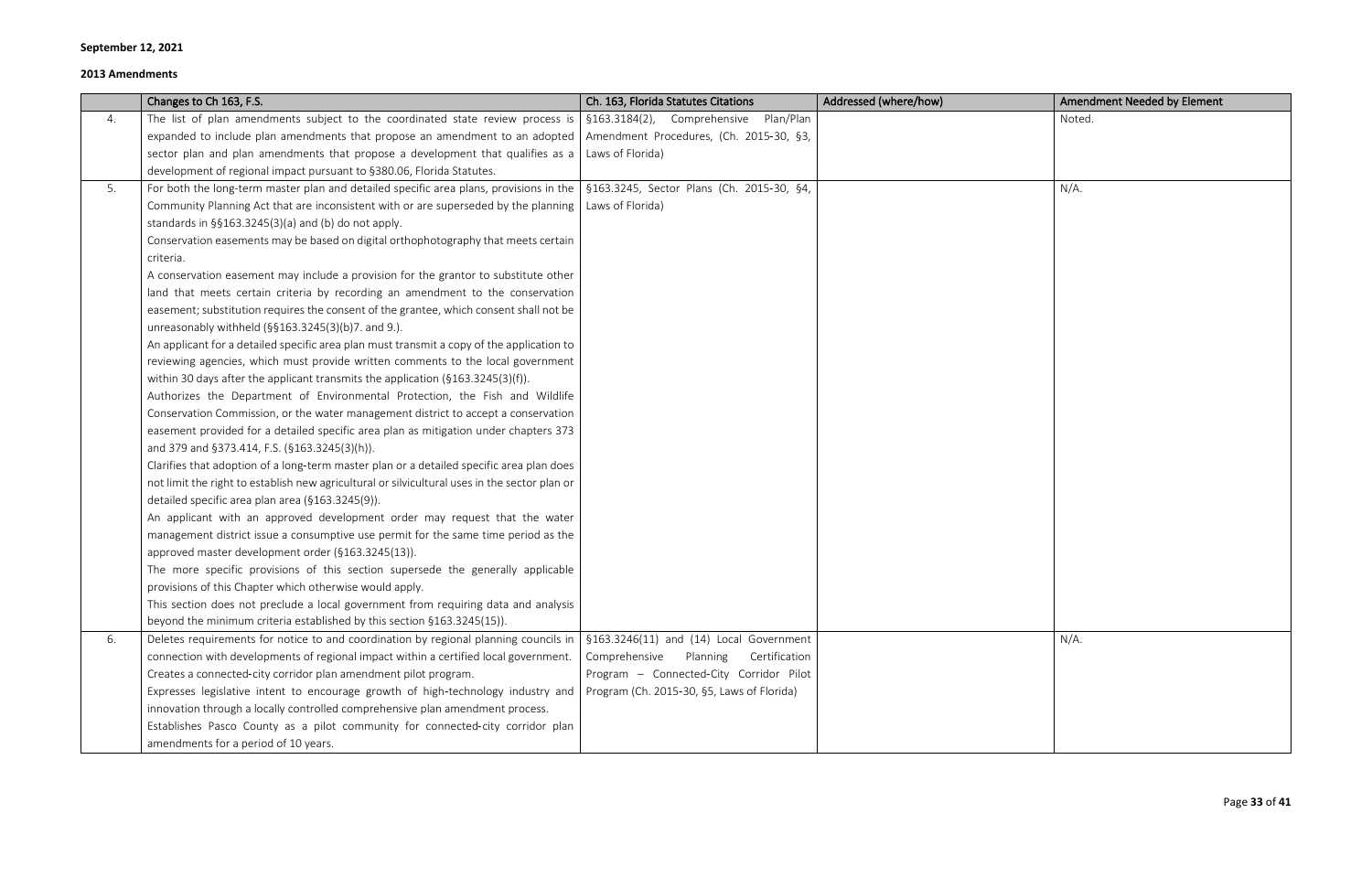|    | Changes to Ch 163, F.S.                                                                   | Ch. 163, Florida Statutes Citations        | Addressed (where/how) | <b>Amendment Needed by Element</b> |
|----|-------------------------------------------------------------------------------------------|--------------------------------------------|-----------------------|------------------------------------|
|    | Requires the state land planning agency to issue a written notice of certification to     |                                            |                       |                                    |
|    | Pasco County by July 15, 2015 that includes the geographic boundary of the connected      |                                            |                       |                                    |
|    | city corridor and a requirement for annual or biennial monitoring reports.                |                                            |                       |                                    |
|    | Provides that the notice of certification is subject to challenge under §120.569.         |                                            |                       |                                    |
|    | Establishes criteria for connected-city corridor plan amendments.                         |                                            |                       |                                    |
|    | Provides that except for site-specific access management requirements, development        |                                            |                       |                                    |
|    | in the certification area is deemed to satisfy concurrency if the County adopts a long-   |                                            |                       |                                    |
|    | term transportation network plan and financial feasibility plan.                          |                                            |                       |                                    |
|    | Provides an exemption from development of regional impact review.                         |                                            |                       |                                    |
|    | Requires that the Office of Program Policy Analysis and Government Accountability         |                                            |                       |                                    |
|    | provide a report and recommendations for implementing a statewide program to the          |                                            |                       |                                    |
|    | Governor, President of the Senate, and Speaker of the House by December 1, 2024.          |                                            |                       |                                    |
| 7. | Deletes regional planning councils as entities that provide assistance and participate in | §163.3248(4), Rural Land Stewardships (Ch. |                       | $N/A$ .                            |
|    | developing a plan for the rural land stewardship area.                                    | 2015-30, §6, Laws of Florida)              |                       |                                    |

| Amendment Needed by Element |
|-----------------------------|
|                             |
|                             |
|                             |
|                             |
|                             |
|                             |
|                             |
|                             |
|                             |
|                             |
| $N/A$ .                     |
|                             |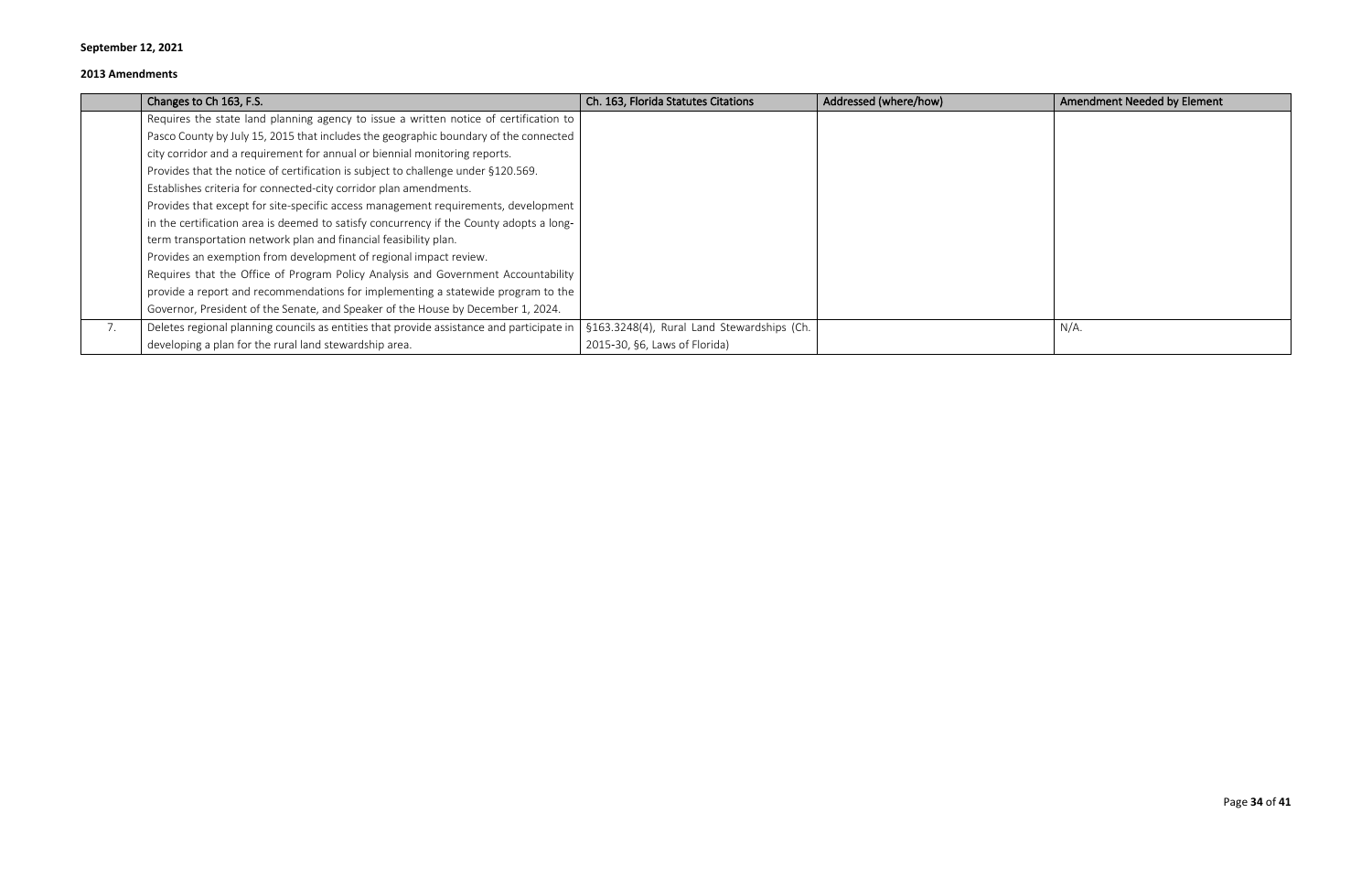## Changes in Ch. 163 Florida Statutes

2016: Chapters 2016-10, 2016-148, 2016-239, and 2016-148, Laws of Florida

|     | Changes to Ch 163, F.S.                                                                                                                                                                                                                                                                                                | Ch. 163, Florida Statutes Citations | Addressed (where/how) | <b>Amendment Needed by Element</b>                                                                                                           |
|-----|------------------------------------------------------------------------------------------------------------------------------------------------------------------------------------------------------------------------------------------------------------------------------------------------------------------------|-------------------------------------|-----------------------|----------------------------------------------------------------------------------------------------------------------------------------------|
| 1.  | Revisions to County board procedures.                                                                                                                                                                                                                                                                                  | 125.001(2)                          |                       | $N/A$ .                                                                                                                                      |
| 2.  | Modifies this section to state that a representative of a military installation is not   163.3175 (7)<br>required to file a statement of financial interest pursuant to section 112.3145, F.S., solely<br>due to his or her service on the local government's land planning or zoning board.                           |                                     |                       | $N/A$ .                                                                                                                                      |
| 3.  | Deletes this obsolete subsection which required local governments to transmit<br>comprehensive plan updates or amendments to address compatibility of lands adjacent<br>or closely proximate to existing military installations or lands adjacent to an airport to<br>the state land planning agency by June 30, 2012. | 163.3177(6)(a)11                    |                       | $N/A$ .                                                                                                                                      |
| 4.  | Requires state coordinated review process for plan amendments related to<br>development that is subject to state coordinated review.                                                                                                                                                                                   | 163.3184(2)(c)                      |                       | Noted                                                                                                                                        |
| 5.  | The recommended order from an administrative challenge becomes effective in 90 days,<br>with some exceptions.                                                                                                                                                                                                          | 163.3184 (5) (e) 3.                 |                       | Noted.                                                                                                                                       |
| 6.  | Revisions to mediation procedures.                                                                                                                                                                                                                                                                                     | 163.3184 (7)                        |                       | Noted.                                                                                                                                       |
| 7.  | Revisions to sector plan process to reduce the minimum size to 5000 acres.                                                                                                                                                                                                                                             | 163.3245                            |                       | N/A                                                                                                                                          |
| 8.  | Allows expedited annexation for enclaves up to 110 acres.                                                                                                                                                                                                                                                              | 171.046                             |                       | Noted.                                                                                                                                       |
| 9.  | Revisions to Apalachicola Bay Area of critical state concern.                                                                                                                                                                                                                                                          | 380.0555                            |                       | $N/A$ .                                                                                                                                      |
| 10. | Allows local governments to approve a change to a DRI without further review, in certain<br>circumstances.                                                                                                                                                                                                             | 380.06 (14) (c)                     |                       | <b>Noted</b>                                                                                                                                 |
| 11. | Changes to procedures if a DRI reaches a buildout date or is essentially built out.                                                                                                                                                                                                                                    | 380.06 (15) (g)                     |                       | Noted.                                                                                                                                       |
| 12. | Allows phase date extensions to be considered a non-substantial deviation.                                                                                                                                                                                                                                             | 380.06 (19) (e) 2.l.                |                       | Noted.                                                                                                                                       |
| 13. | Allows proposed developments to be reviewed pursuant to 163.3184(4) in lieu of the<br>DRI requirements in section 380.06.                                                                                                                                                                                              | 380.06 (30)                         |                       | Noted.                                                                                                                                       |
| 14. | Allows newly acquired lands not to count toward DRI aggregation rules if the acquisition<br>is 10% or less of the total DRI acreage.                                                                                                                                                                                   | 380.0651(4)(c)6.                    |                       | Noted.                                                                                                                                       |
| 15. | Provides procedures to be used by a development that elects to rescind a development   380.115<br>order.                                                                                                                                                                                                               |                                     |                       | Noted.                                                                                                                                       |
| 16. | Updates numerous definitions related to airport zoning.                                                                                                                                                                                                                                                                | 333.01                              |                       | Consider revising Objective 1.12 and<br>implementing Policies related to airport<br>protection zoning to ensure compliance with<br>333, F.S. |
| 17. | Requires a permit to construct an obstruction.                                                                                                                                                                                                                                                                         | 333.025 (1)                         |                       | Noted.                                                                                                                                       |

| Amendment Needed by Element                                                                                                                     |
|-------------------------------------------------------------------------------------------------------------------------------------------------|
| N/A.                                                                                                                                            |
| N/A.                                                                                                                                            |
|                                                                                                                                                 |
| $N/A$ .                                                                                                                                         |
|                                                                                                                                                 |
|                                                                                                                                                 |
| Noted.                                                                                                                                          |
| Noted.                                                                                                                                          |
| Noted.                                                                                                                                          |
| N/A                                                                                                                                             |
| Noted.                                                                                                                                          |
| N/A.                                                                                                                                            |
| Noted.                                                                                                                                          |
| Noted.                                                                                                                                          |
| Noted.                                                                                                                                          |
| Noted.                                                                                                                                          |
| Noted.                                                                                                                                          |
| Noted.                                                                                                                                          |
| Consider revising Objective 1.12<br>and<br>implementing Policies related to airport<br>protection zoning to ensure compliance with<br>333, F.S. |
| Noted.                                                                                                                                          |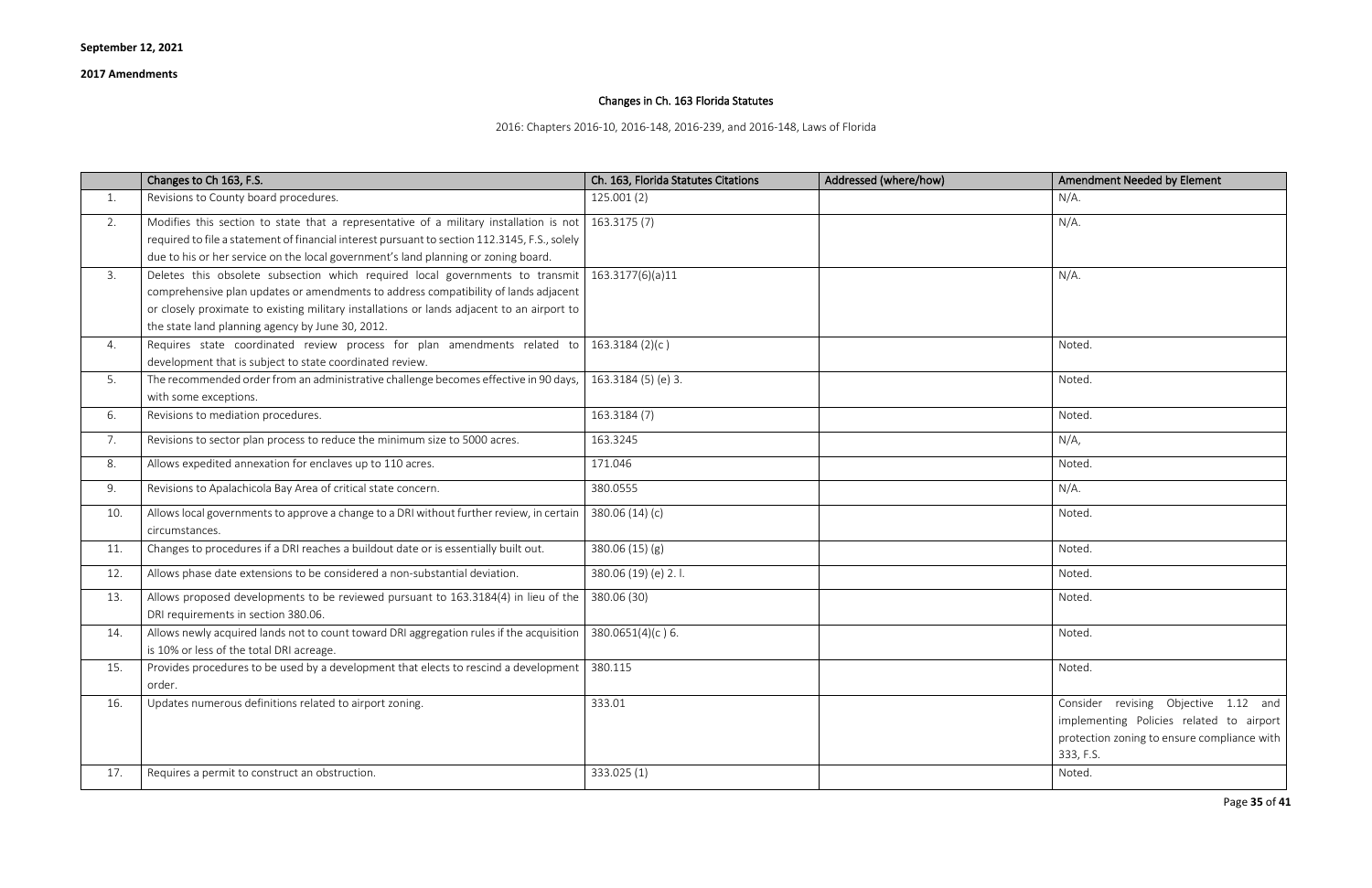|     | Changes to Ch 163, F.S.                                                                                                                                                                     | Ch. 163, Florida Statutes Citations | Addressed (where/how) | Amendment Needed by Element |
|-----|---------------------------------------------------------------------------------------------------------------------------------------------------------------------------------------------|-------------------------------------|-----------------------|-----------------------------|
| 18. | Protects certain airport facilities from hazards.                                                                                                                                           | 333.025 (2)                         |                       | Noted.                      |
| 19. | States that permits are not required for existing facilities.                                                                                                                               | 333.025 (3)                         |                       | Noted.                      |
| 20. | Procedure for state review of local government airport protection zoning regulations.                                                                                                       | 333.025 (4)                         |                       | Noted.                      |
| 21. | Procedures for review of permits.                                                                                                                                                           | 333.025 (5) to (9)                  |                       | Noted.                      |
| 22. | Requires local governments to adopt airport protection zoning regulations including<br>provisions related to proximity of landfills, permit process, noise study, and incompatible<br>uses. | 333.03                              |                       | Noted.                      |
| 23. | In cases of a conflict in regulations, the more stringent requirement prevails.                                                                                                             | 333.04                              |                       | Noted.                      |
| 24. | Procedures for adopting zoning regulations.                                                                                                                                                 | 333.05                              |                       | Noted.                      |
| 25. | Requires each public use airport to prepare an airport master plan.                                                                                                                         | 333.06 (4)                          |                       | Noted.                      |
| 26. | Local government permitting of airspace obstructions.                                                                                                                                       | 333.07                              |                       | Noted.                      |
| 27. | Enforcement and administration of airport zoning.                                                                                                                                           | 333.09                              |                       | Noted.                      |
| 28. | Judicial review for airport zoning.                                                                                                                                                         | 333.11                              |                       | Noted.                      |
| 29. | Acquisition of air rights.                                                                                                                                                                  | 333.12                              |                       | Noted.                      |
| 30. | Enforcement of violations.                                                                                                                                                                  | 333.13                              |                       | Noted.                      |
| 31. | Requires local governments that do not have airport zoning to adopt such zoning by July<br>1, 2017, and requires any existing regulations to be updated by that date.                       | 333.135                             |                       | Noted.                      |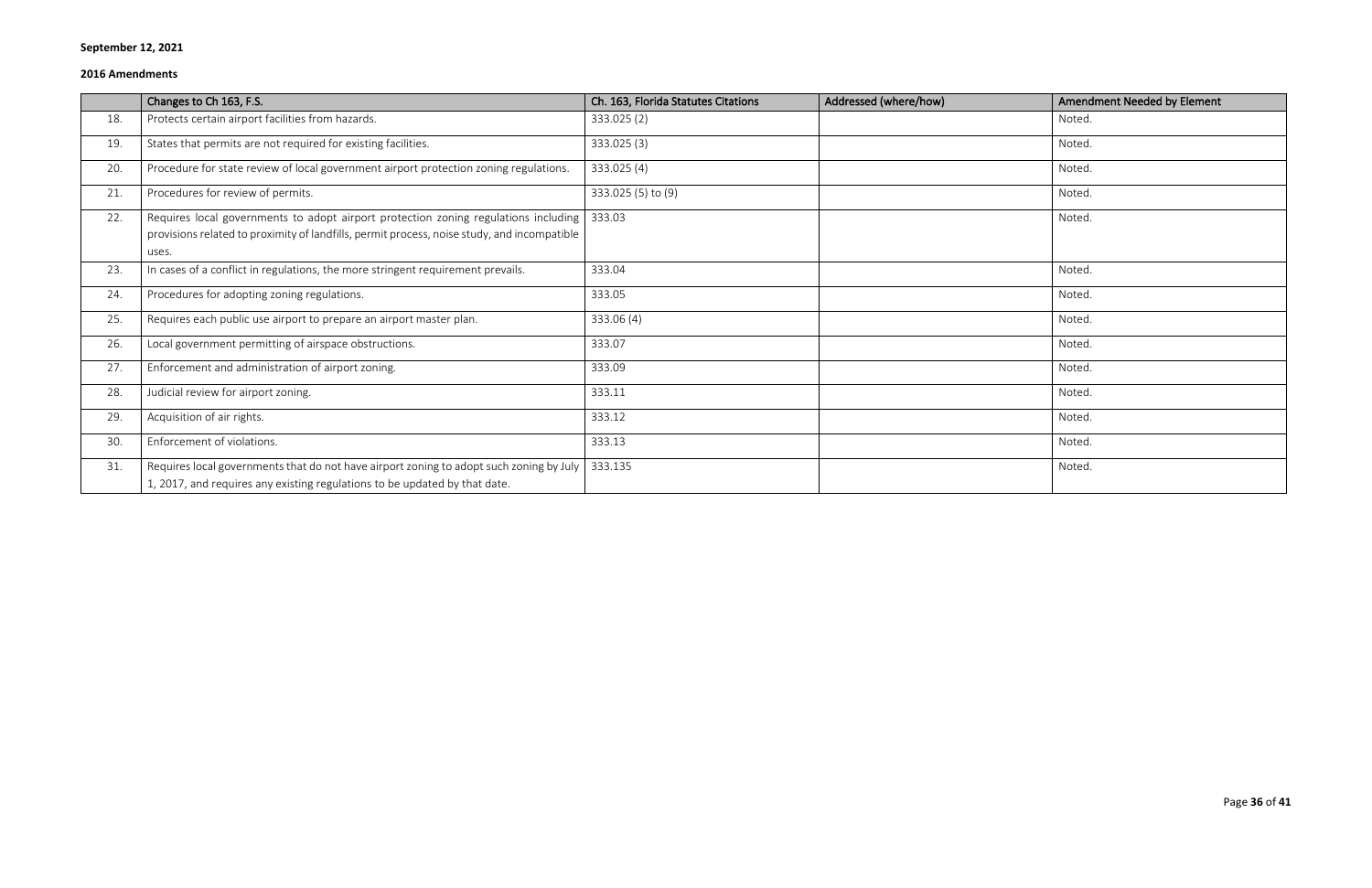#### **2017 & 2018 Amendments**

## Changes in Ch. 163 Florida Statutes

2017 [None]; 2018: 2018 [Chapter 2018-34, section 1, Laws of Florida, Effective March 19, 2018; Chapter 2018-158, section 8, Laws of Florida, Effective April 6,2018.]

|    | Changes to Ch 163, F.S.                                                              | Ch. 163, Florida Statutes Citations                     | Addressed (where/how) | Amendment Needed by Element                    |
|----|--------------------------------------------------------------------------------------|---------------------------------------------------------|-----------------------|------------------------------------------------|
| T. | Amends the definition of "development" to exclude work by electric utility providers | Sections $163.3221(4)(b)(2)$ and $(4)(b)(8)$            |                       | Revise the Land Use Implementation             |
|    | on utility infrastructure on certain rights-of-way or corridors and the creation or  |                                                         |                       | Element Section 1. Definitions 1.49            |
|    | termination of distribution and transmission corridors.                              |                                                         |                       | "Development" to exclude work by electric      |
|    |                                                                                      |                                                         |                       | utility providers on utility infrastructure on |
|    |                                                                                      |                                                         |                       | certain rights-of-way or corridors and the     |
|    |                                                                                      |                                                         |                       | creation of termination of distribution and    |
|    |                                                                                      |                                                         |                       | transmission corridors.                        |
|    |                                                                                      |                                                         |                       |                                                |
| 2. | Sector Plans, updated statutory cross references.                                    | (3)(e)6. <i>,</i><br>163.3245(3)(e),<br>and<br>Sections |                       | $N/A$ .                                        |
|    |                                                                                      | (3)(e)12                                                |                       |                                                |
| 3. | Local Government Comprehensive Planning Certification Program updated to             | Sections 163.3246 (11), (12), and (14)                  |                       | $N/A$ .                                        |
|    | delete references to Development of Regional Impact Review.                          |                                                         |                       |                                                |
|    |                                                                                      |                                                         |                       |                                                |
| 4. | Definitions, added a new definition of "master development plan" or "master plan"    | Section 163.3164                                        |                       | Revise the Land Use Implementation             |
|    | as subsection (31) and renumbered subsequent sections.                               |                                                         |                       | Element to include a definition of "master     |
|    |                                                                                      |                                                         |                       | development plan" or "master plan"             |
|    |                                                                                      |                                                         |                       | pursuant to section 163.3164, F.S.             |
|    |                                                                                      |                                                         |                       |                                                |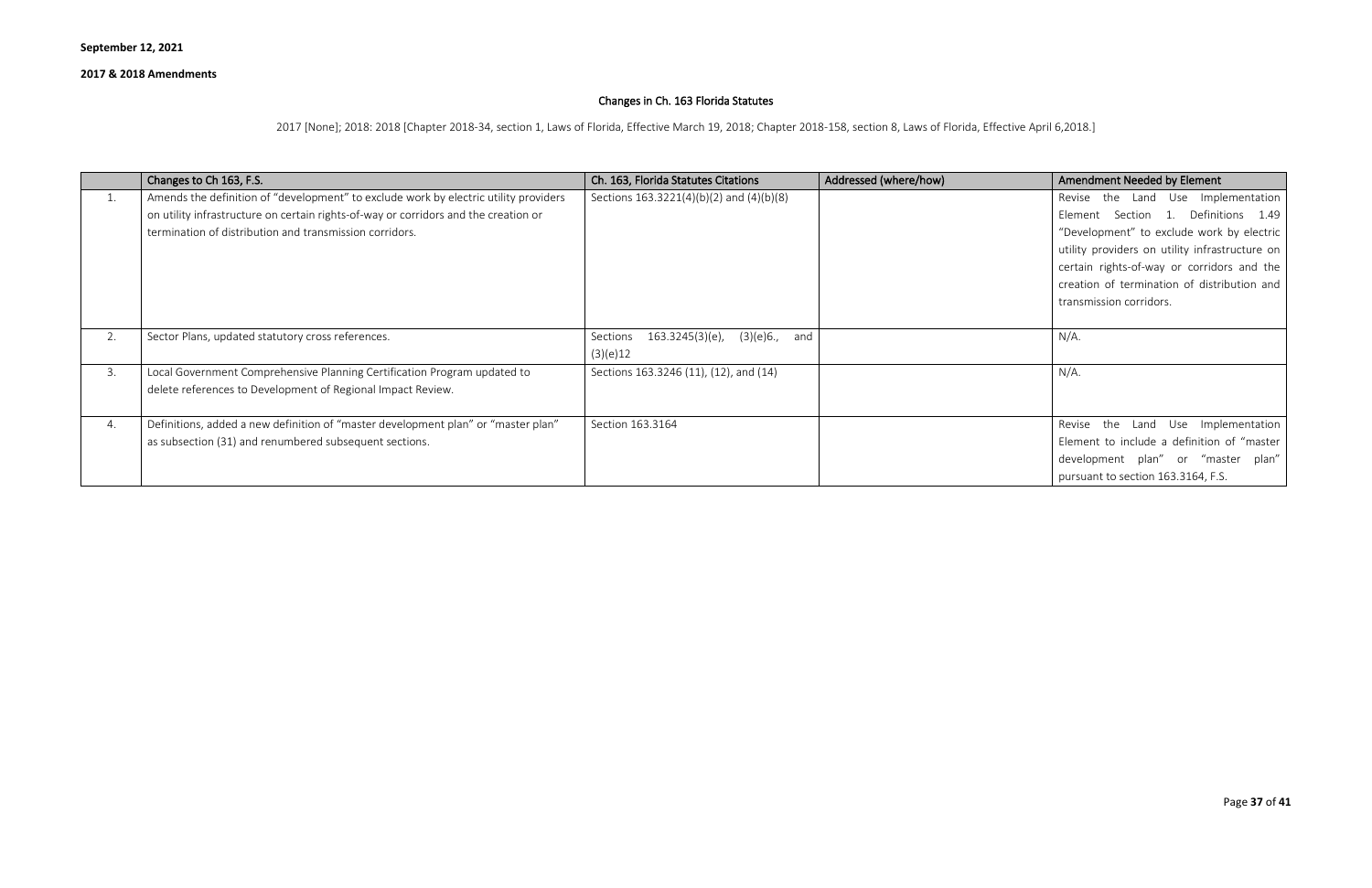Page **38** of **41**

# Changes in Ch. 163 Florida Statutes

2019: [Chapter 2019-3, section 31, Laws of Florida, Effective July 3, 2019; Chapter 2019-106, section 1, Laws of Florida, Effective July 1, 2019; Chapter 2019-144, section 1, Laws of Florida, Effective July 1, 2019; Chapte Laws of Florida, Effective July 1, 2019; Chapter 2019-157, section 1, Laws of Florida, Effective July 1, 2019; Chapter 2019-165, sections 3-7, Laws of Florida, Effective June 28, 2019]

|    | Changes to Ch 163, F.S.                                                                                                                                                                                                                                                                                                                                                                                                                                                                                                                                                                                                                                                                                                                                                                                                                                                                                     | Ch. 163, Florida Statutes Citations | Addressed (where/how) | <b>Amendment Needed by Element</b> |
|----|-------------------------------------------------------------------------------------------------------------------------------------------------------------------------------------------------------------------------------------------------------------------------------------------------------------------------------------------------------------------------------------------------------------------------------------------------------------------------------------------------------------------------------------------------------------------------------------------------------------------------------------------------------------------------------------------------------------------------------------------------------------------------------------------------------------------------------------------------------------------------------------------------------------|-------------------------------------|-----------------------|------------------------------------|
| 1. | Amends to repeal the 120 acre cumulative annual limit on small scale development<br>amendments that may be approved by a local government. Local government adoption<br>of small-scale development amendments to their comprehensive plans would no<br>longer be subject to the cumulative annual acreage restriction, thereby allowing<br>amendments to local comprehensive plans that meet the remaining three criteria for<br>adoption.                                                                                                                                                                                                                                                                                                                                                                                                                                                                  | 163.3187                            |                       | Noted.                             |
| 2. | Amended; A comprehensive plan adopted after January 1, 2019, and all land<br>development regulations adopted to implement the comprehensive plan must<br>incorporate each development order existing before the comprehensive plan's<br>effective date, may not impair the completion of a development in accordance with<br>such existing development order, and must vest the density and intensity approved by<br>such development order existing on the effective date of the comprehensive plan<br>without limitation or modification.                                                                                                                                                                                                                                                                                                                                                                 | 163.3167 (3)                        |                       | Noted.                             |
| 3. | Amended; A mobility fee-based funding system must comply with s. 163.31801<br>governing impact fees; If the interlocal agreement and the local government<br>comprehensive plan authorize a contribution of land. Also: the construction,<br>expansion, or payment for land acquisition; the construction or expansion of a public<br>school facility, or a portion thereof; or the construction of a charter school that<br>complies with the requirements of s. 1002.33(18), as proportionate share mitigation,<br>the local government shall credit such a contribution, construction, expansion, or<br>payment toward any other impact fee or exaction imposed by local ordinance for public<br>educational facilities, on a dollar-for-dollar basis at fair market value. The credit must<br>be based on the total impact fee assessed and not on the impact fee for any particular<br>type of school. | 163.3180(5)(i)and(6)(h)             |                       | Noted.                             |
| 4. | Amended; updated requirements for an impact fee adopted by an ordinance                                                                                                                                                                                                                                                                                                                                                                                                                                                                                                                                                                                                                                                                                                                                                                                                                                     | 163.31801(5)                        |                       | Noted.                             |
| 5. | Amended; Local land development regulations shall contain specific and detailed<br>provisions necessary or desirable to implement the adopted comprehensive plan and<br>shall at a minimum: (j) Incorporate preexisting development orders identified pursuant<br>to s. 163.3167(3).                                                                                                                                                                                                                                                                                                                                                                                                                                                                                                                                                                                                                        | 163.3202(6)(2)(j)                   |                       | Noted.                             |
| 6. | Amends requirements for standing to enforce local comprehensive plans through<br>development orders                                                                                                                                                                                                                                                                                                                                                                                                                                                                                                                                                                                                                                                                                                                                                                                                         | 163.3215(7)(8)                      |                       | Noted.                             |

| <b>Amendment Needed by Element</b> |
|------------------------------------|
| Noted.                             |
|                                    |
|                                    |
|                                    |
|                                    |
| Noted.                             |
|                                    |
|                                    |
|                                    |
|                                    |
|                                    |
| Noted.                             |
|                                    |
|                                    |
|                                    |
|                                    |
|                                    |
|                                    |
|                                    |
|                                    |
| Noted.                             |
| Noted.                             |
|                                    |
|                                    |
| Noted.                             |
|                                    |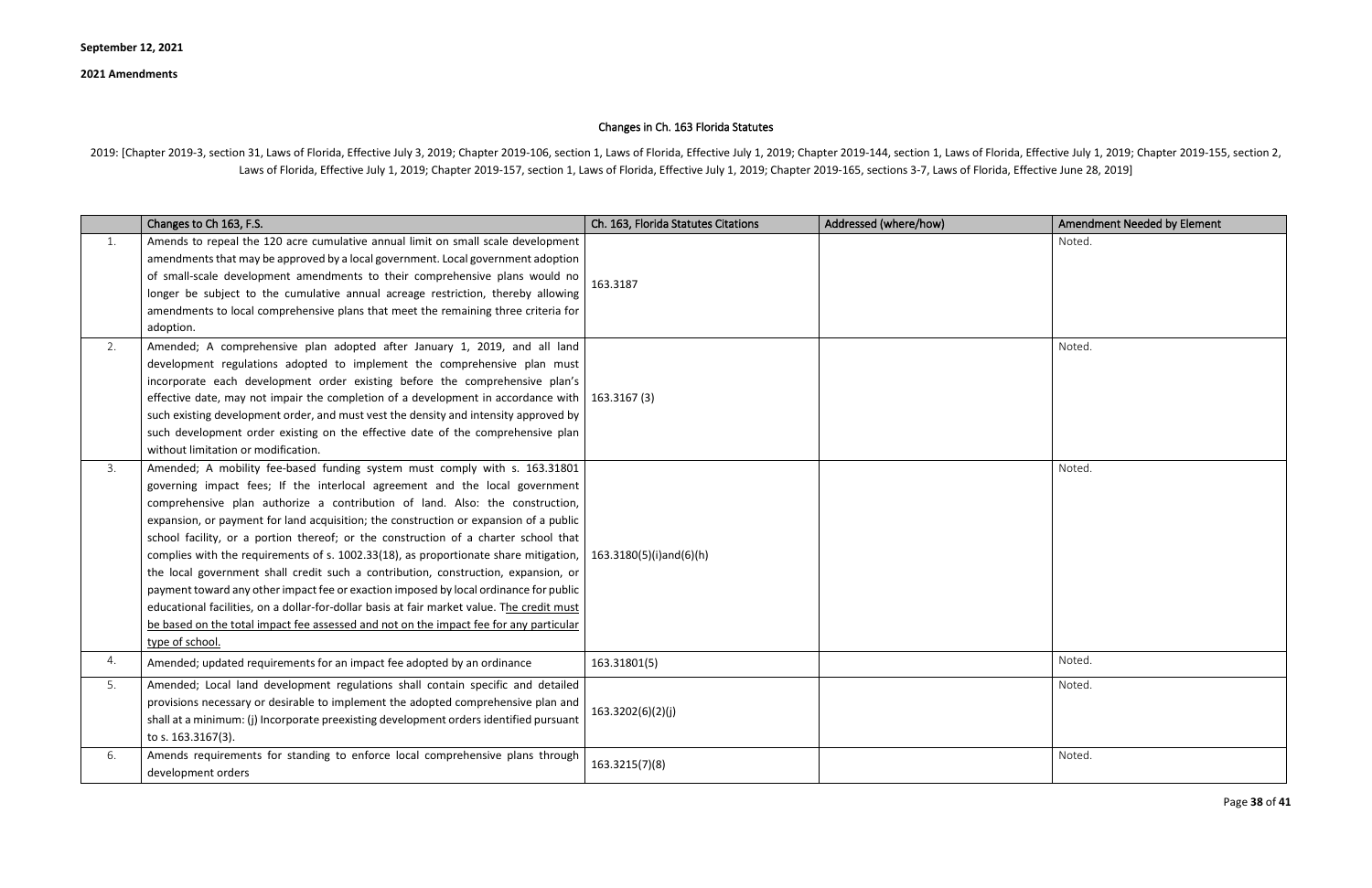| $\vert$ Changes to Ch 163, F.S.                                                                       | Ch. 163, Florida Statutes Citations | Addressed (where/how) | Amendment Needed by Element |
|-------------------------------------------------------------------------------------------------------|-------------------------------------|-----------------------|-----------------------------|
| Amends to delete that an owner needs approval of the local government for tree<br>pruning or trimming | 163.3209(2)                         |                       | Noted.                      |
| Amended list of military installations                                                                | 163.3175(1)(2)(i)(p)                |                       | Noted.                      |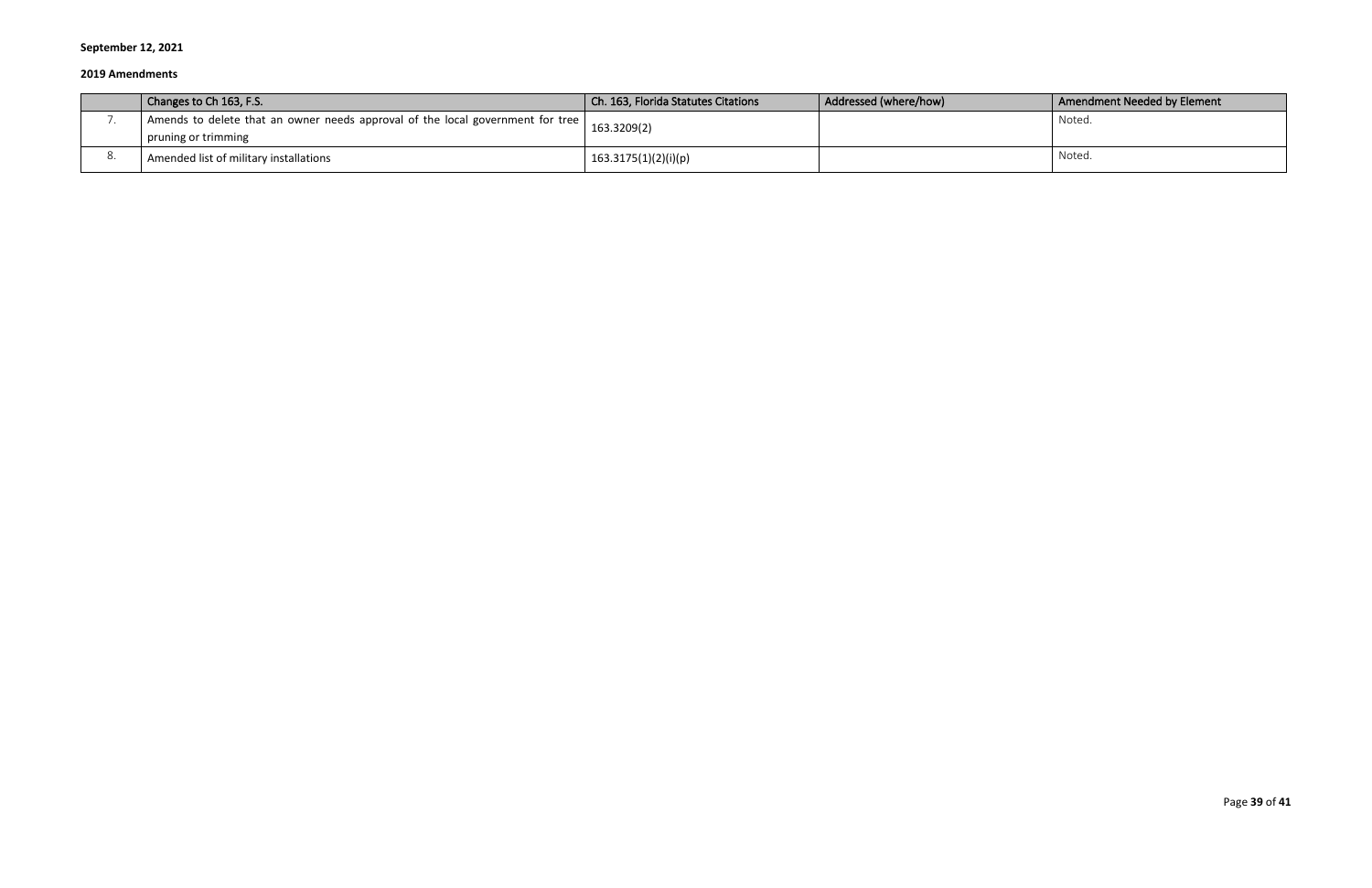Page **40** of **41**

## Changes in Ch. 163 Florida Statutes

2020: [Chapter 2020-2, section 27, Laws of Florida, Effective May 18, 2020; Chapter 2020-27, sections 4 and 5, Laws of Florida, Effective July 1, 2020; Chapter 2020-58, section 1, Laws of Florida, Effective July 1, 2020; C Section 2, Laws of Florida, Effective July 1, 2020; Chapter 2020- 150, section 28, Laws of Florida, Effective July 1, 2021]

|    | Changes to Ch 163, F.S.                                                                                                                                                                                                                                                                                                                                                                                                                                                                                                                                                                                                                                                                                                                               | Ch. 163, Florida Statutes Citations                                       | Addressed (where/how) | Amendment Needed by Element |
|----|-------------------------------------------------------------------------------------------------------------------------------------------------------------------------------------------------------------------------------------------------------------------------------------------------------------------------------------------------------------------------------------------------------------------------------------------------------------------------------------------------------------------------------------------------------------------------------------------------------------------------------------------------------------------------------------------------------------------------------------------------------|---------------------------------------------------------------------------|-----------------------|-----------------------------|
| 1. | Amends subsection 163.3178(2)(k) to update statutory references;<br>Revises subsection 163.3178(8)(b) and (c) to remove outdated deadlines.                                                                                                                                                                                                                                                                                                                                                                                                                                                                                                                                                                                                           | Section 163.3178 Coastal Management                                       |                       | Noted.                      |
| 2. | Amends subsections 163.31771(3) and (4) to remove the requirement that a local<br>government must adopt an ordinance finding a shortage of affordable rentals in the<br>jurisdiction before allowing accessory dwelling units to be located in any area zoned for<br>single family residential use.                                                                                                                                                                                                                                                                                                                                                                                                                                                   | Section 163.31771, Accessory Dwelling Units                               |                       | Noted.                      |
| 3. | Amends subsection 163.31801(3)(d) to specify that a new or increased impact fee may<br>not be charged to current or pending permit applications submitted before the<br>effective date of an ordinance or resolution imposing such an impact fee. Amends<br>subsection 163.31801(4) to clarify that a local government must provide credit against<br>the collection of an impact fee of any contribution related to public education facilities   Section 163.31801, Impact Fees<br>regardless of any charter provision, comprehensive plan policy, ordinance, or<br>resolution. Adds subsection 163.31801(8) that sets forth the provisions by which<br>impact fee credits are assignable and transferable and renumbers subsequent<br>subsections. |                                                                           |                       | Noted.                      |
| 4. | Adds subsection 163.3168(4) providing guidance to the state land planning agency<br>when selecting applications for technical assistance funding to give preference to<br>counties with a population of 200,000 or less, and to municipalities located within such<br>counties, in determining whether the area in and around a proposed multiuse corridor<br>interchange as described in Section 338.2278 contains appropriate land uses and<br>protections and aiding in amending a comprehensive plan to provide such appropriate<br>land uses and protections.                                                                                                                                                                                    | Section 163.3168, Planning Innovations and<br><b>Technical Assistance</b> |                       | Noted.                      |
| 5. | Amends subsection 163.3180(2) to alter the governmental entity that approves onsite<br>sewage treatment and disposal systems from the Department of Health to the Section 163.3180, Concurrency<br>Department of Environmental Protection.                                                                                                                                                                                                                                                                                                                                                                                                                                                                                                            |                                                                           |                       | Noted.                      |